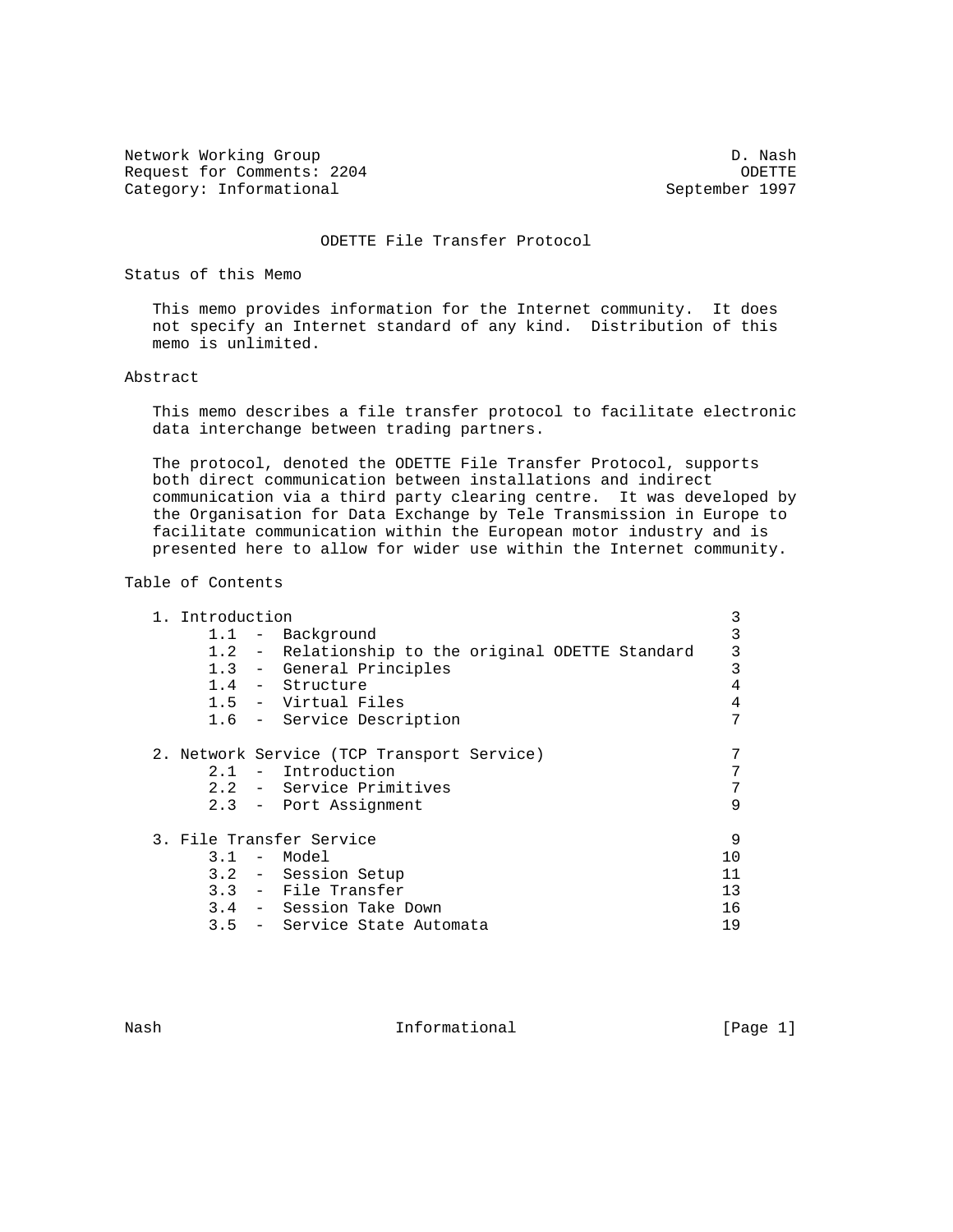| 4. Protocol Specification      |                                                 | 22              |
|--------------------------------|-------------------------------------------------|-----------------|
| 4.1 - Overview                 |                                                 | 22              |
| 4.2                            | - Start Session Phase                           | 22 <sub>2</sub> |
| 4.3                            | - Start File Phase<br>4.4 - Data Transfer Phase | 23<br>26        |
|                                |                                                 |                 |
|                                | 4.5 - End File Phase<br>4.6 - End Session Phase | 27<br>27        |
|                                | 4.7 - Problem Handling                          | 28              |
|                                |                                                 |                 |
| 5. Commands and Formats        |                                                 | 28              |
|                                | 5.1 - Conventions                               | 28              |
| 5.2 - Commands                 |                                                 | 29              |
|                                | 5.3 - Command Formats                           | 29              |
|                                | 5.4 - Identification Code                       | 45              |
|                                | 6. ODETTE-FTP Data Exchange Buffer              | 46              |
| 6.1 - Overview                 |                                                 | 46              |
|                                | 6.2 - Data Exchange Buffer Format               | 46              |
|                                | 6.3 - Buffer Filling Rules                      | 47              |
|                                | 7. Stream Transmission Buffer (TCP only)        | 47              |
|                                | 7.1 - Introduction                              | 47              |
|                                | 7.2 - Stream Transmission Header Format         | 49              |
| 8. Protocol State Machine      |                                                 | 50              |
|                                | 8.1 - ODETTE-FTP State Machine                  | 50              |
|                                | 8.2 - Error Handling                            | 50              |
| $8.3 - States$                 |                                                 | 51              |
|                                | 8.4 - Input Events                              | 53              |
|                                | 8.5 - Output Events                             | 54              |
|                                | 8.6 - Local Variables                           | 55              |
|                                | 8.7 - Local Constants                           | 55              |
|                                | 8.8 - Session Connection State Table            | 56              |
|                                | 8.9 - Error and Abort State Table               | 58              |
|                                | 8.10 - Speaker State Table 1                    | 59              |
|                                | 8.11 - Speaker State Table 2                    | 63              |
|                                | 8.12 - Listener State Table                     | 65              |
| 8.13 - Example                 |                                                 | 68              |
| 9. Security Considerations     |                                                 | 68              |
| Appendix A                     | Virtual File Mapping Example                    | 69              |
| Appendix B                     | ISO 646 Character Subset                        | 72              |
|                                |                                                 |                 |
| Acknowledgements<br>References |                                                 | 73<br>73        |
| ODETTE Address                 |                                                 | 74              |
| Author's Address               |                                                 | 74              |
|                                |                                                 |                 |

Nash Informational [Page 2]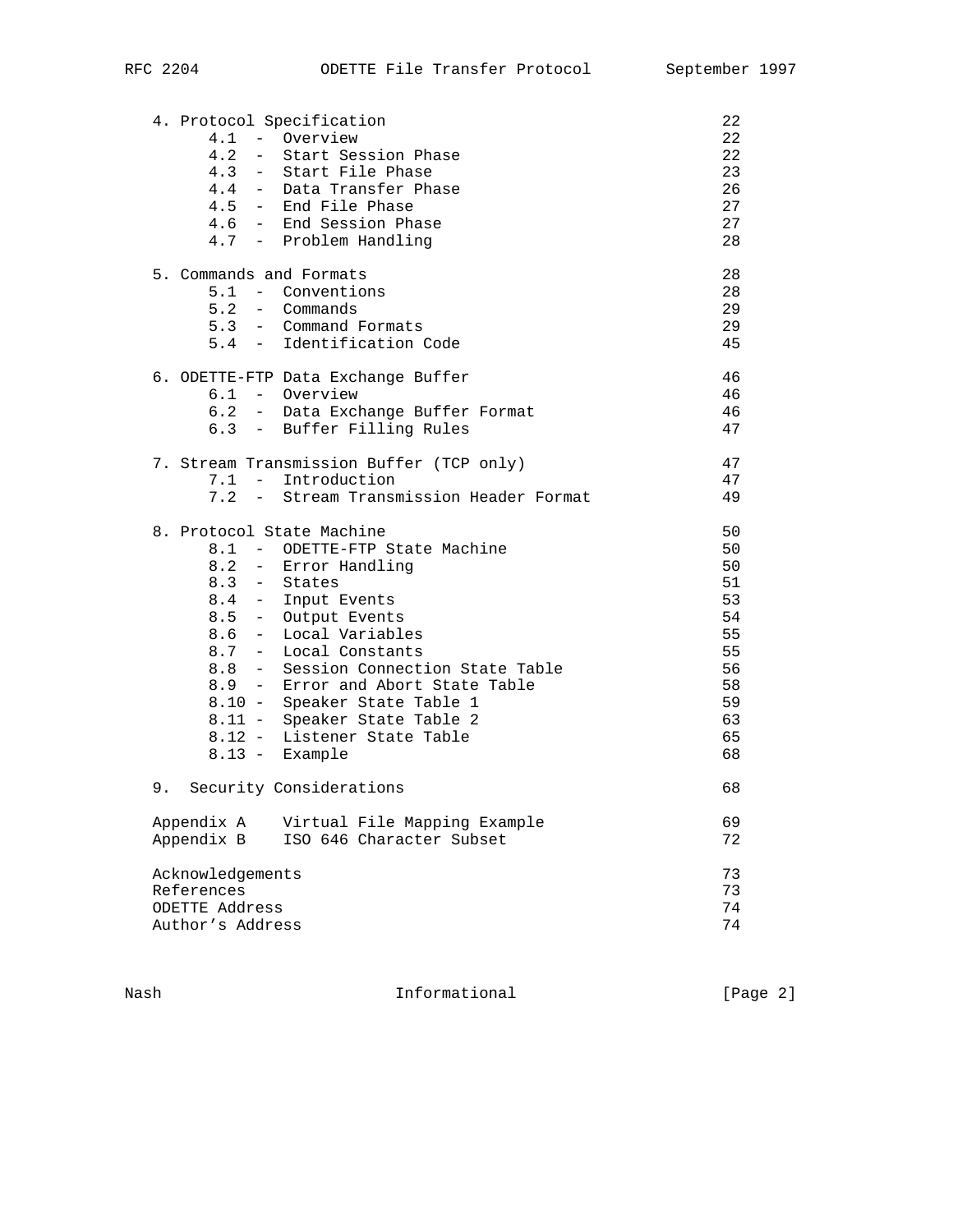## 1. Introduction

## 1.1 Background

 The ODETTE File Transfer Protocol (ODETTE-FTP) was defined in 1986 by working group four of the Organisation for Data Exchange by Tele Transmission in Europe (ODETTE) to address the electronic data interchange (EDI) requirements of the European automotive industry. It was designed in the spirit of the Open System Interconnection (OSI) model utilising the Network Service provided by the CCITT X25 recommendation.

 Over the last ten years ODETTE-FTP has been widely deployed on systems of all sizes from personal computers to large mainframes. As a result of the wide scale deployment of internet technology and the trend towards global business practices, ODETTE has decided to extend the scope of it's file transfer protocol to allow the use of TCP/IP and to make the protocol available to the Internet community.

 This memo describes the ODETTE-FTP protocol using the Transmission Control Protocol for it's network service.

1.2 Relationship to the original ODETTE Standard

 This memo is an interpretation of version 1.3 of the ODETTE File Transfer Protocol [OFTP]. In the event of any ambiguity between this document and the original ODETTE-FTP, the original shall take precedence.

 For ODETTE-FTP on TCP/IP the following sections have been added with respect to the original document.

 Section 2 - Network Service Section 7 - Stream Transmission Buffer Appendix A - Virtual File mapping example

1.3 General Principles

 The aim of the ODETTE-FTP is to facilitate the transmission of a file between one or more locations in a way that is independent of the data communication network, system hardware and software environment.

 In designing and specifying the protocol, the following factors were considered.

 1. The possible differences of size and sophistication (file storage, small and large systems).

Nash **Informational Informational** [Page 3]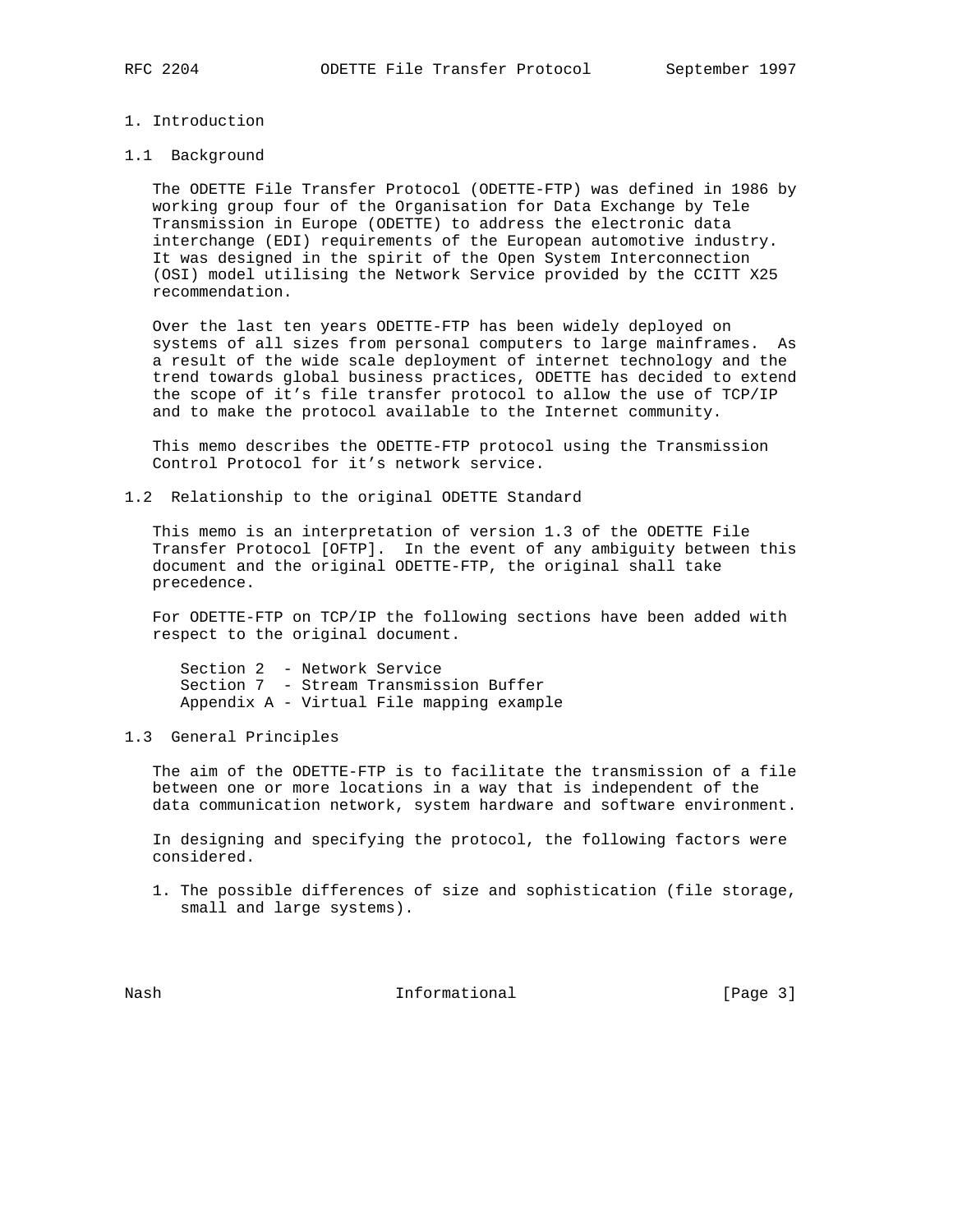- 2. The necessity to work with existing systems (reduce changes to existing products and allow easy implementation).
- 3. Systems of different ages.
- 4. Systems of different manufactures.
- 5. The potential for growth in sophistication (limit impact and avoid changes at other locations).
- 1.4 Structure

 ODETTE-FTP is modelled on the OSI reference model. It is designed to use the Network Service provided by level 3 of the model and provide a File Service to the users. Thus the protocol spans levels 4 to 7 of model.

 The description of the ODETTE-FTP contained in this memo is closely related to the original 'X.25' specification of the protocol and in the spirit of the OSI model describes:

- 1. A File Service provided to a user monitor.
- 2. A protocol for the exchange of information between peer ODETTE-FTP entities.

 A major consideration in adapting the protocol to use the Transmission Control Protocol (TCP) was the desire to make no changes to the existing protocol by adding the functionality required to allow implementors to support internet communication with only minor changes to existing ODETTE-FTP engines. To this end an additional header has been added to the start of each exchange buffer to allow the TCP byte stream to be broken up into the discrete exchange buffers expected by the ODETTE-FTP protocol.

1.5 Virtual Files

 Information is always exchanged between ODETTE-FTP entities in a standard representation called a Virtual File. This allows data transfer without regard for the nature of the communicating systems.

 The mapping of a file between a local and virtual representation will vary from system to system and is not defined here.

Nash **Informational Informational Informational I**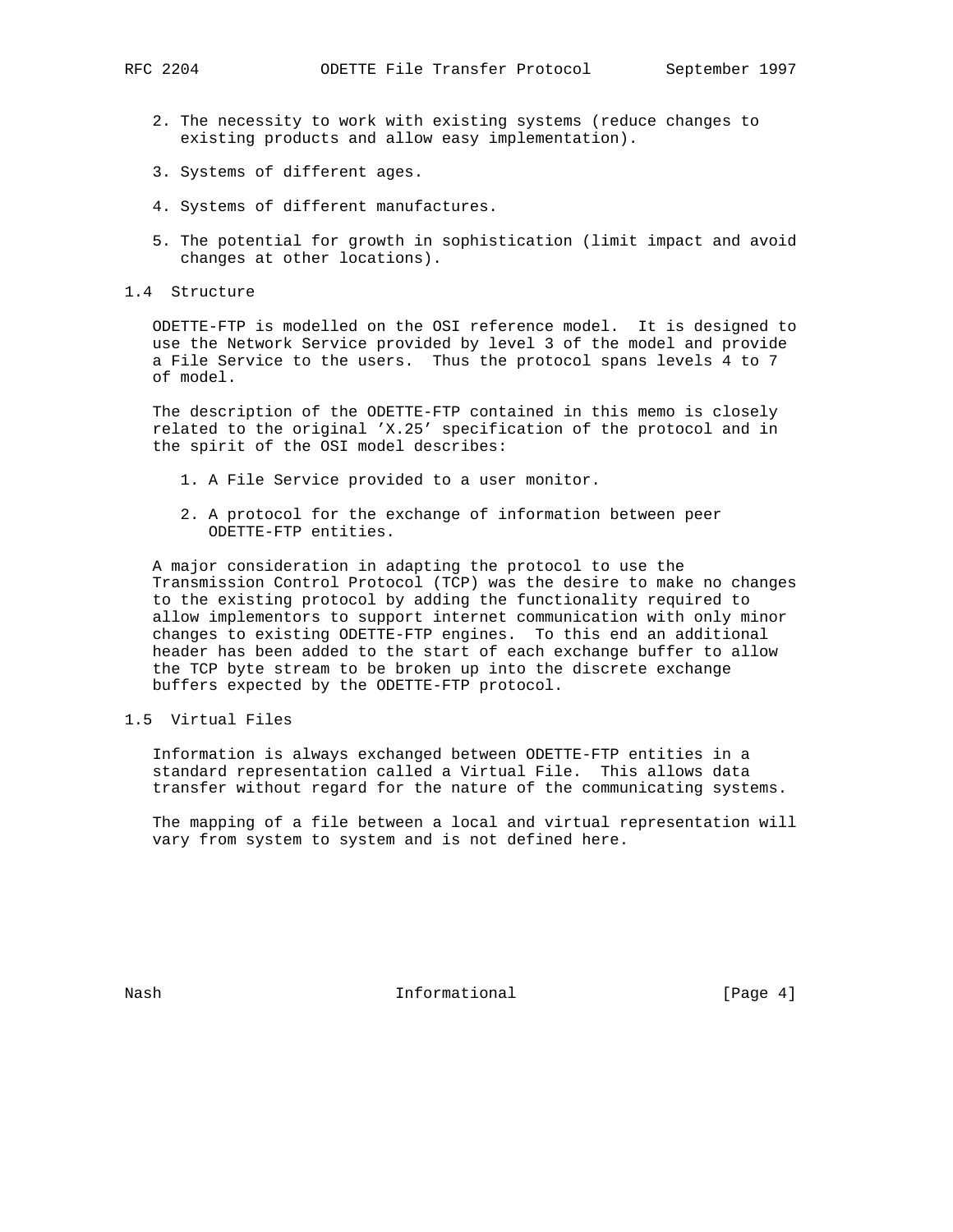

 A Virtual File is described by a set of attributes identifying and defining the data to be transferred. The main attributes are:

## 1.5.1 Organisation:

Sequential

 Logical records are presented one after another. The ODETTE-FTP must be aware of the record boundaries.

# 1.5.2 Identification

Dataset Name

 Dataset name of the Virtual File being transfered, assigned by bilateral agreement.

Nash **Informational** Informational [Page 5]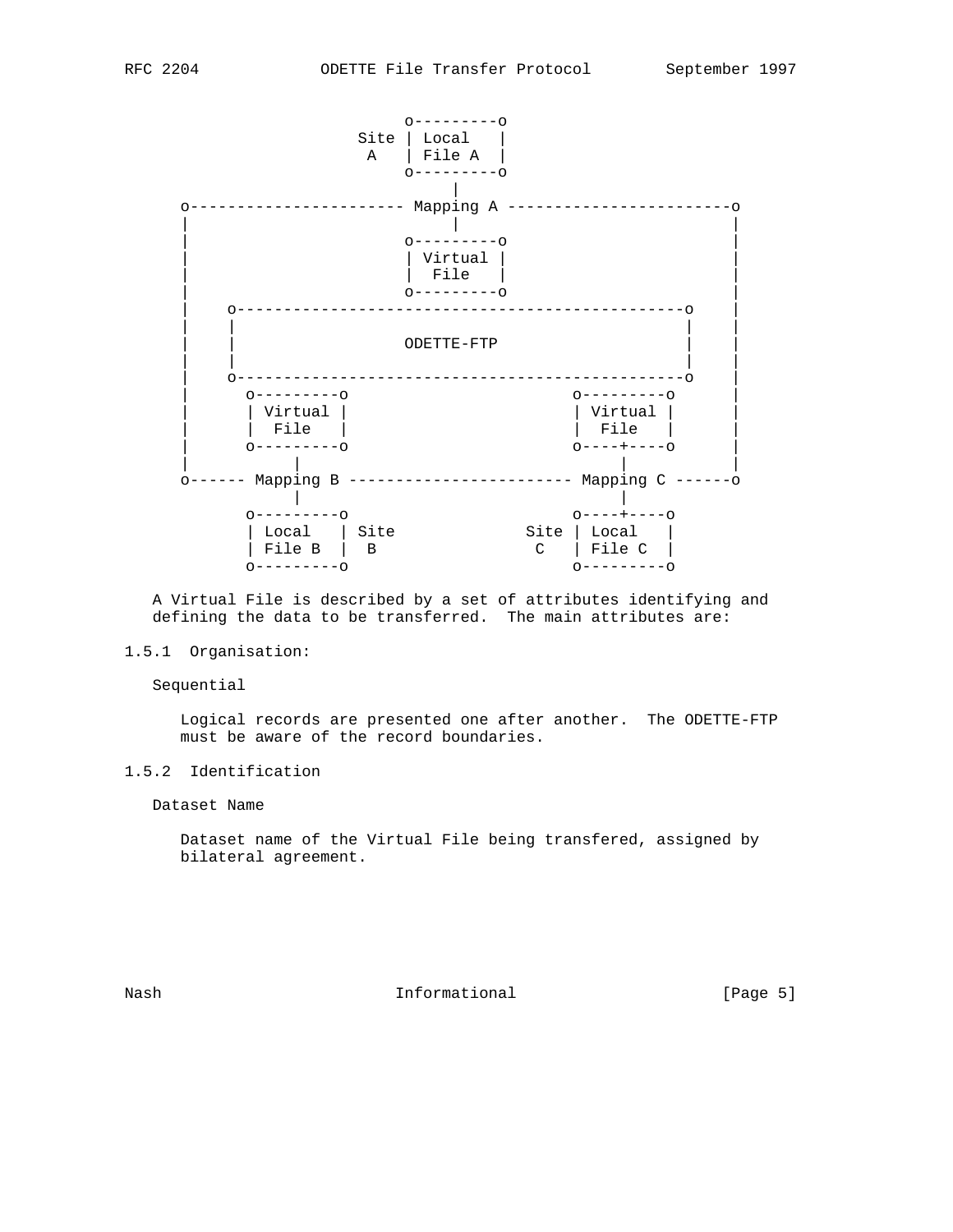Time stamp (HHMMSS)

 A file qualifier indicating the time the Virtual File was made available for transmission.

Date stamp (YYMMDD)

 A file qualifier indicating the date the Virtual File was made available for transmission.

 The Dataset Name, Date and Time attributes are assigned by a Virtual File's Originator and are used to uniquely identify the file. They must not be changed by intermediate locations.

 The Date attribute represents the decade and year in a two digit field. Since the ODETTE-FTP only uses this information to identify a particular Virtual File it will continue to operate correctly in the year 2000 and beyond.

 The User Monitor may use the Virtual File Date attribute in local processes involving date comparisons and calculations. Any such use falls outside the scope of this protocol and year 2000 handling is a local implementation issue.

1.5.3 Record Format

Four record formats are defined.

Fixed (F)

Each record in the file has the same length.

Variable (V)

The records in the file can have different lengths.

Unstructured (U)

The file contains a stream of data. No structure is defined.

Text File (T)

 A Text File is defined as a sequence of ASCII characters, containing no control characters except CR/LF which delimits lines. A line will not have more than 2048 characters.

Nash **Informational Informational Informational I**Page 6]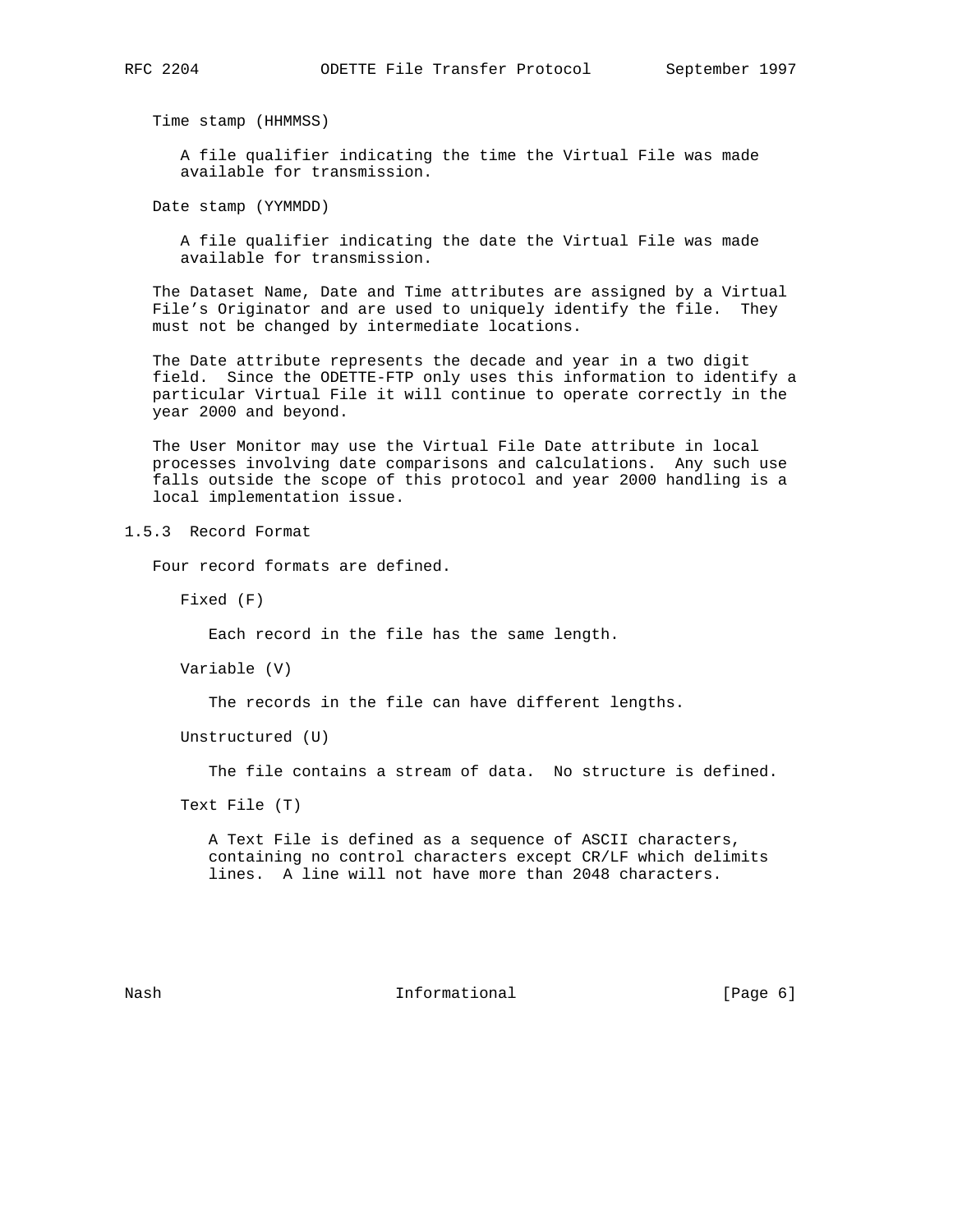## 1.5.4 Restart

 ODETTE-FTP can negotiate the restart of an interrupted Virtual File transmission. Fixed and Variable format files are restarted on record boundaries. For Unstructured and Text files the restart position is expressed as a file offset in 1K (1024 octet) blocks. The restart position is always calculated relative to the Virtual File.

## 1.6 Service Description

 ODETTE-FTP provides a file transfer service to a user monitor and in turn uses the Internet transport layer stream service to communicate between peers.

 These services are specified in this memo using service primitives grouped into four classes as follows:

| Request (RO)     | An entity asks the service to do some work.  |
|------------------|----------------------------------------------|
| Indication (IND) | A service informs an entity of an event.     |
| Response (RS)    | An entity responds to an event.              |
| Confirm (CF)     | A service informs an entity of the response. |

 Services may be confirmed, using the request, indication, response and confirm primitives, or unconfirmed using just the request and indication primitives.

- 2. Network Service (TCP Transport Service)
- 2.1 Introduction

 ODETTE-FTP peer entities communicate with each other via the OSI Network Service or the Transmission Control Protocol Transport Service [TCP]. This is described by service primitives representing request, indication, response and confirmation actions.

 For the internet environment, the service primitives mentioned below for the Network Service have to be mapped to the respective Transport Service primitives. This section describes the network service primitives used by ODETTE-FTP and their relationship to the TCP interface. In practice the local transport service application programming interface will be used to access the TCP service.

2.2 Service Primitives

 All Network primitives can be directly mapped to the respective Transport primitives when using TCP.

Nash **Informational Informational** [Page 7]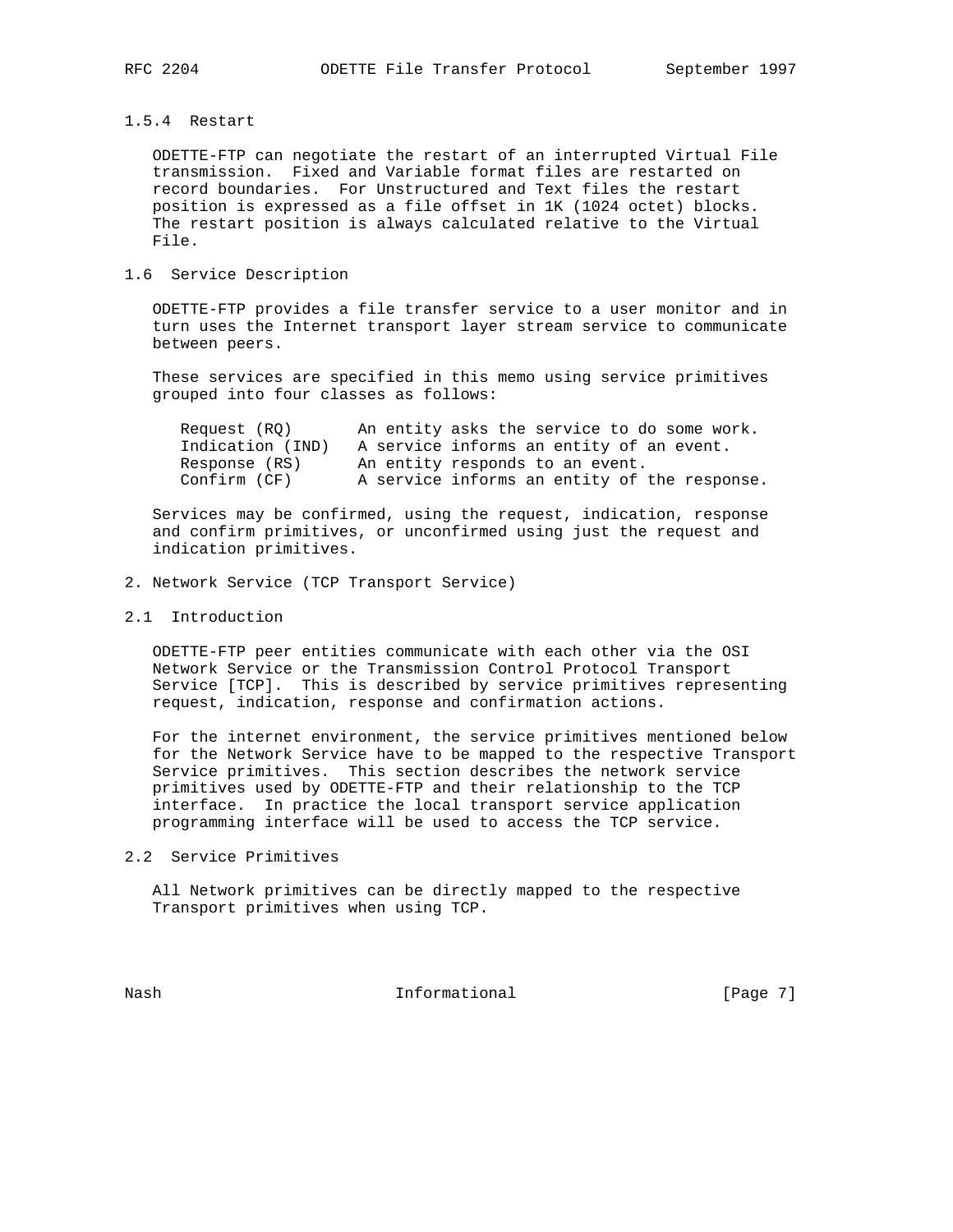2.2.1 Network Connection

| N CON RO | $- - - - - - >$ | N CON IND |
|----------|-----------------|-----------|
| N CON CF |                 | N CON RS  |

 This describes the setup of a connection. The requesting ODETTE-FTP peer uses the N\_CON\_RQ primitive to request an active OPEN of a connection to a peer ODETTE-FTP, the Responder, which has previously requested a passive OPEN. The Responder is notified of the incoming connection via N\_CON\_IND and accepts it with N\_CON\_RS. The requester is notified of the completion of it's OPEN request upon receipt of \_CON\_CF.

Parameters

| Request               | Indication | Response | Confirmation |
|-----------------------|------------|----------|--------------|
|                       |            |          |              |
| Dest addr $--->$ same |            | same     | same         |

2.2.2 Network Data

N\_DATA\_RQ ------> N\_DATA\_IND

 Data exchange is an unconfirmed service. The Requester passes data for transmission to the network service via the N\_DATA\_RQ primitive. The Responder is notified of the availability of data via N\_DATA\_IND. In practice the notification and receipt of data may be combined, such as by the return from a blocking read from the network socket.

Parameters

Request 1ndication --------------------------------------------------------------------- Data ------------------> same

2.2.3 Network Disconnection

N\_DISC\_RQ ------> N\_DISC\_IND

 An ODETTE-FTP requests the termination of a connection with the N\_DISC\_RQ service primitive. It's peer is notified of the CLOSE by a N\_DISC\_IND event. It is recognised that each peer must issue a N\_DISC\_RQ primitive to complete the TCP symmetric close procedure.

Nash **Informational Informational Informational I**Page 8]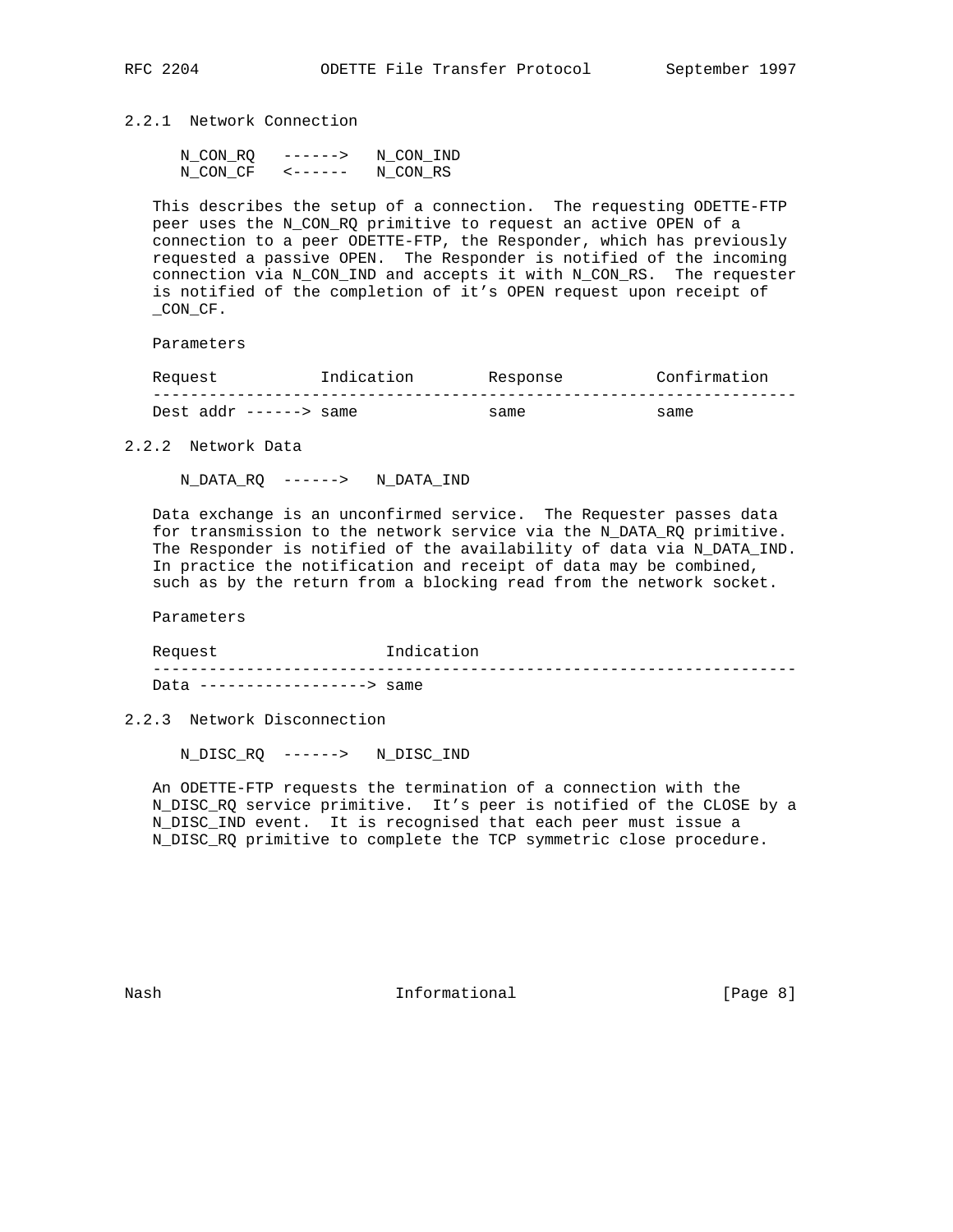# 2.2.4 Network Reset

 $-----&N\_RST\_IND$ 

 An ODETTE-FTP entity is notified of a network error by a N\_RST\_IND event. It should be noted that N\_RST\_IND would also be generated by a peer RESETTING the connection, but this is ignored here as N\_RST\_RQ is never sent to the Network Service by ODETTE-FTP.

2.3 Port Assignment

A ODETTE-FTP requester will select a suitable local port.

 The responding ODETTE-FTP will listen for connections on Registered Port 3305, the service name is 'odette-ftp'.

3. File Transfer Service

 The File Transfer Service describes the services offered by an ODETTE-FTP Entity to it's User Monitor. The implementation of the service primitives is a local matter.

Nash **Informational** Informational [Page 9]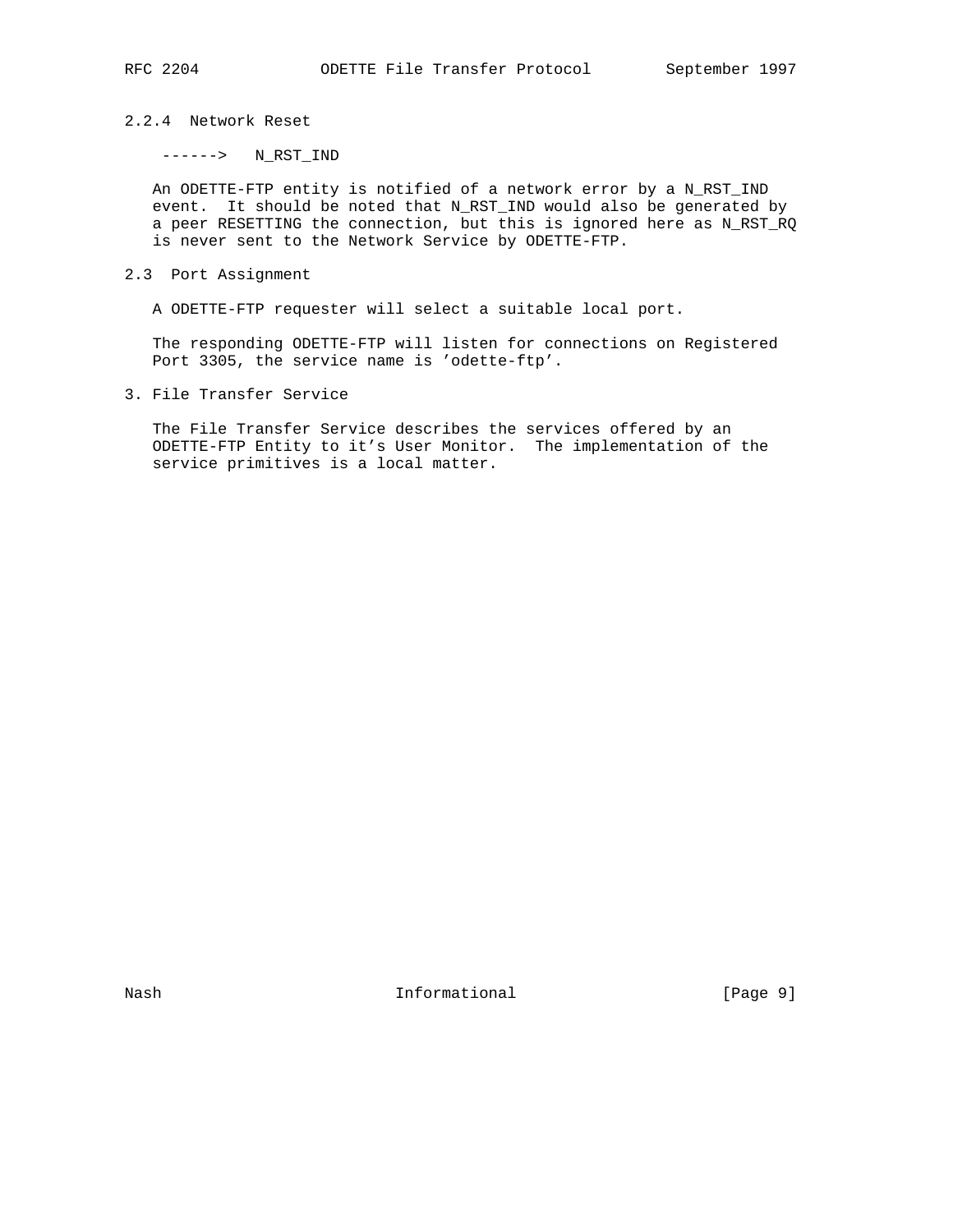# 3.1 Model



Nash **Informational Informational** [Page 10]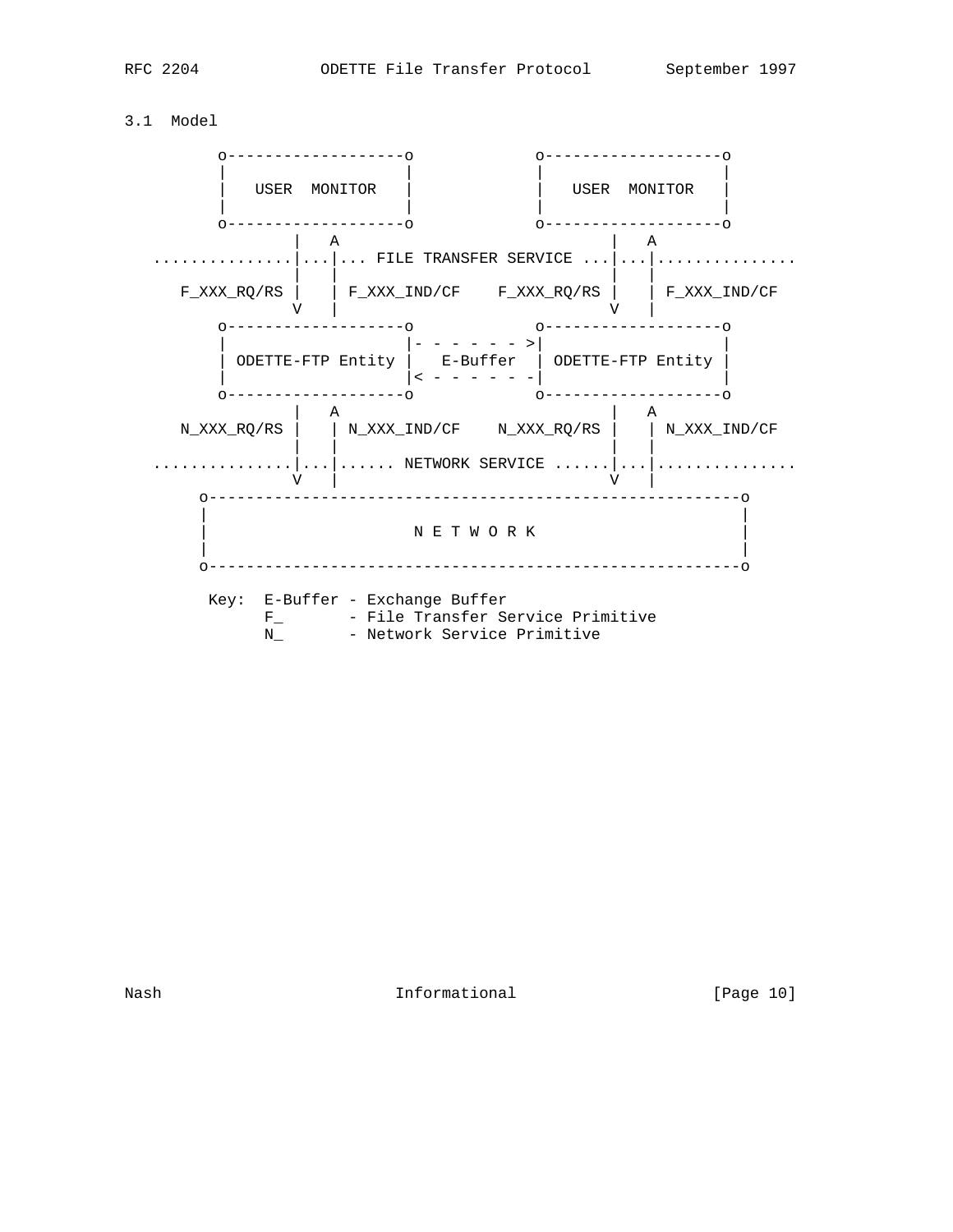# 3.2 Session Setup

3.2.1 Session Connection Service

| F CONNECT RQ ----> ----------- ----> F CONNECT IND |  |                                |
|----------------------------------------------------|--|--------------------------------|
| $F$ CONNECT CF <---- -                             |  | $-------- $ <---- F CONNECT RS |

## Parameters

| Request                   | Indication | Response                                                   | Confirm |
|---------------------------|------------|------------------------------------------------------------|---------|
|                           |            |                                                            |         |
| called-address -> same    |            |                                                            |         |
| calling-address-> same    |            |                                                            |         |
| $ID1$ ------------> same  |            | $ID2$ ------------> same                                   |         |
| $PSW1$ ------------> same |            | $PSW2$ -----------> same                                   |         |
|                           |            | mode1 ----------> mode2 ----------> mode3 ----------> same |         |
|                           |            | restart1 -------> same -----------> restart2 -------> same |         |
|                           |            |                                                            |         |

# Mode

 Specifies the file transfer capabilities of the entity sending or receiving a F\_CONNECT primitive for the duration of the session.

## Value:

| Sender-Onlv | The entity can only send files.                  |
|-------------|--------------------------------------------------|
|             | Receiver-Only The entity can only receive files. |
| Both        | The entity can both send and receive files.      |

## Negotiation:

| Sender-Only | Not negotiable.                          |
|-------------|------------------------------------------|
|             | Receiver-Only Not negotiable.            |
| Both        | Can be negotiated down to Sender-Only or |
|             | Receiver-Only by the User Monitor or the |
|             | ODETTE-FTP entity.                       |

Nash **Informational Informational** [Page 11]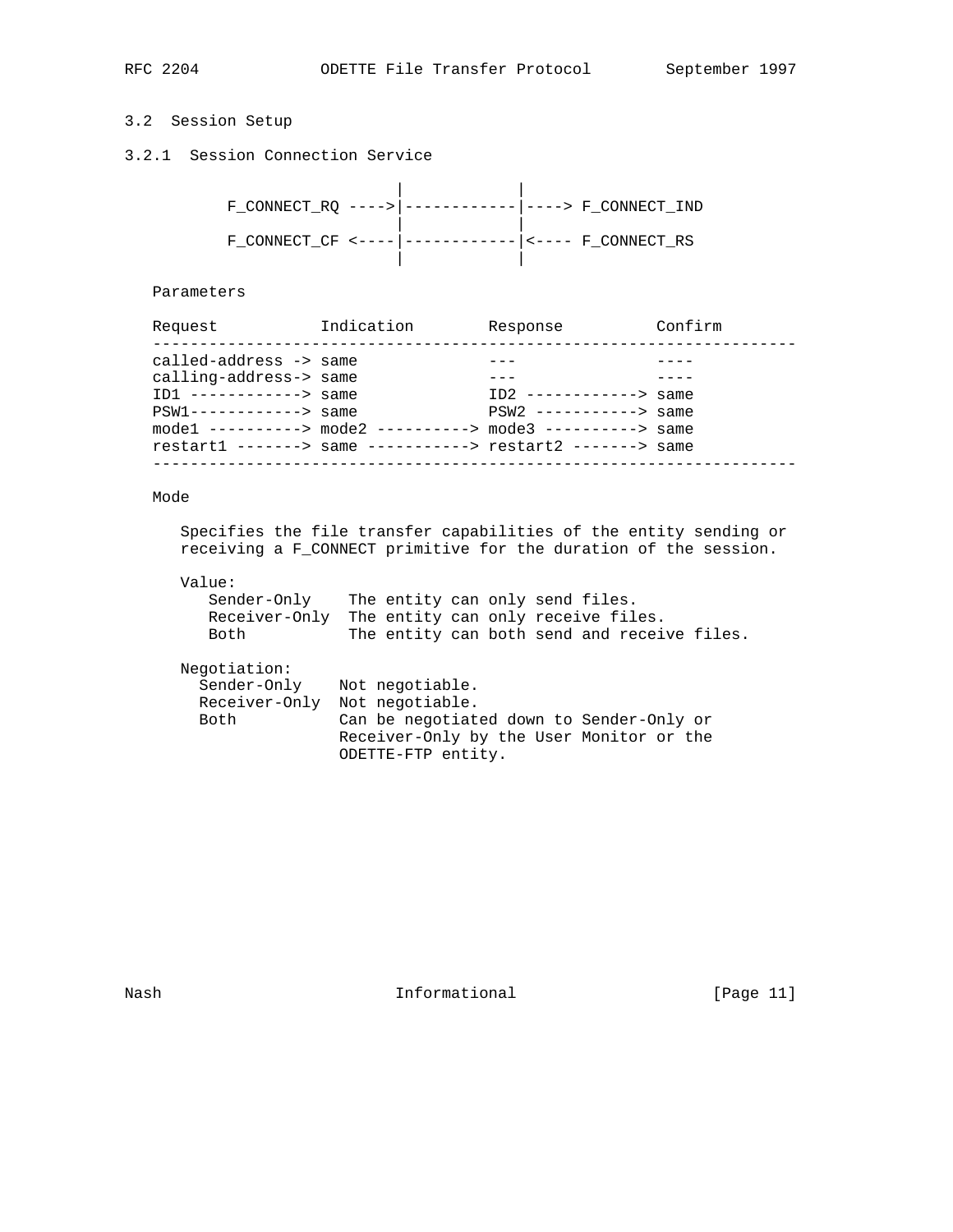Request 1ndication Response Confirm --------------------------------------------------------------------- Sender-only ----> Receiver-only --> Receiver-only --> Sender-only Receiver-only --> Sender-only ----> Sender-only ----> Receiver-only Both -----+-----> Both ----+------> Both -----------> Both | or +------> Receiver-only --> Sender-only | or +------> Sender-only ----> Receiver-only | or +-----> Receiver-only --> Receiver-only --> Sender-only or +-----> Sender-only ----> Sender-only ----> Receiver-only ---------------------------------------------------------------------

### Restart

 Specifies the file transfer restart capabilities of the User Monitor.

Value:

Negotiation:

| Request | Indication | Response                                                                                                               | Confirm |  |
|---------|------------|------------------------------------------------------------------------------------------------------------------------|---------|--|
|         |            | restart = $Y$ ----> restart = $Y$ --+-> restart = $Y$ ----> restart = $Y$<br>or $+-$ restart = $N$ ----> restart = $N$ |         |  |
|         |            | restart = $N$ ----> restart = $N$ ----> restart = $N$ ----> restart = $N$                                              |         |  |

Nash **Informational Informational** [Page 12]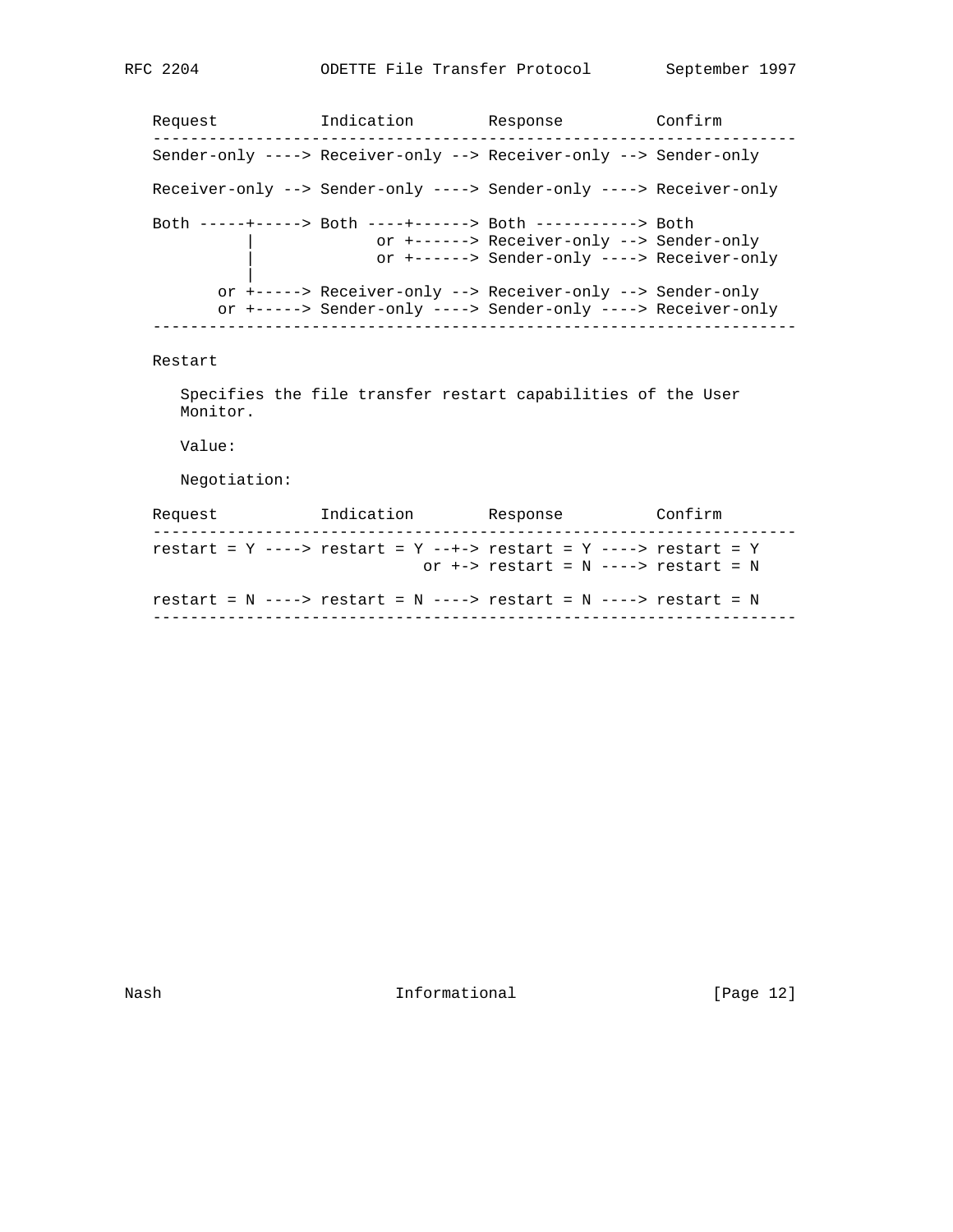# 3.3 File Transfer

3.3.1 File Opening

|  |  | F START FILE RO ----> $ -$ -------------- $ $ ----> F START FILE IND |
|--|--|----------------------------------------------------------------------|
|  |  | F_START_FILE_CF(+ -) <---- ------------ <---- F_START_FILE_RS(+ -)   |

| |

Parameters:

| Request                                    | $Ind.$ $RS(+)$ | $CF(+)$ | $RS(-)$            | (2F(R) |
|--------------------------------------------|----------------|---------|--------------------|--------|
| $file$ -name ----> same                    |                |         |                    |        |
| $date-time$ ----> same                     |                |         |                    |        |
| destination---> same                       |                |         |                    |        |
| originator----> same                       |                |         |                    |        |
| $rect-format---&$ same                     |                |         |                    |        |
| $recsize --- >> same$                      |                |         |                    |        |
| $file-size---> same$                       |                |         |                    |        |
| restart-pos1--> same-> restart-pos2-> same |                |         |                    |        |
|                                            |                |         | cause $--->$ same  |        |
|                                            |                |         | retry-later-> same |        |
|                                            |                |         |                    |        |

Notes:

 1. Retry-later has values "Y" or "N". 2. Cause is the reason for refusing the transfer (1,..,13,99). 3. Restart-pos1 not equal 0 is only valid if restart has been agreed during initial negotiation.

4. Restart-pos2 is less than or equal to restart-pos1.

3.3.2 Data Regime

 | | F\_DATA\_RQ ---->|------------|----> F\_DATA\_IND | |

Notes:

- 1. The data format within a F\_DATA primitive is locally defined.
- 2. The File Transfer service may have to provide a flow control mechanism to regulate the flow of F\_DATA primitives.

Nash **Informational Informational** [Page 13]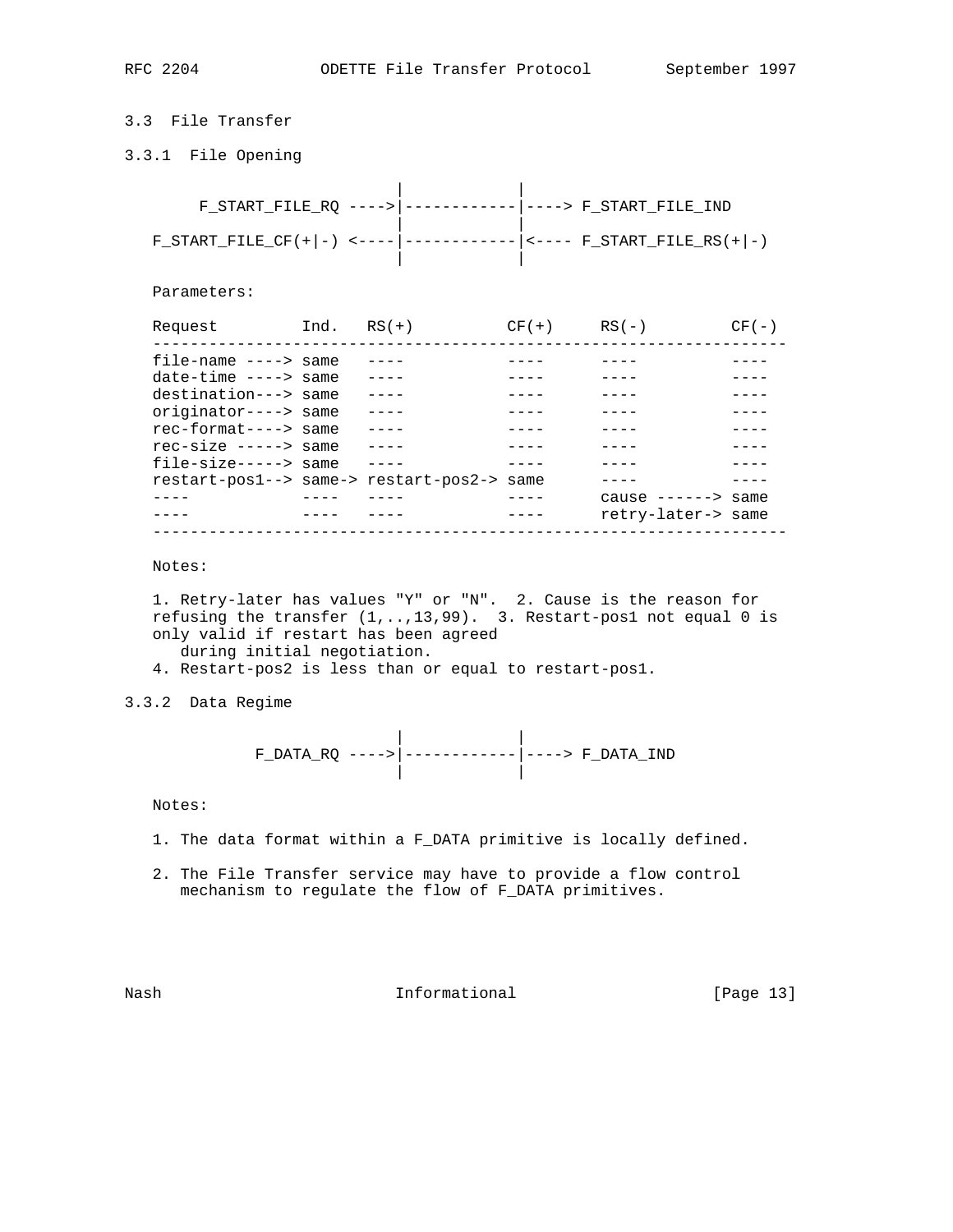# 3.3.3 File Closing

| |

| |

 F\_CLOSE\_FILE\_RQ --->|------------|----> F\_CLOSE\_FILE\_IND | | F\_CLOSE\_FILE\_CF(+|-) <---|------------|<---- F\_CLOSE\_FILE\_RS(+|-)

Parameters

| Request                                                    | Ind       | $RS(+)$                           | $CF(+)$ | $R.S( - )$  | $CF(-)$ |
|------------------------------------------------------------|-----------|-----------------------------------|---------|-------------|---------|
| $rec$ -count ---> same<br>$unit$ -count $\rightarrow$ same |           |                                   |         |             |         |
|                                                            | $- - - -$ | $Speaker=Y$ ---> $Speaker=N$ ---- |         |             |         |
|                                                            | ----      | Speaker=N ---> Speaker=Y ----     |         | cause $---$ | same    |
|                                                            |           |                                   |         |             |         |

 In a positive Close File response (F\_CLOSE\_FILE\_RS(+)) the current Speaker may either:

 1. Set Speaker to "Yes" and become the Speaker. 2. Set Speaker to "No" and remain the Listener.

 The File Transfer service will ensure that the setting of the speaker parameter is consistent with the capabilities of the peer user.

 The turn is never exchanged in the case of a negative response or confirmation.

Only the Speaker is allowed to issue F\_XXX\_FILE\_RQ primitives.

3.3.4 Exchanging the Turn

3.3.4.1 Initial Turn (First Speaker)

 The Initiator becomes the first Speaker at the end of the Session Setup (F\_CONNECT\_CF received by Initiator and F\_CONNECT\_RS sent by Responder).

3.3.4.2 Following Turns

Rules:

- 1. At each unsuccessful End of File the turn is not exchanged.
- 2. At each successful End of File the turn is exchanged if requested by the Listener:

Nash **Informational Informational** [Page 14]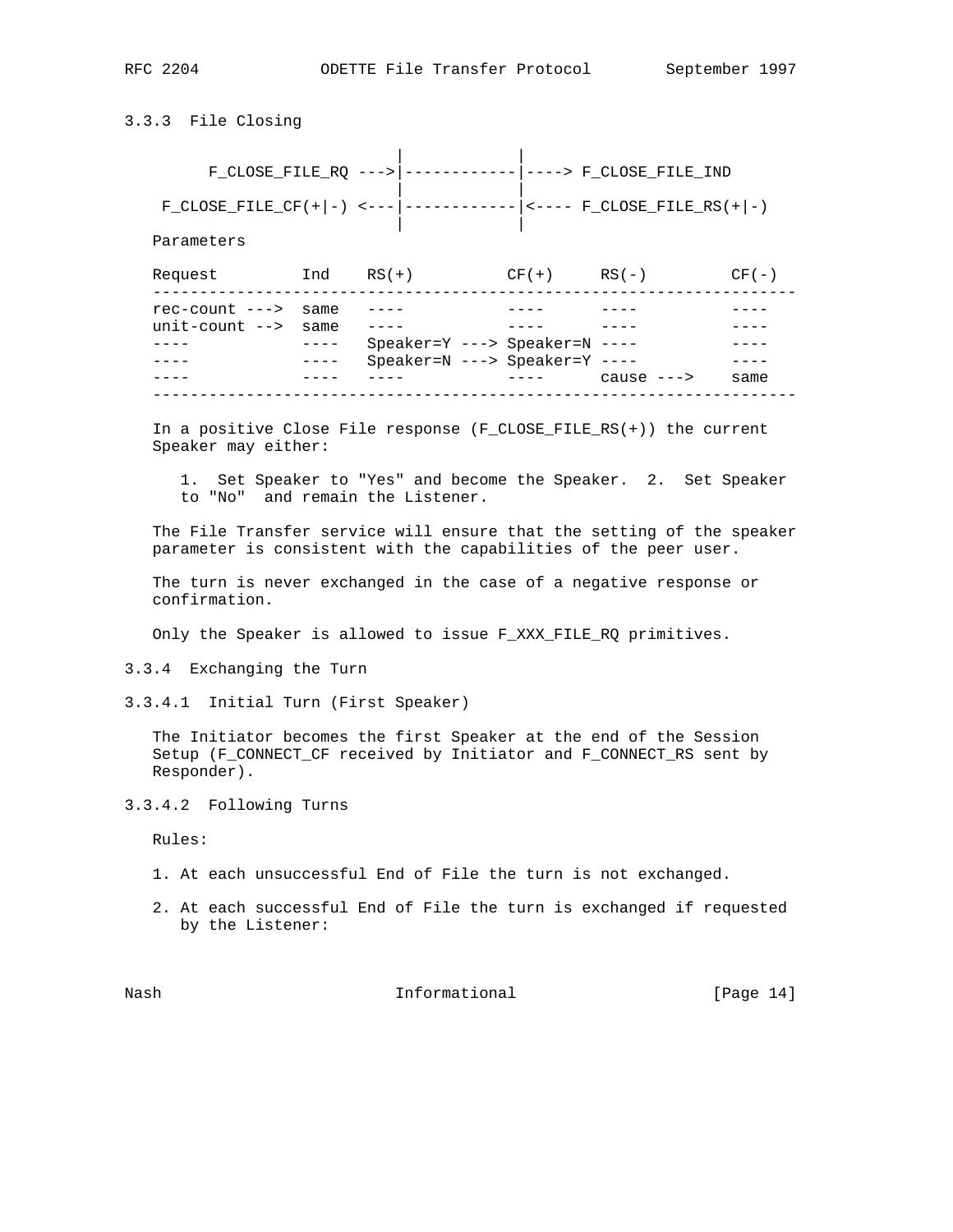- The current Listener receives F\_CLOSE\_FILE\_IND (Speaker = choice).
- If the Listener answers F\_CLOSE\_FILE\_RS(Speaker = YES), it becomes Speaker, the Speaker receives F\_CLOSE\_FILE\_CF (Speaker = NO) and becomes Listener.
- If the Listener answers F\_CLOSE\_FILE\_RS(Speaker = NO), it remains Listener, and the Speaker receives F\_CLOSE\_FILE\_CF (Speaker = YES) and remains Speaker.
- 3. The Speaker can issue a Change Direction request (F\_CD\_RQ) to become the Listener. The Listener receives a Change Direction indication (F\_CD\_IND) and becomes the Speaker.
- 4. In order to prevent loops of F\_CD\_RQ/IND, it is an error to send F\_CD\_RQ immediately after having received a F\_CD\_IND.
- 3.3.5 End to End Response

 This service is initiated by the current Speaker (if there is no file transfer in progress) to send an End-to-End response from the final destination to the originator of a file.

$$
\texttt{F\_EERP\_RQ} \ \texttt{---} \texttt{---} \texttt{---} \texttt{---} \texttt{---} \texttt{--} \texttt{F\_EERP\_IND}
$$

Parameters

Request Indication

| filename -------> same   |  |
|--------------------------|--|
| date $------>$ same      |  |
| $time$ -----------> same |  |
| destination ----> same   |  |
| originator -----> same   |  |
|                          |  |

Relationship with Turn:

- Only the Speaker may send an End to End Response request.
- Invoking the EERP service does not change the turn.
- If a F\_CD\_IND has been received just before F\_EERP\_RQ is issued, this results in leaving the special condition created by the reception of F\_CD\_IND; i.e. while it was possible to issue F\_RELEASE\_RQ and not possible to issue F\_CD\_RQ just after the

Nash **Informational Informational** [Page 15]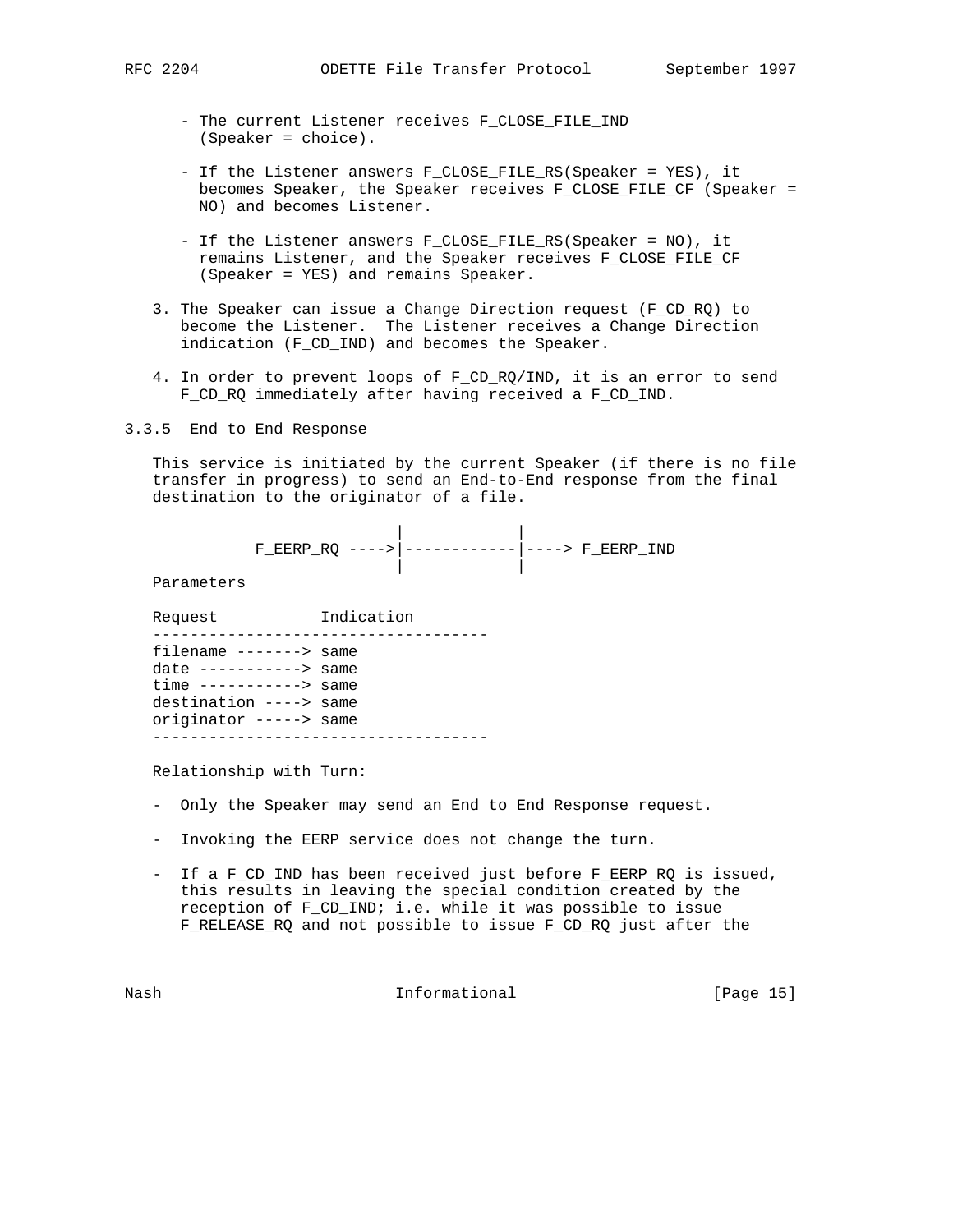reception of F\_CD\_IND, after having issued F\_EERP\_RQ the normal Speaker status is entered again (F\_CD\_RQ valid, but F\_RELEASE\_RQ not valid).

- 3.4 Session Take Down
- 3.4.1 Normal Close

 | | F\_RELEASE\_RQ ---->|------------|----> F\_RELEASE\_IND | |

Parameters

| Request                        | Indication |
|--------------------------------|------------|
| $reason = normal$ ------> ---- |            |
|                                |            |

The Release service can only be initiated by the Speaker.

 The Speaker can only issue a Release request (F\_RELEASE\_RQ) just after receiving an unsolicited Change Direction indication (F\_CD\_IND). This ensures that the other partner doesn't want to send any more files in this session.

 Peer ODETTE-FTP entities action a normal session release by specifying Reason = Normal in an End Session (ESID) command.

3.4.2 Abnormal close

 | | F\_RELEASE\_RQ ---->|------------|----> F\_ABORT\_IND | |

Parameters

Request 1ndication -------------------------------------------------------------------- reason = error value --> same (or equivalent) AO (Abort Origin) = (L)ocal or (D)istant ---------------------------------------------------------------------

 Abnormal session release can be initiated by either the Speaker or the Listener and also by the user or provider.

Abnormal session release can occur at any time within the session.

Nash **Informational Informational** [Page 16]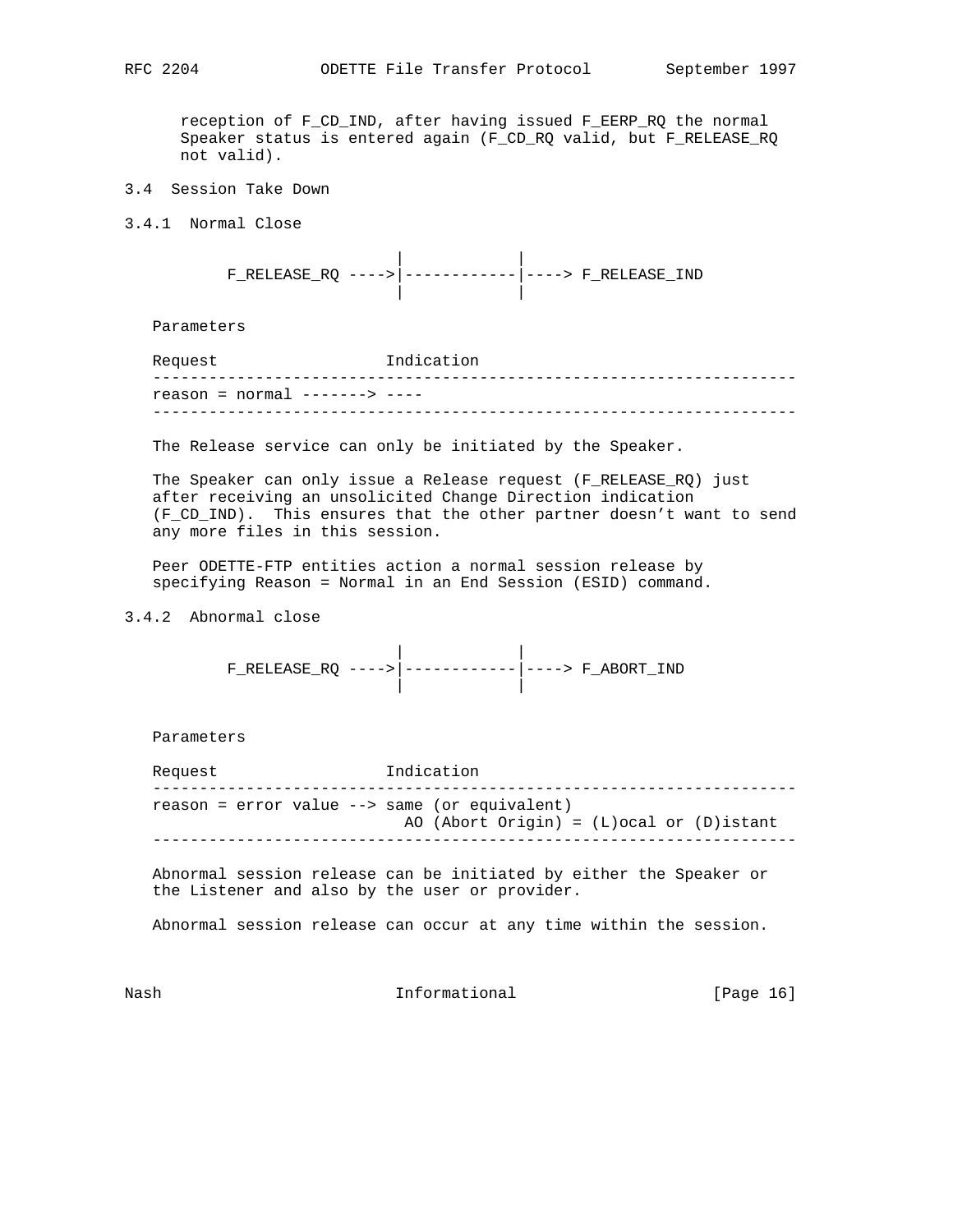Peer ODETTE-FTP entities action an abnormal session release by specifying Reason = Error-value in an End Session (ESID) command.

The abnormal session release deals with the following types of error:

 1. The service provider will initiate an abnormal release in the following cases:

 1. Protocol error, 2. Failure of the Start Session (SSID) negotiation, 3. Command not recognised, 4. Exchange buffer size error, 5. Resources not available, 6. Other unspecified abort code (with "REASON" = unspecified).

 2. The User Monitor will initiate an abnormal release in the following cases:

 1. Local site emergency close down, 2. Resources not available, 3. Other unspecified abort code (with "REASON" = unspecified).

Other error types may be handled by an abort of the connection.

3.4.3 Abort



 | | F\_ABORT\_IND <----|------------|----> F\_ABORT\_IND | |

Provider Initiated Abort

Parameters

| Request | Indication                                                                        |
|---------|-----------------------------------------------------------------------------------|
| --      | R (Reason): specified or unspecified<br>AO (Abort Origin): (L) ocal or (D) istant |
|         |                                                                                   |

The Abort service may be invoked by either entity at any time.

 The service provider may initiate an abort in case of error detection.

Nash **Informational Informational** [Page 17]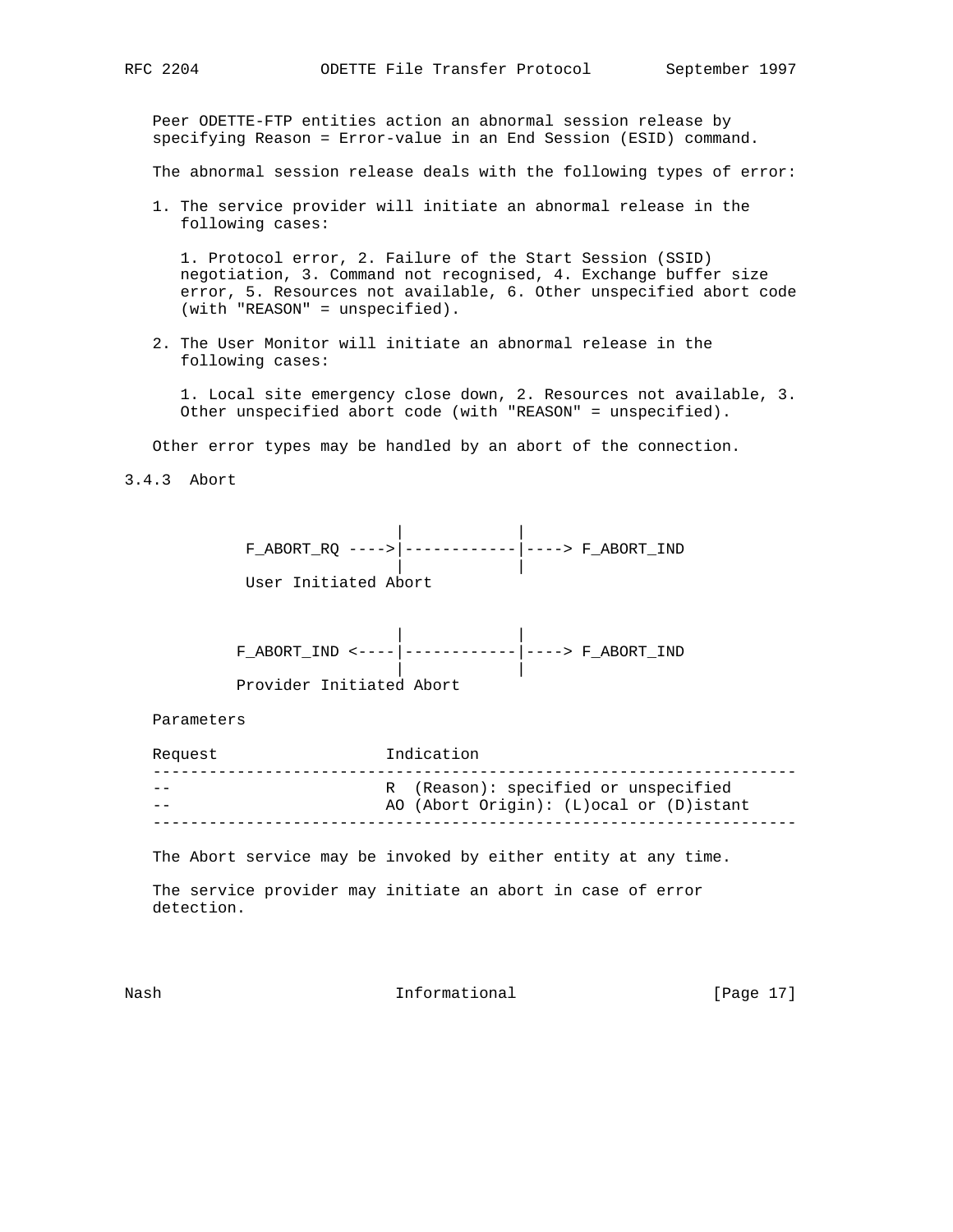3.4.4 Explanation of Session Take Down Services User | OFTP | Network | OFTP | User ---------------|------|----------------------|------|--------------- | | | | 1. Normal Release F\_RELEASE\_RQ | | ESID(R=normal) | | F\_RELEASE\_IND \*--------------|-> ==|======================|=> --|--------------> (R=normal) | | | | 2. User Initiated Abnormal Release F\_RELEASE\_RQ | | ESID(R=error) | | F\_ABORT\_IND \*--------------|-> ==|======================|=> -|--------------> (R=error value)| | | | (R=error,AO=D) User | OFTP | Network | OFTP | User ---------------|------|----------------------|------|--------------- | | | | 3. Provider Initiated Abnormal Release F\_ABORT\_IND | | ESID(R=error) | | F\_ABORT\_IND <--------------|-\* \*=|======================|=> --|--------------> | | | | 4. User Initiated Connection Abort F\_ABORT\_RQ | | N\_DISC\_RQ | | F\_ABORT\_IND \*--------------|-> --|--------->..----------|-> --|-------------->  $N$  DISC IND  $|$   $(R=unsp.,AO=D)$  5. Provider Initiated Connection Abort F\_ABORT\_IND | | N\_DISC\_RQ | | F\_ABORT\_IND <--------------|-\* \*-|--------->..----------|-> --|-------------->  $(R=error, AO=L)$  |  $N_DISC\_IND$  | (R=unsp.,AO=D) Key: \* Origin of command flow F\_ ---> File Transfer Service primitive N\_ ---> Network Service primitive ===> ODETTE-FTP (OFTP) protocol message Nash **Informational Informational** [Page 18]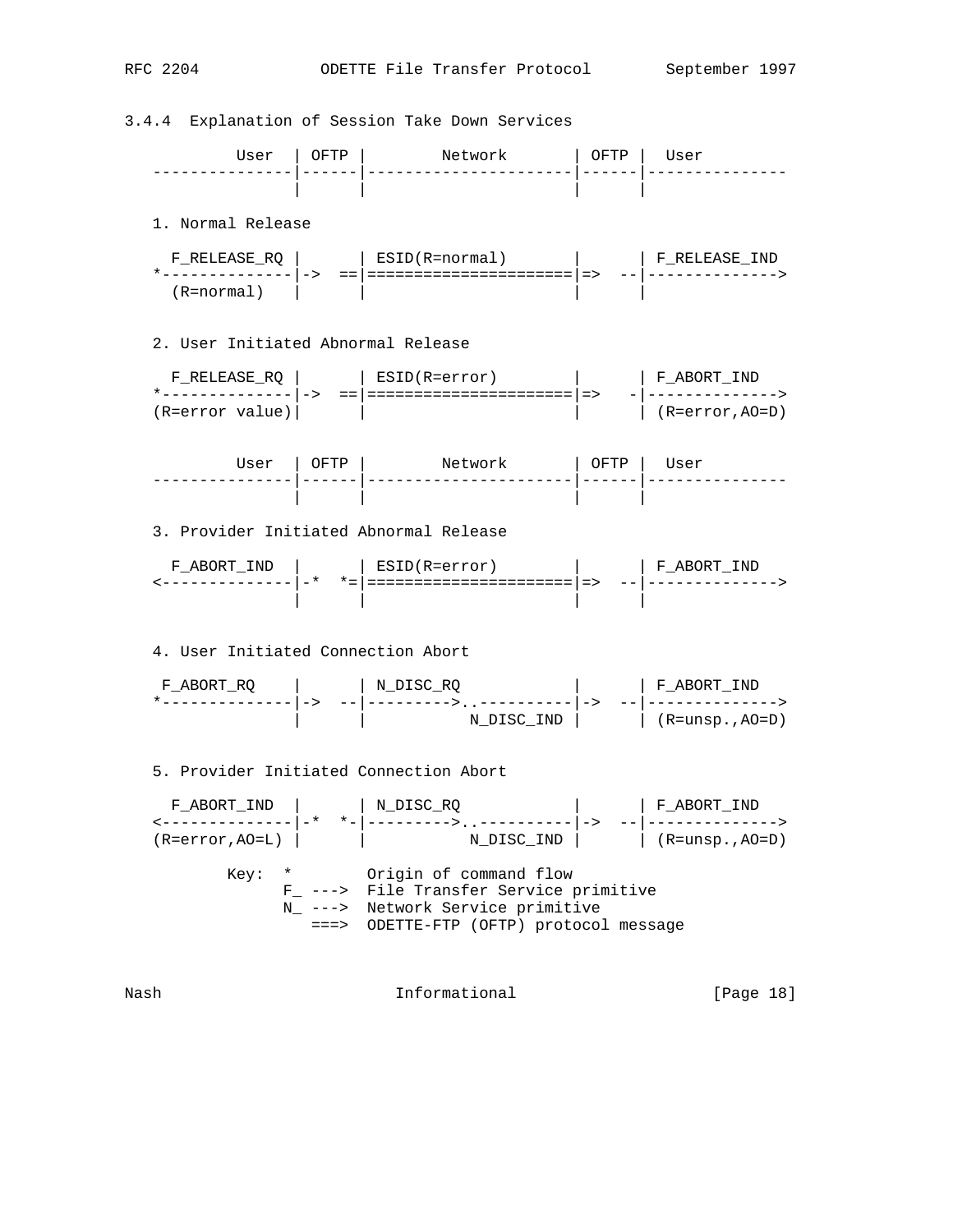## 3.5 Service State Automata

 This state automata defines the service as viewed by the User Monitor. Events causing a state transition are shown in lower case and the resulting action in upper case where appropriate.

## 3.5.1 Idle State Diagram



Nash Informational [Page 19]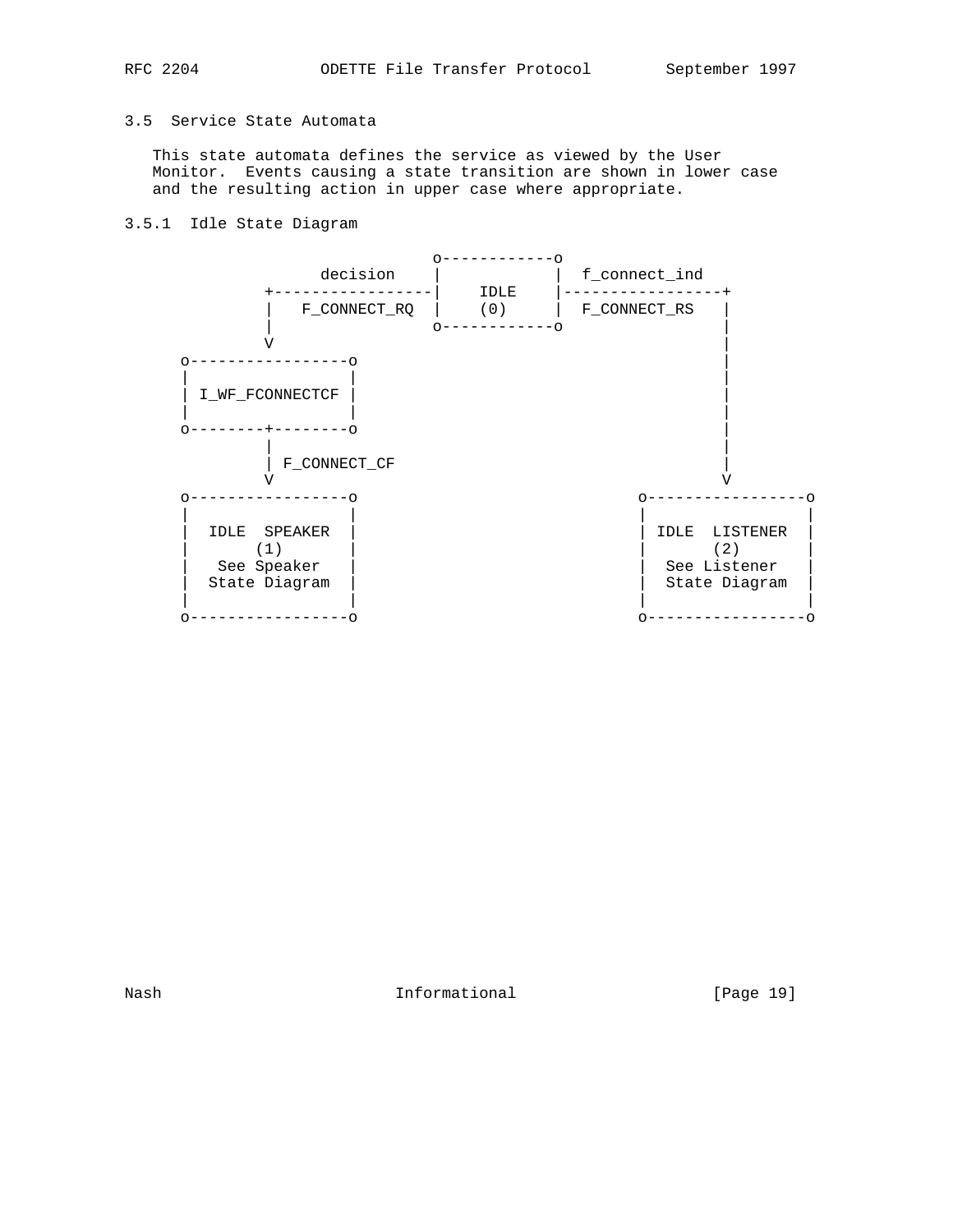

Nash **Informational Informational** [Page 20]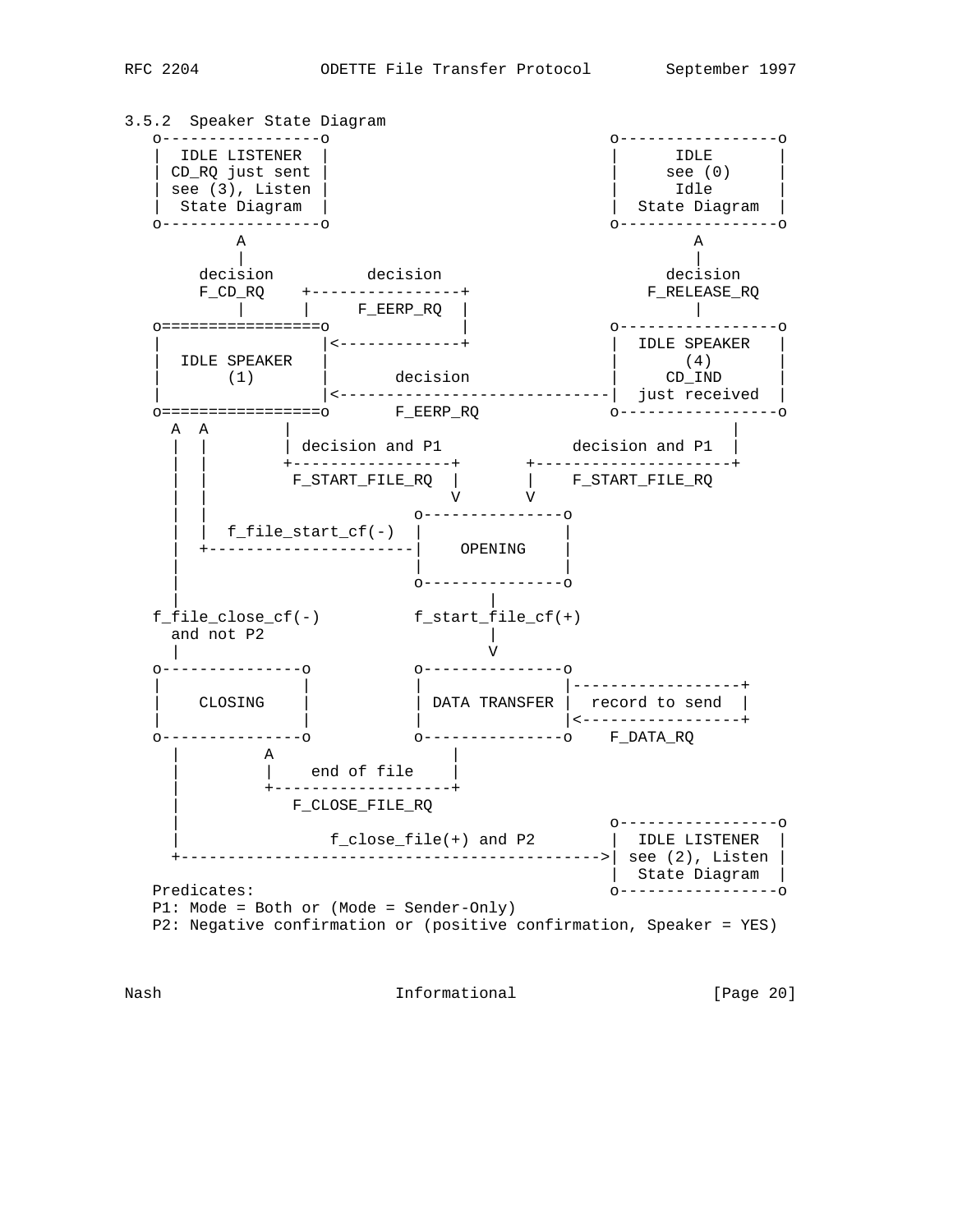



Nash **Informational Informational** [Page 21]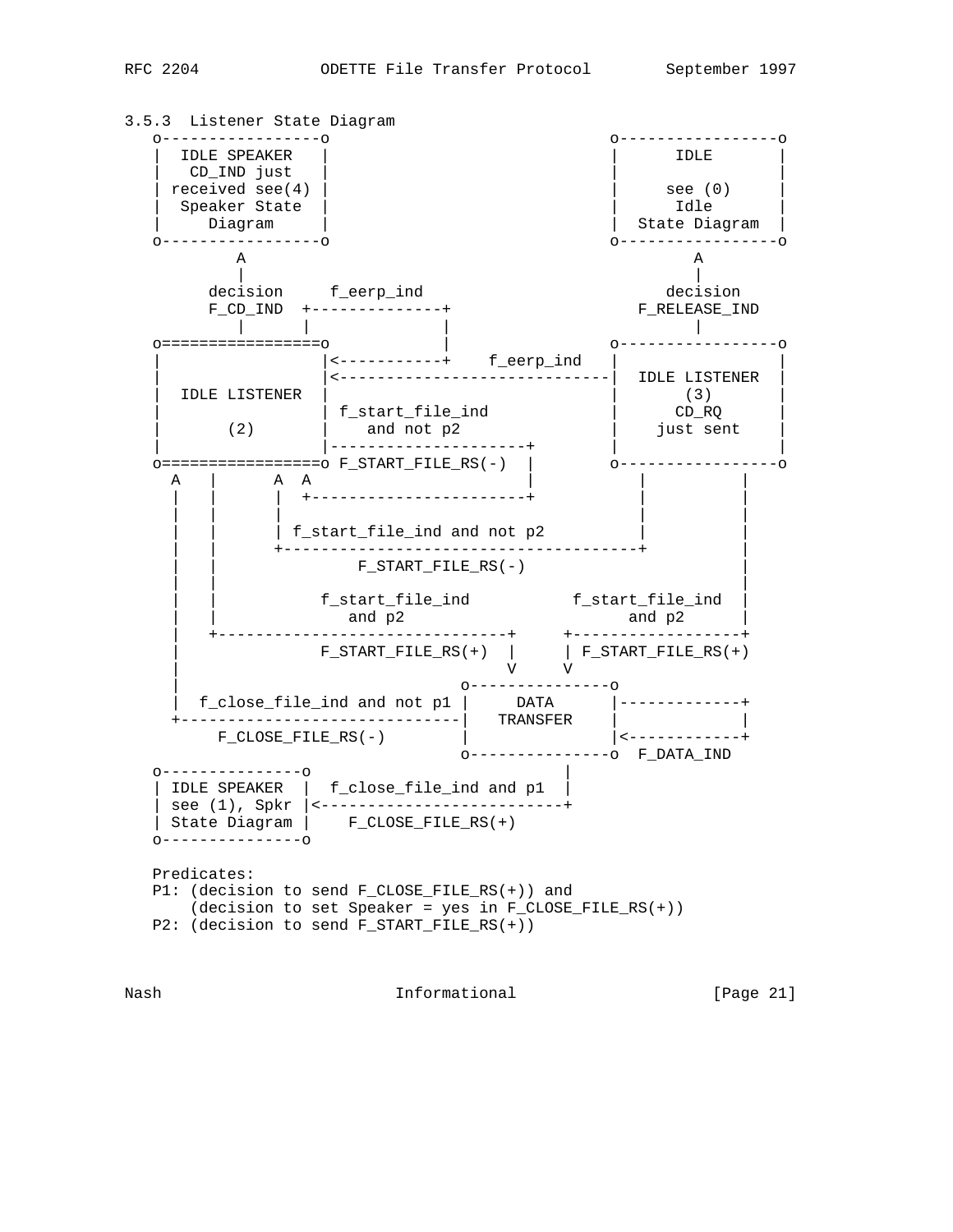# 4. Protocol Specification

4.1 Overview

The ODETTE-FTP protocol is divided into five operating phases.

 Start Session Start File Data Transfer End File End Session

 After the End File phase an ODETTE-FTP entity may enter a new Start File phase or terminate the session via the End Session phase.

 ODETTE-FTP peers communicate by sending and receiving messages in Exchange Buffers via the Network Service. Each Exchange Buffer contains one of the following commands.

| SSRM | Start Session Ready Message |
|------|-----------------------------|
| SSID | Start Session               |
| SFID | Start File                  |
| SFPA | Start File Positive Answer  |
| SFNA | Start File Negative Answer  |
| DATA | Data                        |
| CDT  | Set Credit                  |
| EFID | End File                    |
| EFPA | End File Positive Answer    |
| EFNA | End File Negative Answer    |
| ESID | End Session                 |
| CD   | Change Direction            |
| EERP | End to End Response         |
| RTR  | Ready To Receive            |

 The remainder of this section describes the protocol flows. Section five details the command formats.

## 4.2 Start Session Phase

 The Start Session phase is entered immediately after the network connection has been established.

4.2.1 Entity Definition

 The ODETTE-FTP entity that took the initiative to establish the network connection becomes the Initiator. It's peer becomes the Responder.

Nash **Informational Informational** [Page 22]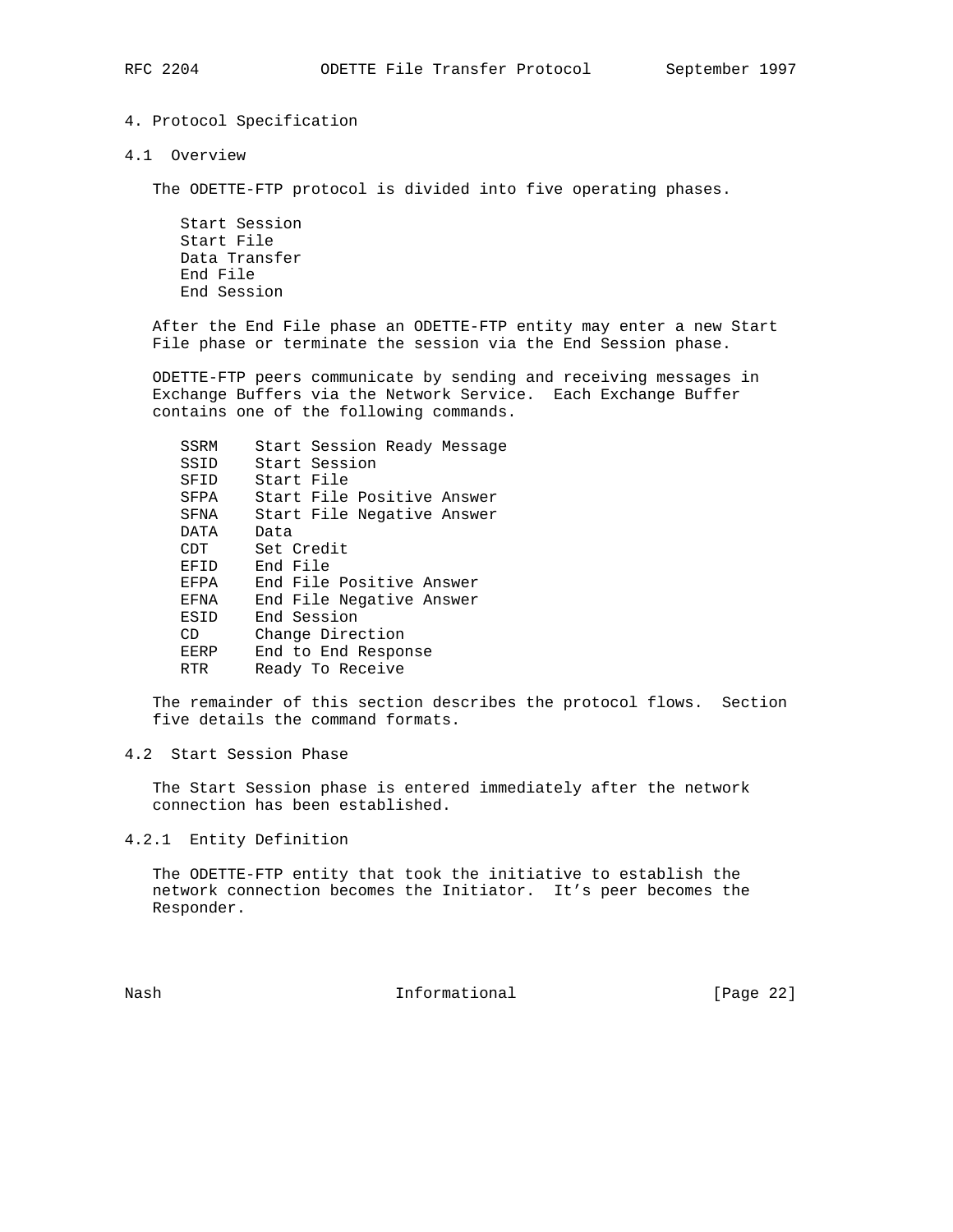4.2.2 Protocol Sequence

The first message must be sent by the Responder.

| 1. Initiator <------------SSRM -- Responder Ready Message |                |
|-----------------------------------------------------------|----------------|
| -- SSTD ------------>                                     | Identification |
| <------------ SSTD --                                     | Identification |

- 4.3 Start File Phase
- 4.3.1 Entity Definition

 The Initiator from the Start Session phase is designated the Speaker while the Responder becomes the Listener. The roles are reversed by the Speaker sending a Change Direction command to the Listener.

- 4.3.2 Protocol Sequence
	- 1. Speaker -- SFID ------------> Listener Start File <------------ SFPA -- Answer YES
	- 2. Speaker -- SFID ------------> Listener Start File<br>  $\leftarrow$ ------------ SFNA -- Answer NO <------------ SFNA -- Answer NO Go To 1
		- Note: The User Monitor should take steps to prevent a loop situation occurring.

| 2. Speaker -- CD --------------> Listener Change Direction |                     |
|------------------------------------------------------------|---------------------|
| Listener <----------- EERP -- Speaker                      | End to End Response |
| -- RTR ------------->                                      | Ready to Receive    |
| <------------ SFTD --                                      | Start File          |

## 4.3.3 Restart Facilities

 The Start File command includes a count allowing the restart of an interrupted transmission to be negotiated. If restart facilities are not available the restart count must be set to zero. The sender will start with the lowest record count + 1.

4.3.4 Broadcast Facilities

The destination in a Start File command can be specified as follows.

1. An explicitly defined destination.

Nash **Informational Informational** [Page 23]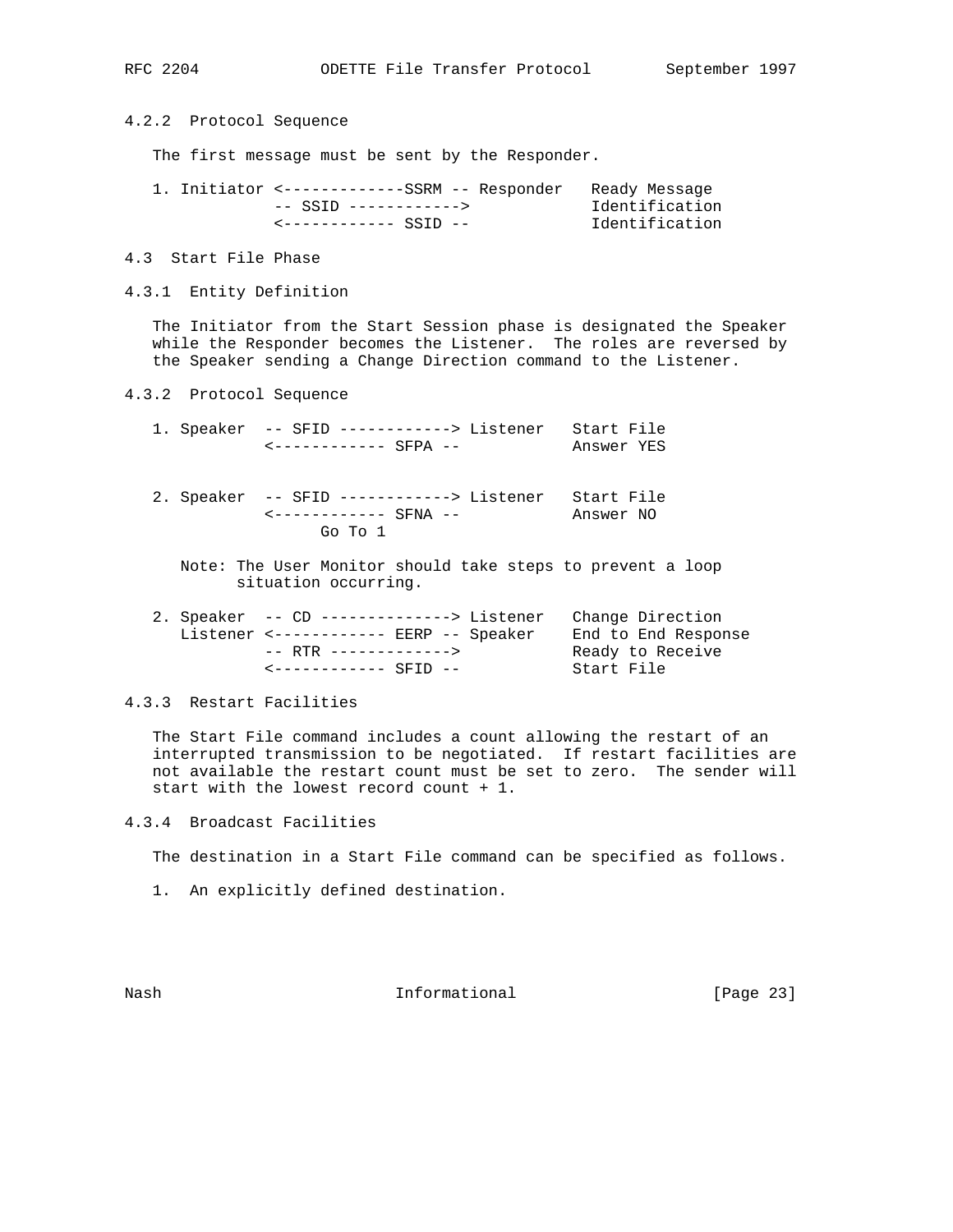2. A group destination that allows an intermediate location to broadcast the Virtual File to multiple destinations.

 The Listener will send a negative answer to the Speaker when the destination is not known.

4.3.5 Priority

 The prioritisation of files for transmission is left to the local implementation. To allow some flexibility, a change direction mechanism is available in the End File phase.

4.3.6 End To End Response (EERP)

 The End to End Response (EERP) command notifies the originator of a Virtual File that it has been successfully delivered to it's final destination. This allows the originator to perform house keeping tasks such as deleting copies of the delivered data.

 A Response Command must be sent from the location performing the final processing or distribution of the data to the originator. The Response is mandatory and may be sent in the same or in any subsequent session.

 When an intermediate location broadcasts or distributes a Virtual File it must receive a Response command from all the locations to which it forwarded the data before sending it's own Response. This ensures that the Response received by the Virtual File's originator accounts for all the destination locations. An intermediate location therefore needs to track the status of files it processes over time.

Example: Point to Point

 Location A sends file Ba to Location B which will send an EERP to location A after it successfully receives the file.

| Loc. A       | $ ----- S1$ ---------> R1 ---------> Loc. B |             |
|--------------|---------------------------------------------|-------------|
| [Ba]         |                                             |             |
| +----------- |                                             | 0---------- |

Key:

S - File Transfer R - Response EERP [Ba] - File for B from A

Nash **Informational Informational** [Page 24]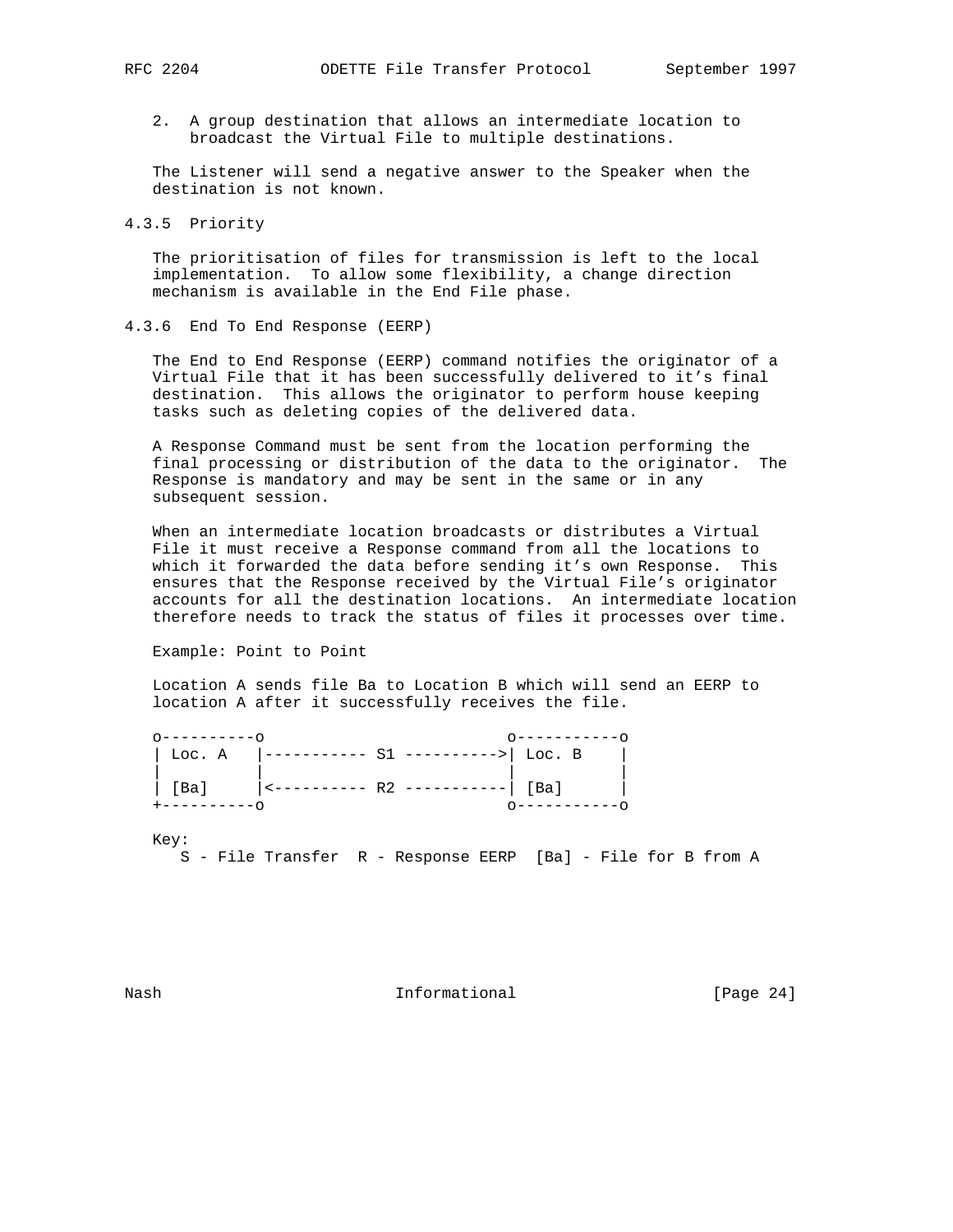## Example: Data distribution

 Location A sends a Virtual File containing data for distribution to locations B and C via clearing centres E1 and E2. Clearing centre E1 must wait for a response from E2 (for file Ba) and location C before it sends it's response, R8, to location A. Clearing centre E2 can only send response R7 to E1 when location B acknowledges file Ba with response R6.



Example: Data collection

 Locations A and B send files Ca and Cb to clearing centre E1 which forwards both files to location C in a single Virtual File. When it receives response R4 from C, clearing centre E1 sends response R5 to location A and R6 to location B.

 o---------o o---------o o---------o | Loc. A |-- S1 ->| Loc. E1 |-- S3 ->| Loc. C | | | | | | |  $|$  [Ca]  $|$  <- R5 -- $|$  [Ca,Cb]  $|$  <- R4 -- $|$  [Ca,Cb]  $|$  o---------o o---------o o---------o  $\overline{A}$  | o---------o | |  $\vert$  Loc. B  $\vert$  -- S2 -----+ | | |  $|$  [Cb]  $|$  <- R6 ---------+ o---------o

4.3.7 Ready To Receive Command (RTR)

 In order to avoid congestion between two adjacent nodes caused by a continuous flow of EERP's, a Ready To Receive (RTR) command is provided. The RTR acts as an EERP acknowledgement for flow control but has no end-to-end significance.

Nash **Informational Informational** [Page 25]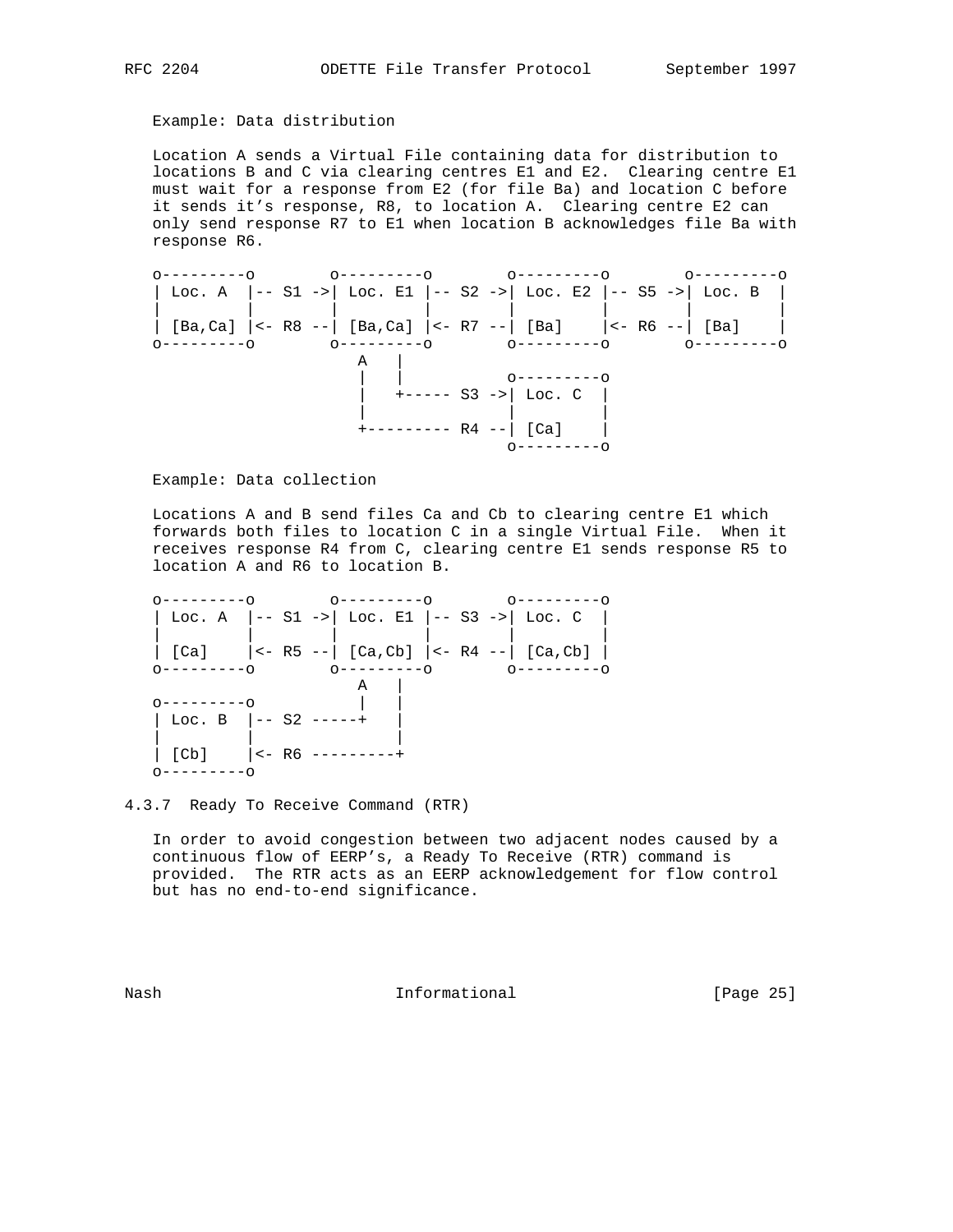| Speaker -- EERP ------------> Listener | End to End Response |
|----------------------------------------|---------------------|
| <------------- RTR --                  | Ready to Receive    |
| -- EERP ------------>                  | End to End Response |
| <------------- RTR --                  | Ready to Receive    |
| $--$ SFID $--------$                   | Start File          |
| or                                     |                     |
|                                        | Exchange the turn   |

 After sending an EERP, the Speaker must wait for an RTR before sending any other commands.

## 4.4 Data Transfer Phase

 Virtual File data flows from the Speaker to the Listener during the Data Transfer phase which is entered after the Start File phase.

## 4.4.1 Protocol Sequence

 To avoid congestion at the protocol level a flow control mechanism is provided via the Credit (CDT) command.

 A Credit limit is negotiated in the Start Session phase, this represents the number of Data Exchange Buffers that the Speaker may send before it is obliged to wait for a Credit command from the Listener.

 The available credit is initially set to the negotiated value by the Start File positive answer, which acts as an implicit Credit command. The Speaker decreases the available credit count by one for each data buffer sent to the Listener.

 When the available credit is exhausted, the Speaker must wait for a Credit command from the Listener otherwise a protocol error will occur and the session will be aborted.

 The Listener should endeavour to send the Credit command without delay to prevent the Speaker blocking.

 1. Speaker -- SFID ------------> Listener Start File <------------ SFPA -- Answer YES

Nash **Informational Informational** [Page 26]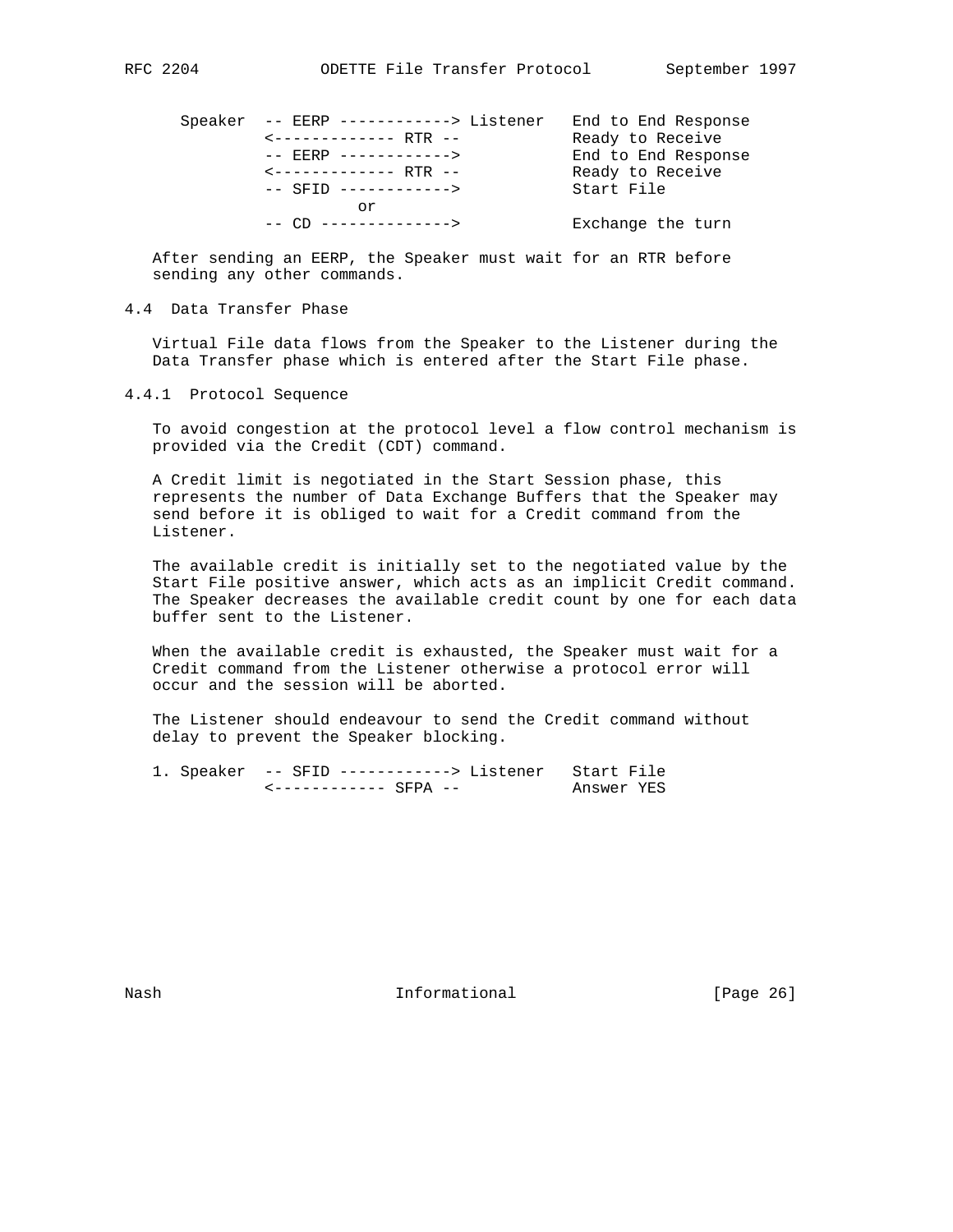2. If the Credit Value is set to 2

| Speaker -- Data ------------> Listener Start File |            |
|---------------------------------------------------|------------|
| -- Data ------------>                             |            |
| $\leftarrow$ - - - - - - - - - - - CDT - -        | Set Credit |
| -- Data ------------>                             |            |
| $--$ FFTD $------$                                | End File   |

- 4.5 End File Phase
- 4.5.1 Protocol Sequence

 The Speaker notifies the Listener that it has finished sending a Virtual File by sending an End File (EFID) command. The Listener replies with a positive or negative End File command and has the option to request a Change Direction command from the Speaker.

|  | 1. Speaker -- EFID ------------> Listener<br><------------ RFPA --                                                                                                                                       | End File<br>Answer YES                                                                     |
|--|----------------------------------------------------------------------------------------------------------------------------------------------------------------------------------------------------------|--------------------------------------------------------------------------------------------|
|  | 2. Speaker -- EFID ------------> Listener<br><------------ EFPA --<br>$--- CD --- --- --- --- --- --- --- $<br>Listener <------------ EERP -- Speaker<br>-------------- RTR -><br>Go to Start File Phase | End File<br>Answer YES + CD<br>Change Direction<br>End to End Response<br>Ready to Receive |
|  |                                                                                                                                                                                                          |                                                                                            |

- 3. Speaker -- EFID ------------> Listener End File <------------ EFNA -- Answer NO
- 4.6 End Session Phase
- 4.6.1 Protocol Sequence

 The Speaker terminates the session by sending an End Session (ESID) command.

| 1. Speaker -- EFID ------------> Listener End File |                  |
|----------------------------------------------------|------------------|
| <----------- EFPA --                               | Answer YES       |
|                                                    | Change Direction |
| Listener <------------ ESID -- Speaker             | End Session      |

Nash **Informational Informational** [Page 27]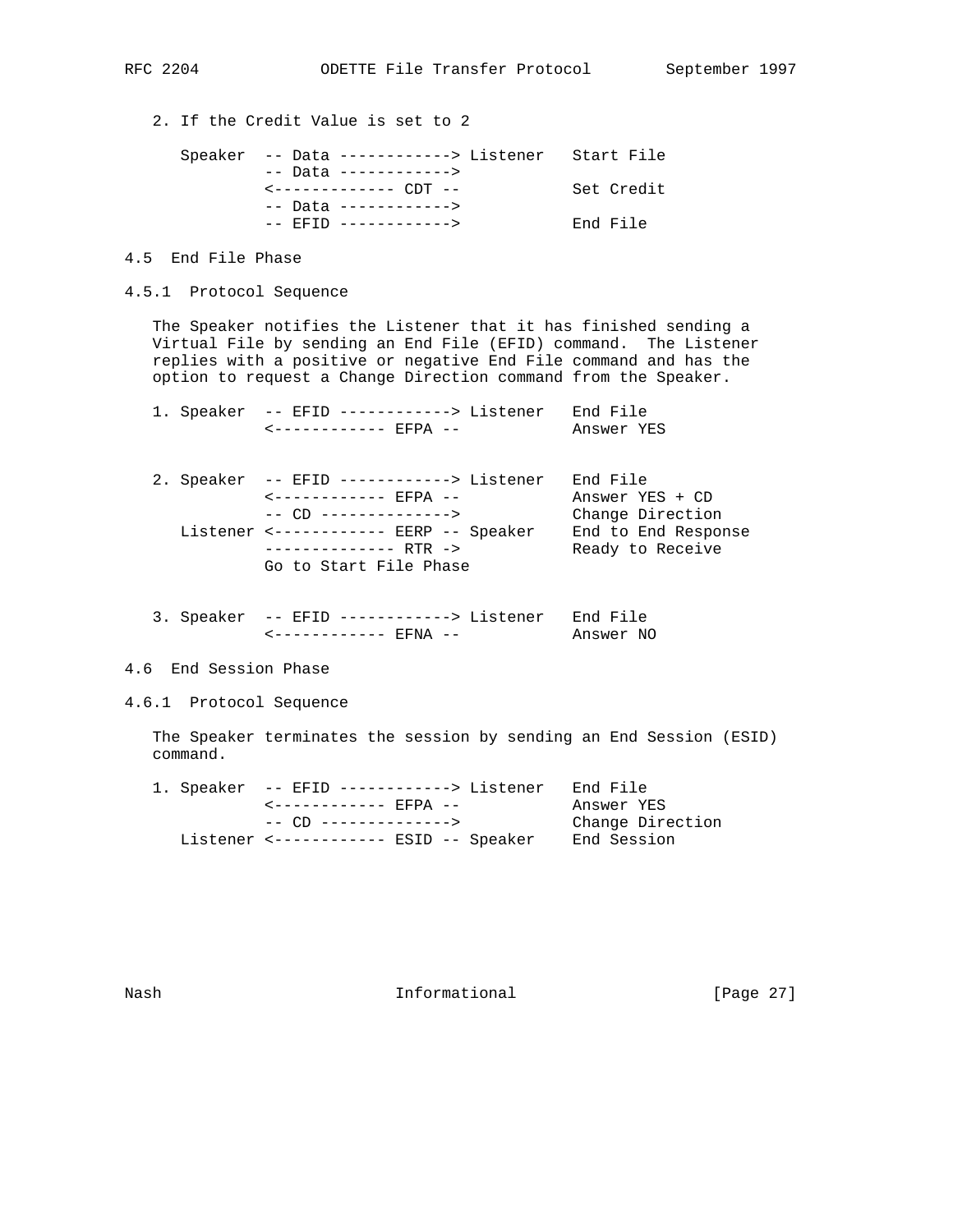## 4.7 Problem Handling

 Error detection and handling should be done as close as possible to the problem. This aids problem determination and correction. Each layer of the reference model is responsible for it's own error handling.

 ODETTE-FTP can detect protocol errors through the construction of it's state machine, and uses activity timers to detect session hang conditions. These mechanisms are separate from the End to End controls.

4.7.1 Protocol Errors

 If a protocol error occurs the session will be terminated and application activity aborted. Both locations enter the IDLE state.

4.7.2 Timers

 To protect against application and network hang conditions ODETTE-FTP uses activity timers for all situations where a response is required. The timers and actions to be taken if they expire are described in section 8, the Protocol State Machine.

4.7.3 Clearing Centres

 The use of clearing centres introduces the possibility of errors occurring as a result of data processing activities within the centre. Such errors are not directly related to ODETTE-FTP or the communication network and are therefore outside the scope of this specification.

5. Commands and Formats

 ODETTE-FTP entities communicate via Exchange Buffers. The Command Exchange Buffers are described below. Virtual File data is carried in Data Exchange Buffers which are described in Section 6.

- 5.1 Conventions
- 5.1.1 Representation unit:

The basic unit of information is an octet, containing eight bits.

5.1.2 Values and Characters:

 The ISO 646 IRV 7-bit coded character set [ISO-646] is used to encode constants and strings within command exchange buffers.

Nash Informational [Page 28]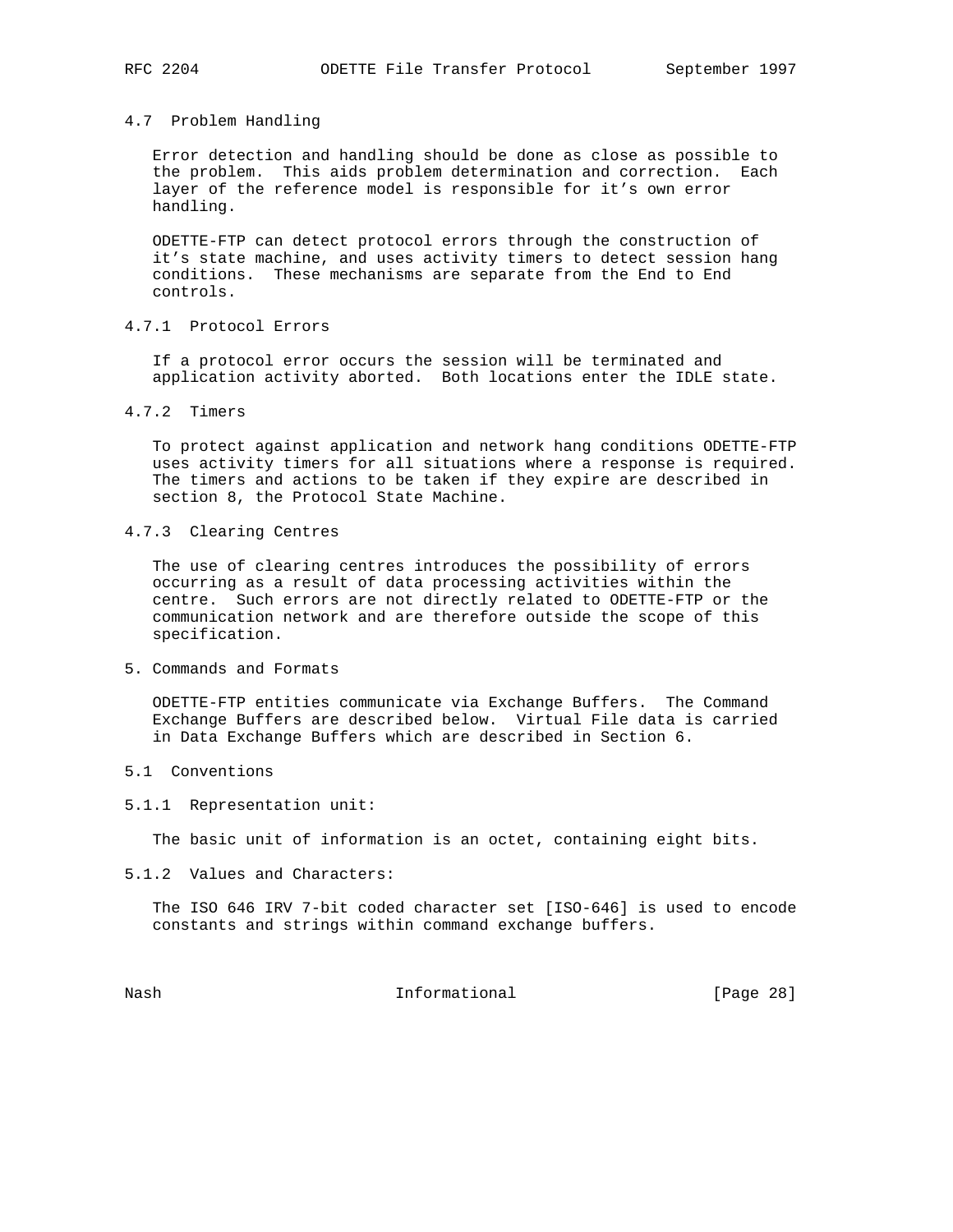5.2 Commands

 A Command Exchange Buffer contains a single command starting at the beginning of the buffer. Commands and data are never mixed within an Exchange Buffer. Each command has a fixed length and can not be compressed.

Components:

1. Command identifier:

 The first octet of an Exchange Buffer is the Command Identifier and defines the format of the buffer.

2. Parameter(s):

 Command parameters are stored in fixed fields within a Command Exchange Buffer. All values are required.

5.3 Command Formats

 The ODETTE-FTP commands are described below using the following definitions.

Position (Pos.)

 Field offset within the command exchange buffer, relative to a zero origin.

Field

The name of the field.

Description

A description of the field.

Format

- F A field containing fixed values. All allowable values for the field are enumerated in the command definition.
- V A field with variable values within a defined range. For example the SFIDFSIZ field may contain any integer value between 0000000 and 9999999.
- X(n) An alphanumeric field of length n octets.

Nash **Informational Informational** [Page 29]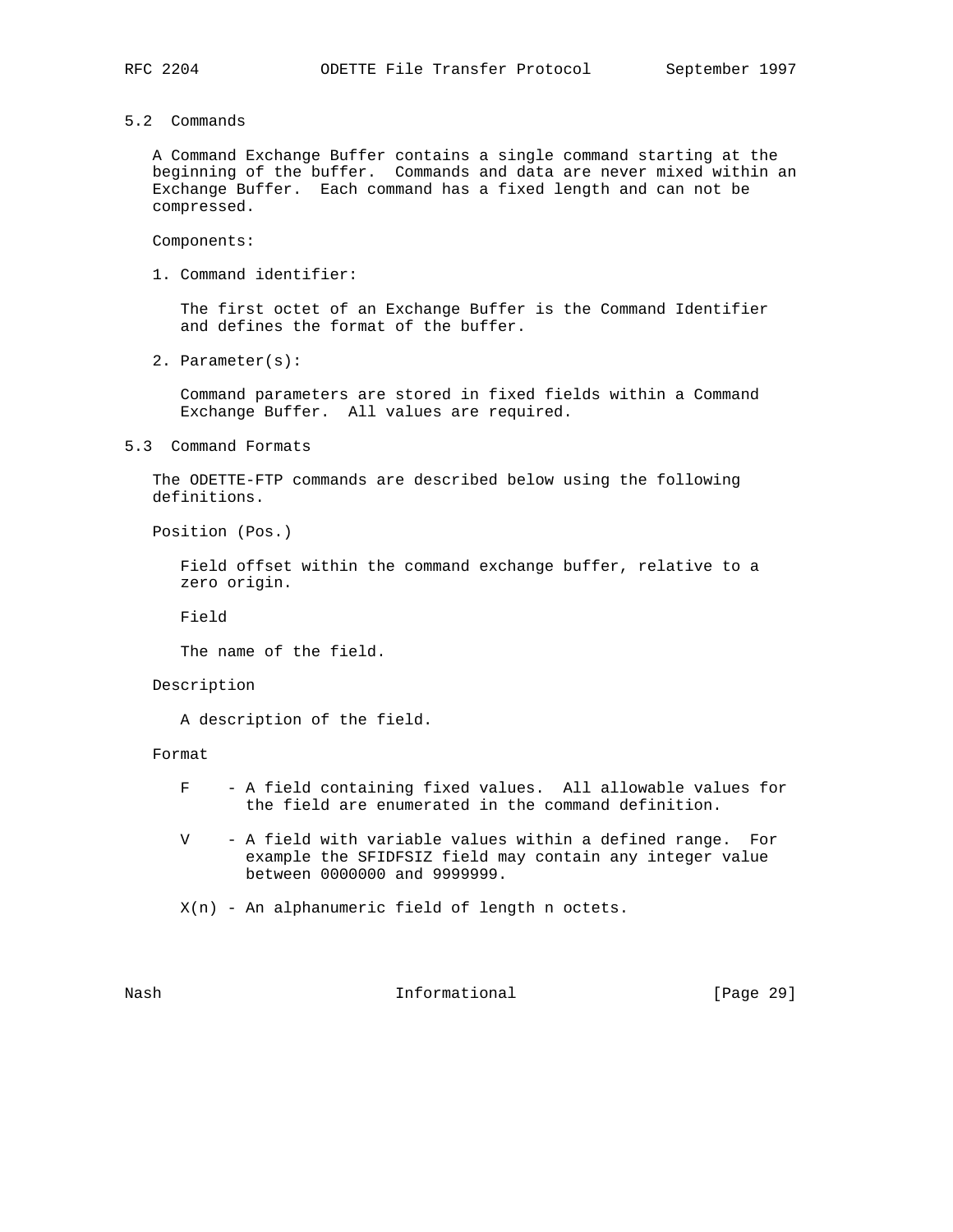9(n) - A numeric field of length n octets.

All attributes are in character format.

A String contains alphanumeric characters from the following set:

The numerals: 0 to 9 The upper case letters: A to Z The following special set:  $/ - . & ( )$  space.

Space is not allowed as an embedded character.

 Numeric fields are always right justified and left padding with zeros must be done when needed.

5.3.1 SSRM - Start Session Ready Message

 o-------------------------------------------------------------------o SSRM Start Session Ready Message | | | Start Session Phase Initiator <---- Responder | |-------------------------------------------------------------------| | Pos | Field | Description | Format |-----+-----------+---------------------------------------+---------| | 0 | SSRMCMD | SSRM Command, 'I' | F X(1) | | 1 | SSRMMSG | Ready Message, 'ODETTE FTP READY ' | F X(17) | | 18 | SSRMCR | Carriage Return | F X(1) | o-------------------------------------------------------------------o

SSRMCMD Command Code Character Character Character

Value: 'I' SSRM Command identifier.

SSRMMSG Ready Message String(17)

Value: 'ODETTE FTP READY '

SSRMCR Carriage Return Character Character

Value: Character with hex value '0D' or '8D'.

Nash **Informational Informational** [Page 30]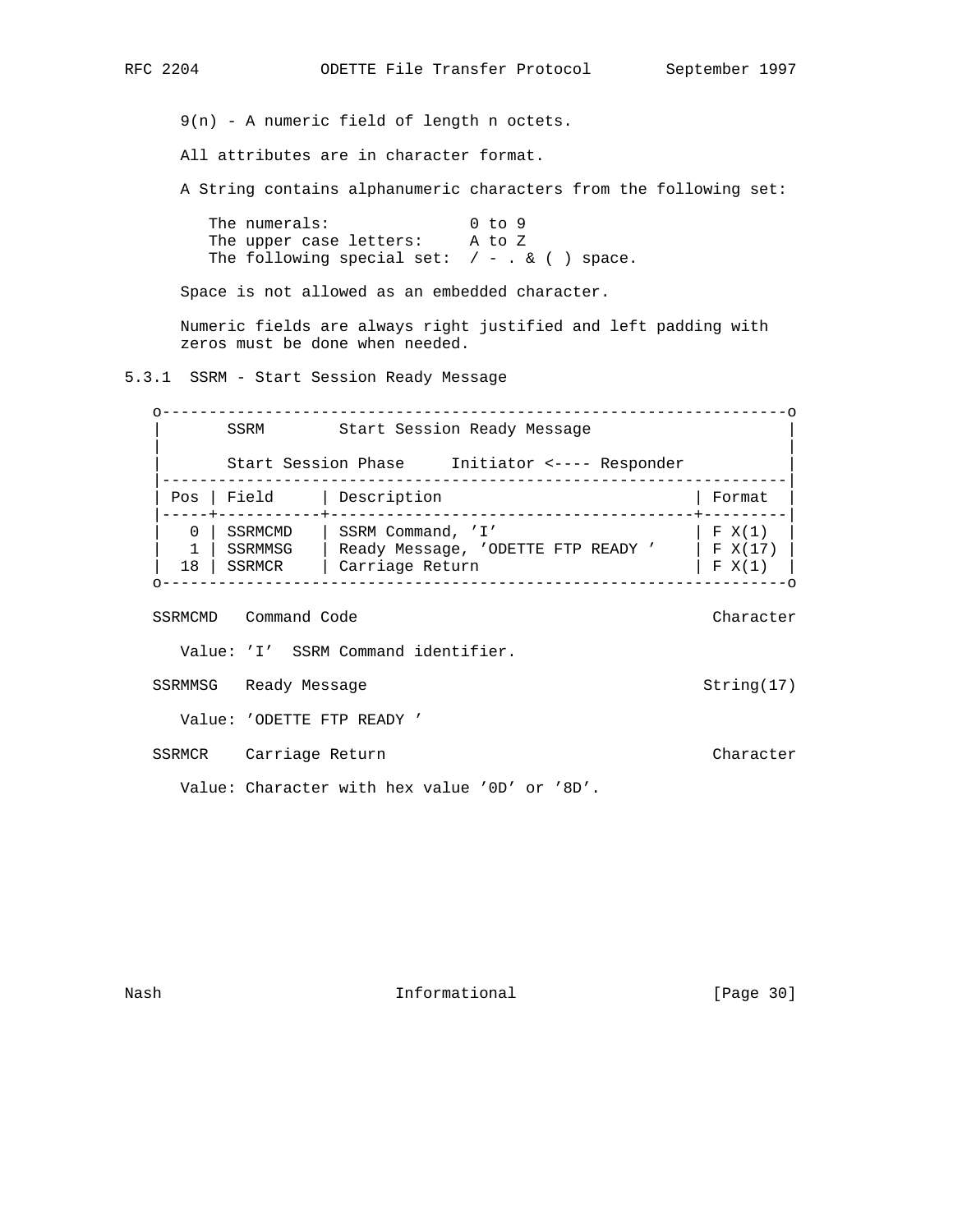# 5.3.2 SSID - Start Session

|                     |                      | Start Session Phase Initiator <---> Responder                                                                      |                         |
|---------------------|----------------------|--------------------------------------------------------------------------------------------------------------------|-------------------------|
|                     | Pos   Field          | Description                                                                                                        | Format                  |
| 0                   | SSIDCMD              | SSID Command 'X'                                                                                                   | F X(1)                  |
| $\mathbf{1}$        | SSIDLEV              | Protocol Release Level                                                                                             | F 9(1)                  |
| 2                   | SSIDCODE             | Initiator's Identification Code                                                                                    | V X(25)                 |
| 27                  | SSIDPSWD             | Initiator's Password                                                                                               | V X(8)                  |
| 35                  | SSIDSDEB             | Exchange Buffer Size                                                                                               | $V_{9(5)}$              |
| 40                  | SSIDSR               | Send / Receive Capabilities (S/R/B)                                                                                | F X(1)                  |
| 41                  | SSIDCMPR             | Compression Indicator (Y/N)                                                                                        | F X(1)                  |
| 42                  | SSIDREST             | Restart Indicator (Y/N)                                                                                            | F X(1)                  |
| 43                  | SSIDSPEC             | Special Logic Indicator (N)                                                                                        | F X(1)                  |
|                     | 44   SSIDCRED        | Credit                                                                                                             | $V$ 9(3)                |
|                     | 47   SSIDRSV1        | Reserved                                                                                                           | F X(5)                  |
|                     | 52   SSIDUSER        | User Data                                                                                                          | V X(8)                  |
|                     | 60 SSIDCR            | Carriage Return                                                                                                    | F X(1)                  |
|                     | SSIDCMD Command Code |                                                                                                                    |                         |
|                     |                      | Value: 'X' SSID Command identifier.<br>SSIDLEV Protocol Release Level                                              |                         |
|                     |                      | Value: '1' ODETTE-FTP protocol release level 1.                                                                    | Character<br>Numeric(1) |
|                     | being selected.      | Future release levels will have higher numbers. The<br>protocol release level is negotiable, with the lowest level |                         |
|                     |                      | Initiator's Identification Code                                                                                    | String(25)              |
|                     |                      | See Identification Code (Section 5.4)                                                                              |                         |
| SSIDCODE<br>Format: |                      | Uniquely identifies the Initiator (sender) participating<br>in the ODETTE-FTP session.                             |                         |

 Key to authenticate the sender. Assigned by bilateral agreement.

Nash Informational [Page 31]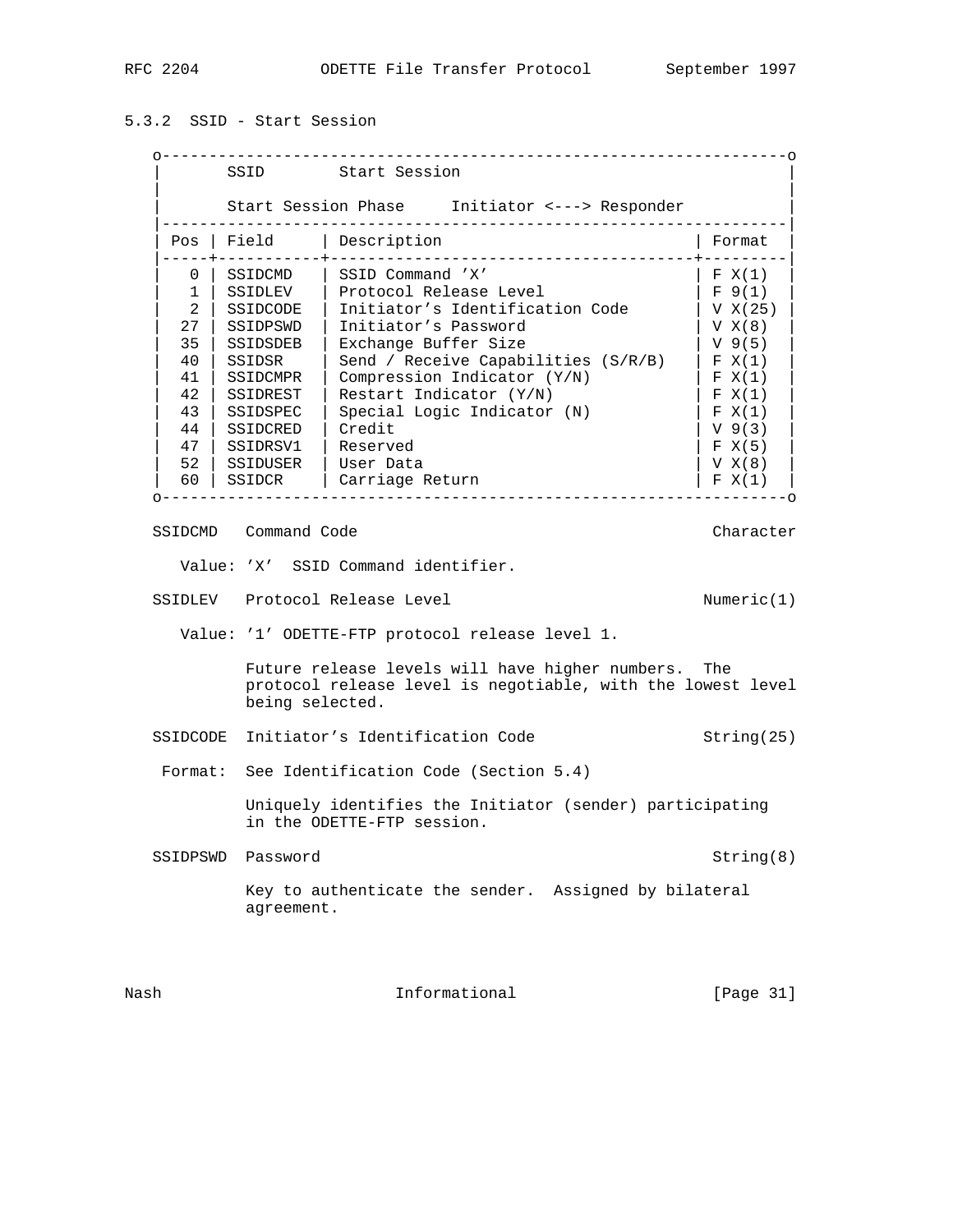SSIDSDEB Exchange Buffer Size Numeric(5) Minimum: 128 Maximum: 99999 The length, in octets, of the largest Exchange Buffer that can be accepted by the location. The length includes the command octet but does not include the Stream Transmission Header. After negotiation the smallest size will be selected. SSIDSR Send / Receive Capabilities Character Character Value: 'S' Location can only send files. 'R' Location can only receive files. 'B' Location can both send and receive files. Sending and receiving will be serialised during the session, so parallel sessions will not take place. An error occurs if adjacent locations both specify the send or receive capability. SSIDCMPR Compression Indication Character Character Value: 'Y' The location can handle compressed data. 'N' The location can not handle compressed data. Compression is only used if supported by both locations. The compression mechanism is described in Section 6.2 SSIDREST Restart Indication Character Character Value: 'Y' The location can handle the restart of a partially transmitted file. 'N' The location can not restart a file. SSIDSPEC Special Logic Indication Character Value: 'N' Only valid value for TCP. The Special Logic extensions are only useful in an X.25 environment and are not supported for TCP/IP.

Nash **Informational Informational** [Page 32]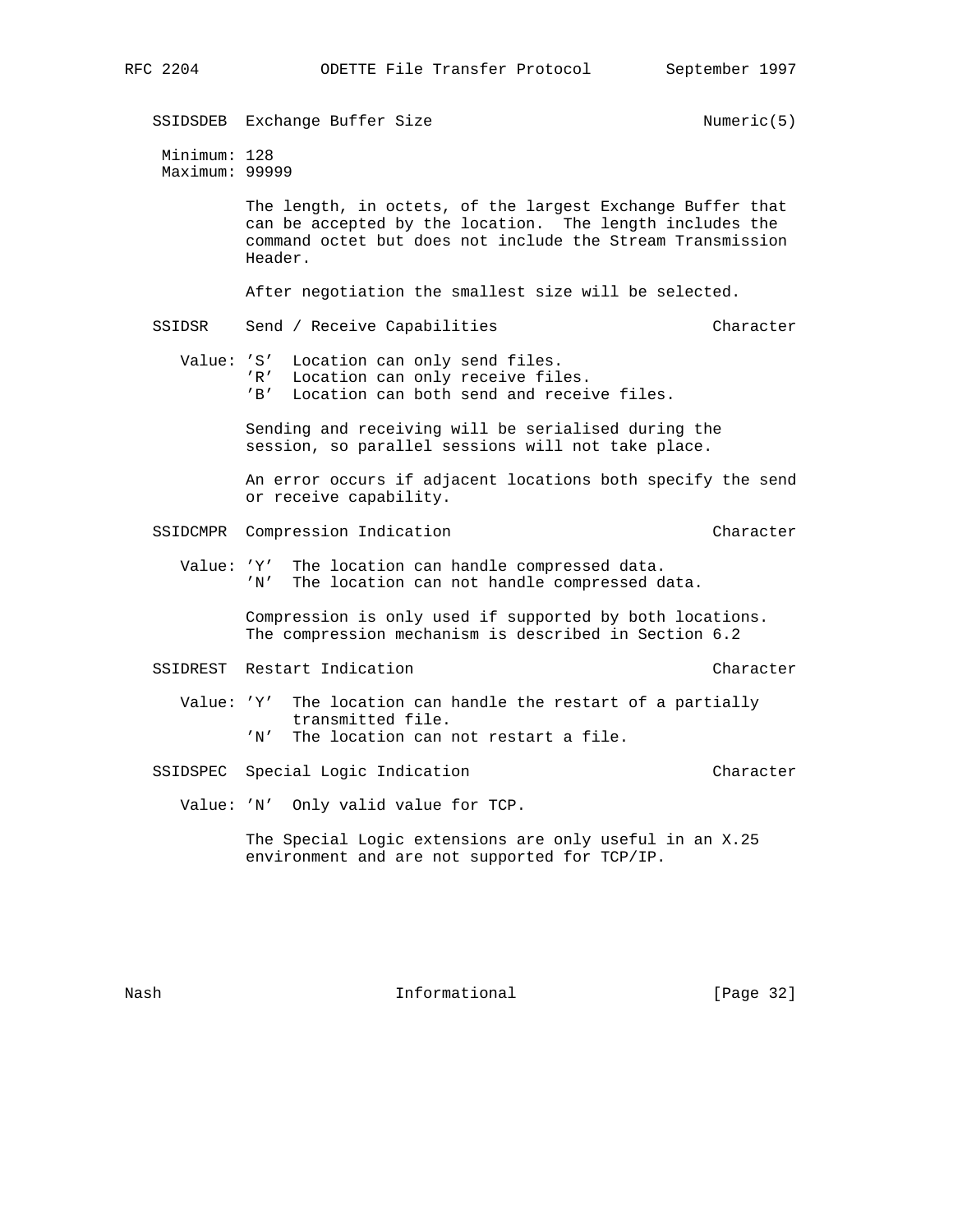SSIDCRED Credit Numeric(3) Maximum: 999 The number of consecutive Data Exchange Buffers sent by the Speaker before it must wait for a Credit (CDT) command from the Listener. The credit value is only applied to Data flow in the Data Transfer phase. The Speaker's available credit is initialised to SSIDCRED when it receives a Start File Positive Answer (SFPA) command from the Listener. It is zeroed by the End File (EFID) command. After negotiation, the smallest size must be selected in the answer of the Responder, otherwise a protocol error will abort the session. Negotiation of the "credit-window-size" parameter. Window Size m -- SSID ------------> <------------ SSID -- Window Size n (n less or equal m) Note: negotiated value will be "n". SSIDRSV1 Reserved String(5) This field is reserved for future use. SSIDUSER User Data String(8) May be used by the ODETTE-FTP in any way. If unused it should be initialised to spaces. It is expected that a bilateral agreement exists as to the meaning of the data. SSIDCR Carriage Return Character Character Value: Character with hex value '0D' or '8D'.

Nash **Informational Informational** [Page 33]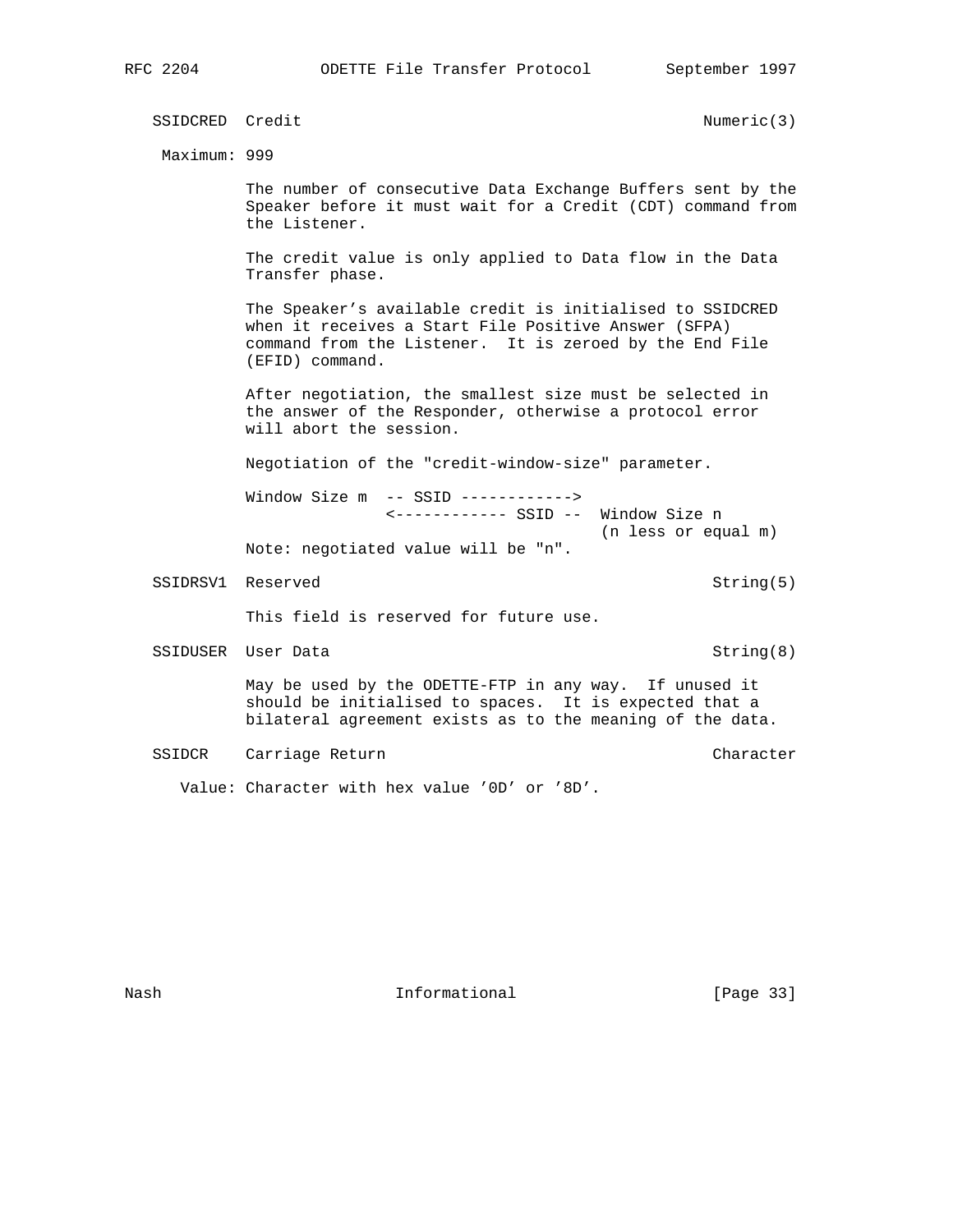5.3.3 SFID - Start File

 o-------------------------------------------------------------------o SFID Start File | | Start File Phase  $\qquad \qquad$  Speaker ----> Listener |-------------------------------------------------------------------| Pos | Field | Description | Format |-----+-----------+---------------------------------------+---------| 0 | SFIDCMD | SFID Command, 'H' | F X(1) 1 | SFIDDSN | Virtual File Dataset Name | V X(26)<br>27 | SFIDRSV1 | Reserved | F X(9) | 27 | SFIDRSV1 | Reserved | F X(9) | | 36 | SFIDDATE | Virtual File Date stamp, (YYMMDD) | V X(6) | | 42 | SFIDTIME | Virtual File Time stamp, (HHMMSS) | V X(6) | | 48 | SFIDUSER | User Data | V X(8) | | 56 | SFIDDEST | Destination | V X(25) | | 81 | SFIDORIG | Originator | V X(25) | | 106 | SFIDFMT | File Format, (F/V/U/T) | F X(1) | | 107 | SFIDLRECL | Maximum Record Size | V 9(5) | 106 | SFIDFMT | File Format, (F/V/U/T) | F X(1)<br>
107 | SFIDLRECL | Maximum Record Size | V 9(5)<br>
112 | SFIDFSIZ | File Size, 1K blocks | V 9(7)<br>
119 | SFIDREST | Restart Position | V 9(9) | 119 | SFIDREST | Restart Position o-------------------------------------------------------------------o SFIDCMD Command Code **Character** Character Character Value: 'H' SFID Command identifier. SFIDDSN Virtual File Dataset Name String(26) Dataset name of the Virtual File being transferred, assigned by bilateral agreement. No general structure is defined for this attribute. See Virtual Files - Identification (Section 1.5.2) SFIDRSV1 Reserved String(9) This field is reserved for future use. SFIDDATE Virtual File Date stamp String(6) Format: 'YYMMDD' 6 decimal digits representing the year, month and day respectively [ISO-8601]. Date stamp assigned by the Virtual File's Originator indicating when the file was made available for transmission. See Virtual Files - Identification (Section 1.5.2) Nash **Informational Informational** [Page 34]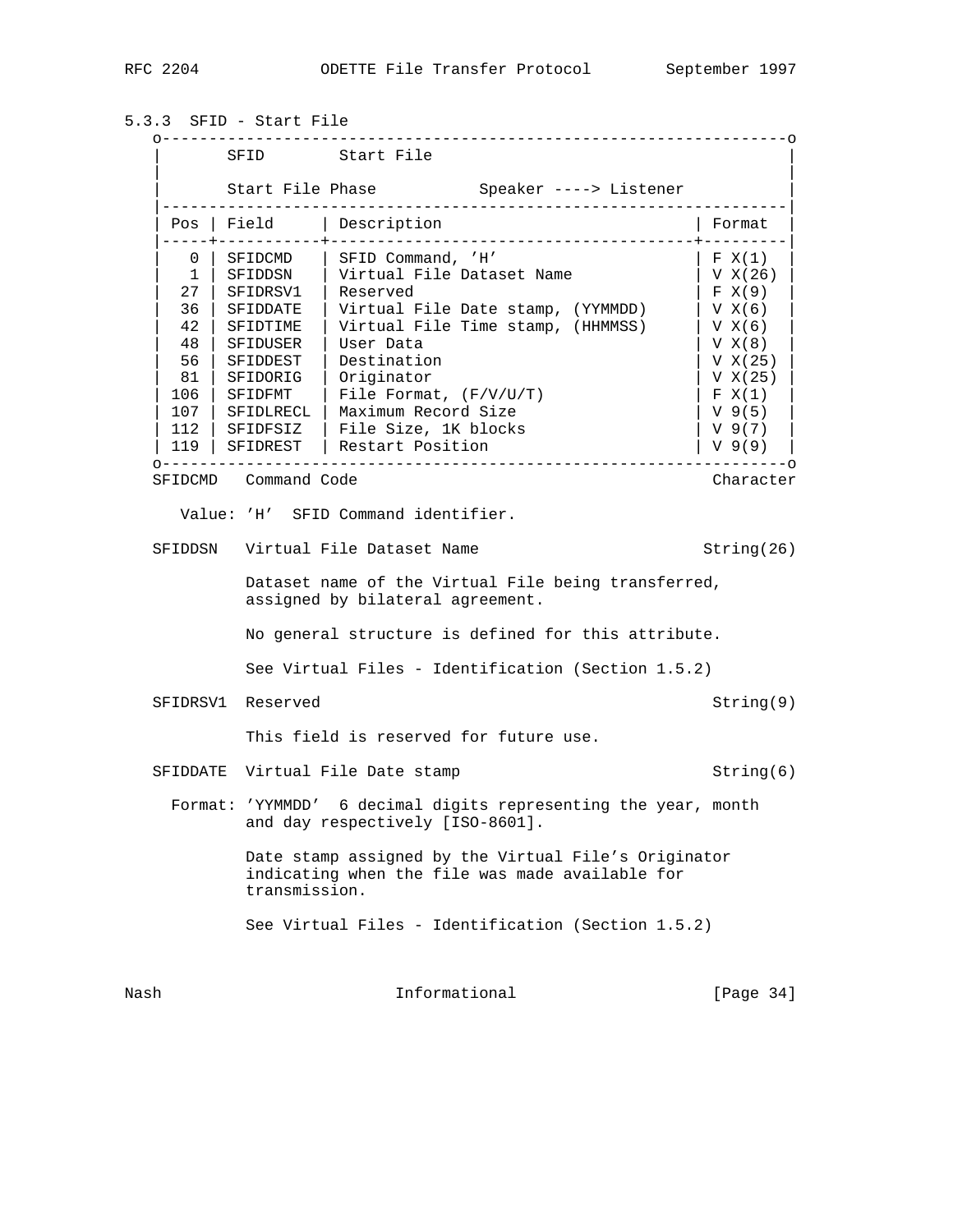SFIDTIME Virtual File Time stamp String(6) Format: 'HHMMSS' 6 decimal digits representing hours, minutes and seconds respectively [ISO-8601]. Time stamp assigned by the Virtual File's Originator indicating when the file was made available for transmission. See Virtual Files - Identification (Section 1.5.2) SFIDUSER User Data String(8) May be used by the ODETTE-FTP in any way. If unused it should be initialised to spaces. It is expected that a bilateral agreement exists as to the meaning of the data. SFIDDEST Destination String(25) Format: See Identification Code (Section 5.4) The Final Recipient of the Virtual File. This is the location that will look into the Virtual File content and perform mapping functions. It is also the location that creates the End to End Response (EERP) command for the received file. SFIDORIG Originator String(25) Format: See Identification Code (Section 5.4) Originator of the Virtual File. It is the location that created (mapped) the data for transmission. SFIDFMT File Format Character Character Character Value: 'F' Fixed format binary file. 'V' Variable format binary file. 'U' Unstructured binary file. 'T' Text Virtual File format. Used to calculate the restart position. (Section 1.5.3)

Nash **Informational Informational** [Page 35]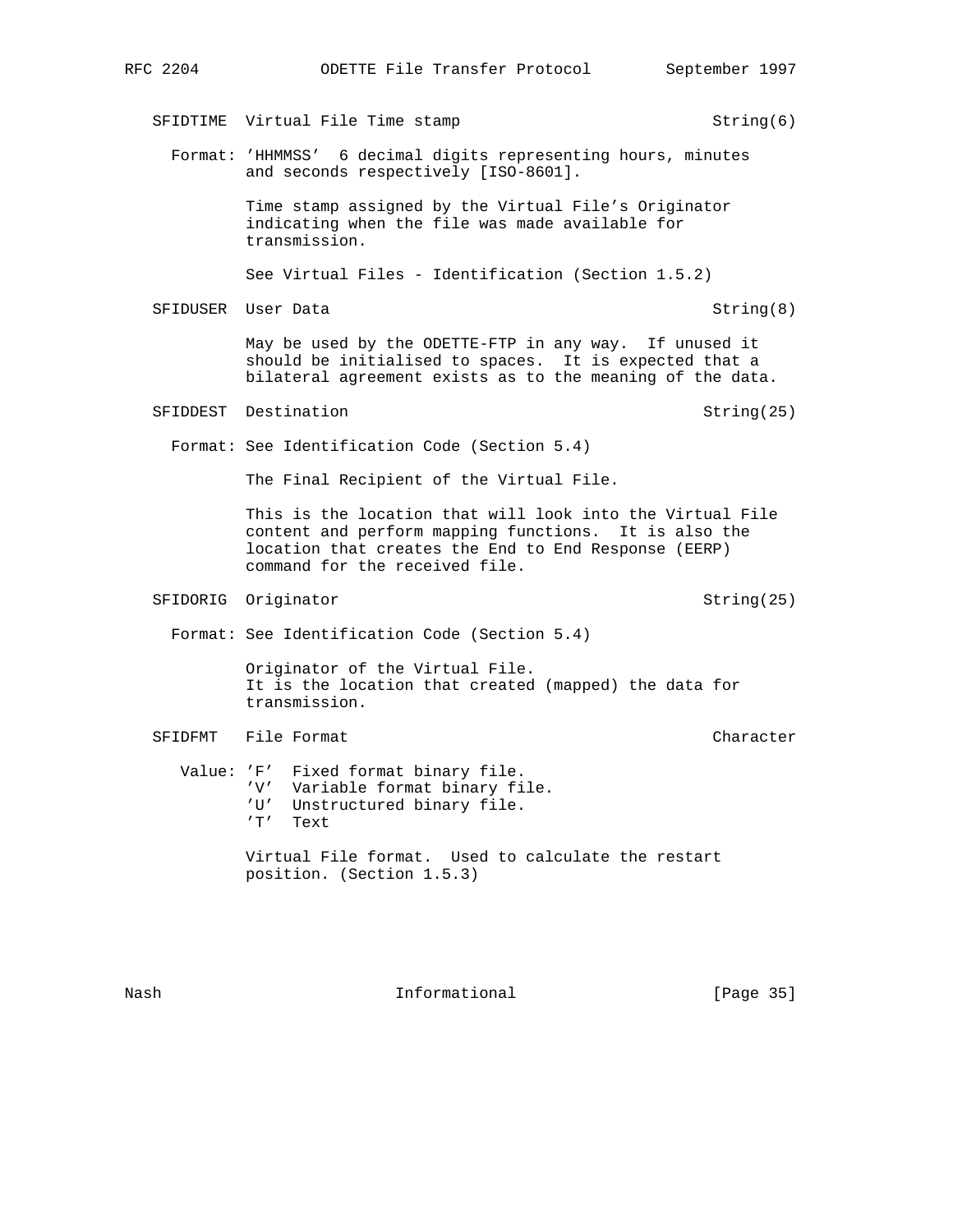SFIDLRECL Maximum Record Size  $N$ umeric(5) Maximum: 99999 Length in octets of the longest logical record which may be transferred to a location. Only user data is included. If SFIDFMT is 'T' or 'U' then this attribute must be set to '00000'. SFIDFSIZ File Size  $N$ umeric(7) Maximum: 9999999 Space in 1K (1024 octet) blocks required at the Originator location to store the Virtual File. This parameter is intended to provide only a good estimate of the Virtual File size. SFIDREST Restart Position (9) Maximum: 999999999 Virtual File restart position. The count represents the: - Record Number if SSIDFMT is 'F' or 'V'. - File offset in 1K (1024 octet) blocks if SSIDFMT is 'U' or 'T'. The count will express the transmitted user data (i.e. before compression, header not included). After negotiation between adjacent locations, retransmission will start at the lowest value. 5.3.4 SFPA - Start File Positive Answer o-------------------------------------------------------------------o SFPA Start File Positive Answer | | Start File Phase Speaker <---- Listener |-------------------------------------------------------------------| | Pos | Field | Description | Format | |-----+-----------+---------------------------------------+---------|  $0$  | SFPACMD | SFPA Command, '2' | F X(1) | 1 | SFPAACNT | Answer Count | V 9(9) | o-------------------------------------------------------------------o

Nash Informational [Page 36]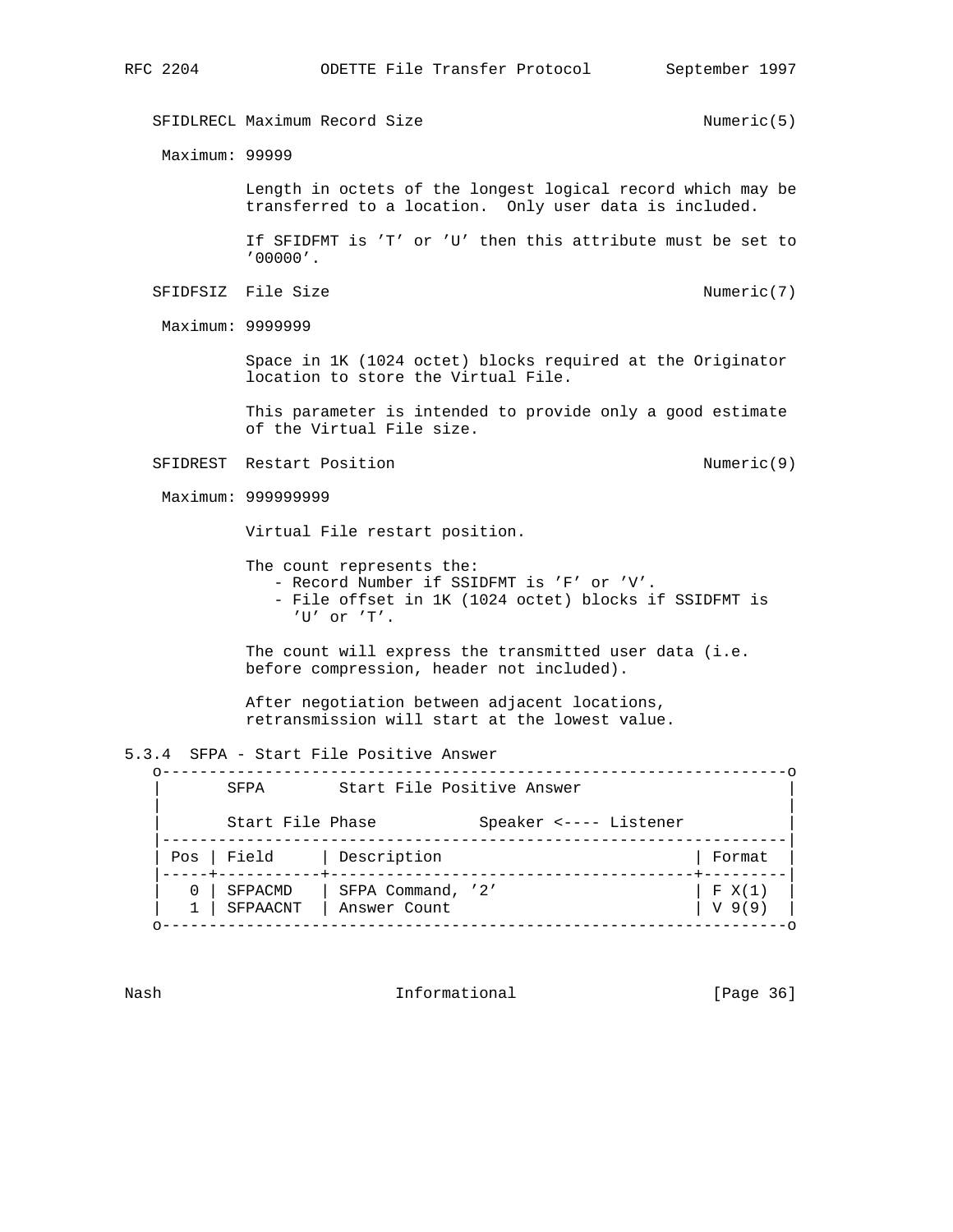SFPACMD Command Code **Character** Character Character

Value: '2' SFPA Command identifier.

SFPAACNT Answer Count 1999 (1999) 2008 (1999) 2012 (1999) 2014

 The Listener must enter a count lower or equal to the restart count specified by the Speaker in the Start File (SFID) command. The count expresses the received user data. If restart facilities are not available, a count of zero must be specified.

5.3.5 SFNA - Start File Negative Answer

 o-------------------------------------------------------------------o SFNA Start File Negative Answer | | Start File Phase Speaker <---- Listener |-------------------------------------------------------------------| | Pos | Field | Description | Format | |-----+-----------+---------------------------------------+---------| | 0 | SFNACMD | SFNA Command, '3' | F X(1) | | 1 | SFNAREAS | Answer Reason | F 9(2) | | 3 | SFNARRTR | Retry Indicator, (Y/N) | F X(1) | o-------------------------------------------------------------------o

SFNACMD Command Code **Character** Character Character

Value: '3' SFNA Command identifier.

SFNAREAS Answer Reason and the set of the Numeric(2)

 Value: '01' Invalid filename. '02' Invalid destination. '03' Invalid origin. '04' Storage record format not supported. '05' Maximum record length not supported. '06' File size is too big. '10' Invalid record count. '11' Invalid byte count. '12' Access method failure. '13' Duplicate file. '99' Unspecified reason.

Reason why transmission can not proceed.

Nash **Informational Informational** [Page 37]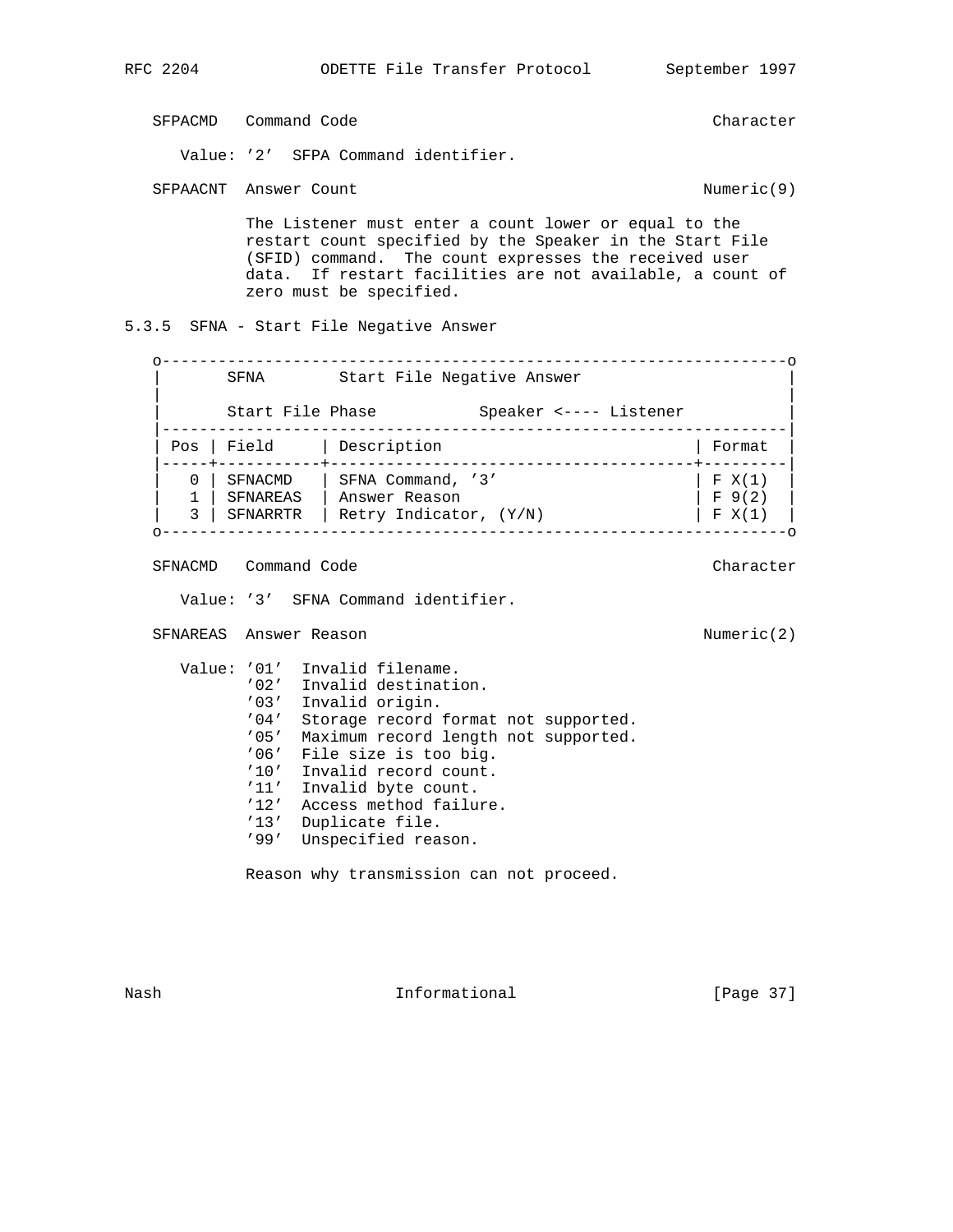### SFNARRTR Retry Indicator Character

 Value: 'N' Transmission should not be retried. 'Y' The transmission may be retried latter.

> This parameter is used to advise the Speaker if it should retry at a latter point in time due to a temporary condition at the Listener site, such as a lack of storage space. It should be used in conjunction with the Answer Reason code (SFNAREAS).

 An invalid file name error code may be the consequence of a problem in the mapping of the Virtual File on to a real file. Such problems cannot always be resolved immediately. It it therefore recommended that when a SFNA with Retry = Y is received the User Monitor attempts to retransmit the relevant file in a subsequent session.

5.3.6 DATA - Data Exchange Buffer

 o-------------------------------------------------------------------o DATA Data Exchange Buffer | | Data Transfer Phase Speaker ----> Listener |-------------------------------------------------------------------| Pos | Field | Description |-----+-----------+---------------------------------------+---------| | 0 | DATACMD | DATA Command, 'D' | F X(1) | | 1 | DATABUF | Data Exchange Buffer payload | V X(n) | o-------------------------------------------------------------------o

DATACMD Command Code Character

Value: 'D' DATA Command identifier.

DATABUF Data Exchange Buffer payload String(n)

 Variable length buffer containing the data payload. The Data Exchange Buffer is described in Section 6.

Nash **Informational Informational** [Page 38]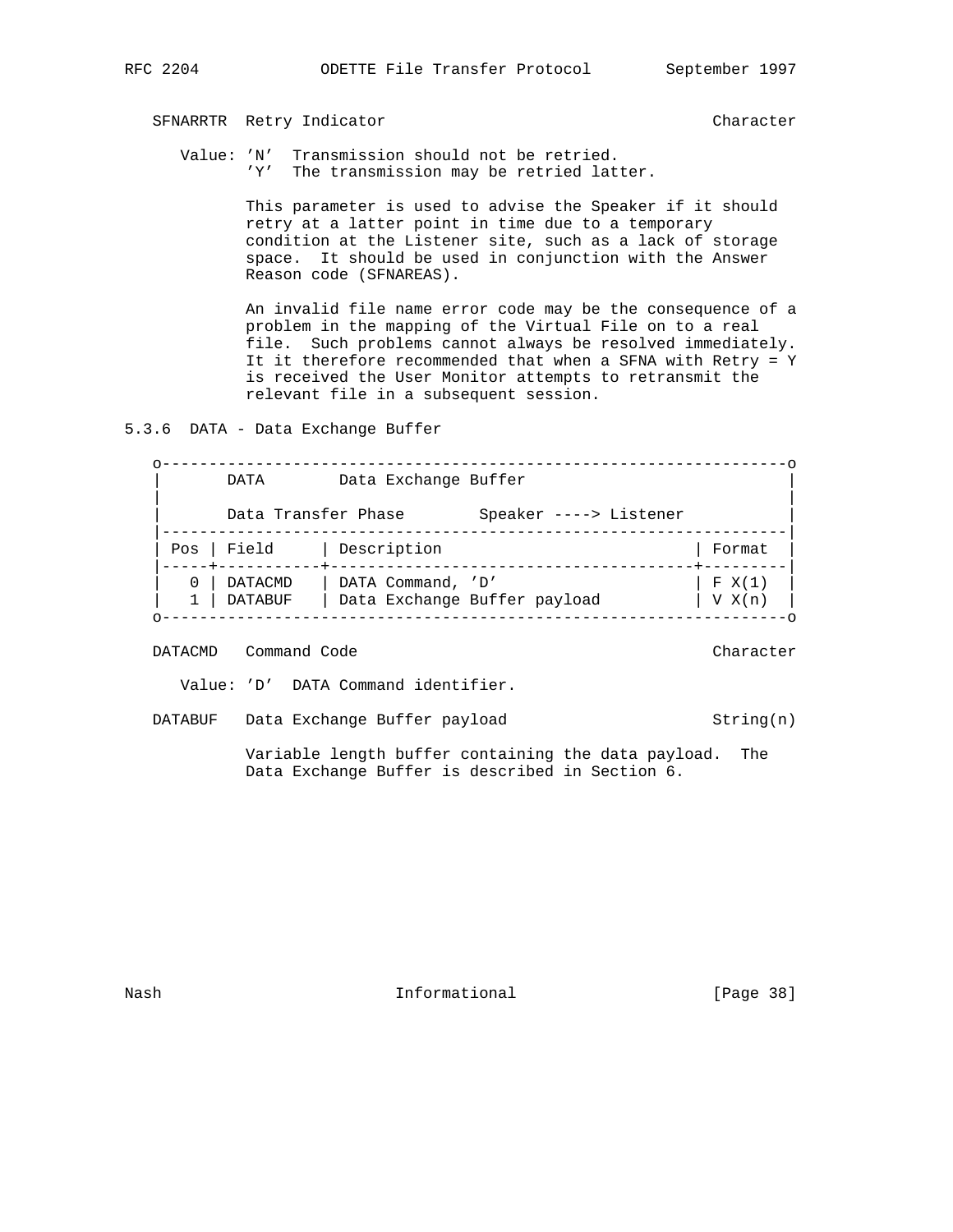5.3.7 CDT - Set Credit o-------------------------------------------------------------------o CDT Set Credit | | Data Transfer Phase Speaker <---- Listener |-------------------------------------------------------------------| Pos | Field | Description | Format |-----+-----------+---------------------------------------+---------| | 0 | CDTCMD | CDT Command, 'C' | F X(1) | | 1 | CDTRSV1 | Reserved | F X(2) | o-------------------------------------------------------------------o CDTCMD Command Code Character Value: 'C' CDT Command identifier. CDTRSV1 Reserved String(2) This field is reserved for future use. 5.3.8 EFID - End File o-------------------------------------------------------------------o EFID End File | | End File Phase Speaker ----> Listener |-------------------------------------------------------------------| Pos | Field | Description | Format |-----+-----------+---------------------------------------+---------| 0 | EFIDCMD | EFID Command, 'T' | | F X(1)<br>1 | EFIDRCNT | Record Count | | V 9(9) | 1 | EFIDRCNT | Record Count | V 9(9) | | 10 | EFIDUCNT | Unit Count | V 9(12) | o-------------------------------------------------------------------o EFIDCMD Command Code Character Value: 'T' EFID Command identifier. EFIDRCNT Record Count 1999 (1999) 2008 (1999) 2008 (1999) 2012 Maximum: 999999999 For SSIDFMT 'F' or 'V' the exact record count. For SSIDFMT 'U' or 'T' zeros.

Nash Informational [Page 39]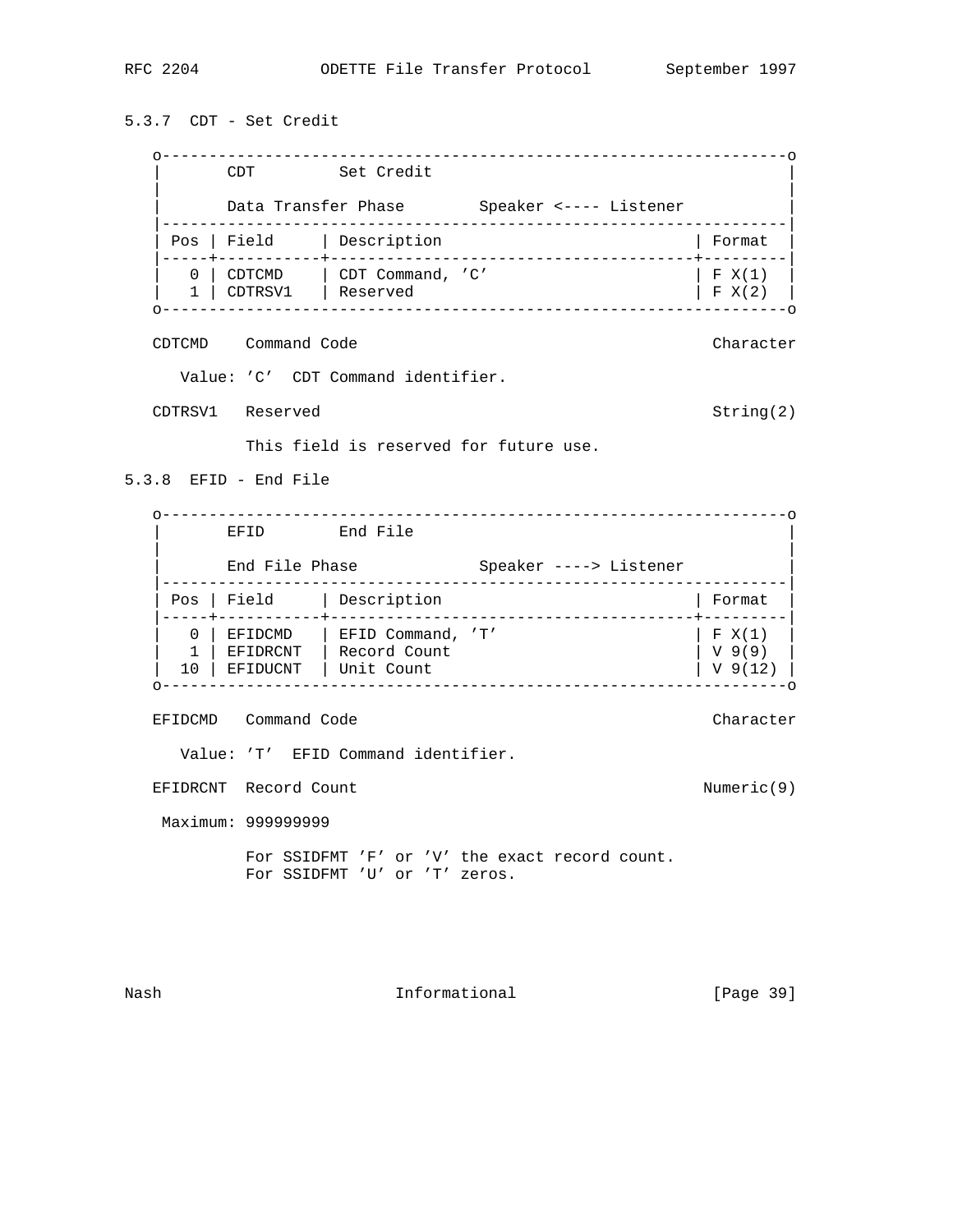The count will express the real size of the file (before compression, header not included). The total count is always used, even during restart processing. EFIDUCNT Unit Count 1999 Count 2009 Numeric(12) Maximum: 999999999999 Exact number of units (octets) transmitted. The count will express the real size of the file. The total count is always used, even during restart processing. 5.3.9 EFPA - End File Positive Answer o-------------------------------------------------------------------o EFPA End File Positive Answer | | End File Phase Speaker <---- Listener |-------------------------------------------------------------------| | Pos | Field | Description | Format | |-----+-----------+---------------------------------------+---------|  $0$  | EFPACMD | EFPA Command, '4' | F X(1) | 1 | EFPACD | Change Direction Indicator, (Y/N) | F X(1) | o-------------------------------------------------------------------o EFPACMD Command Code **Character** Character Character Value: '4' EFPA Command identifier.

EFPACD Change Direction Indicator Character

 Value: 'N' Change direction not requested. 'Y' Change direction requested.

> This parameter allows the Listener to request a Change Direction (CD) command from the Speaker.

5.3.10 EFNA - End File Negative Answer

 o-------------------------------------------------------------------o EFNA End File Negative Answer | | End File Phase Speaker <---- Listener |-------------------------------------------------------------------| | Pos | Field | Description | Format | |-----+-----------+---------------------------------------+---------|  $0$  | EFNACMD | EFNA Command, '5' | F X(1) | 1 | EFNAREAS | Answer Reason | F 9(2) | o-------------------------------------------------------------------o

Nash **Informational Informational** [Page 40]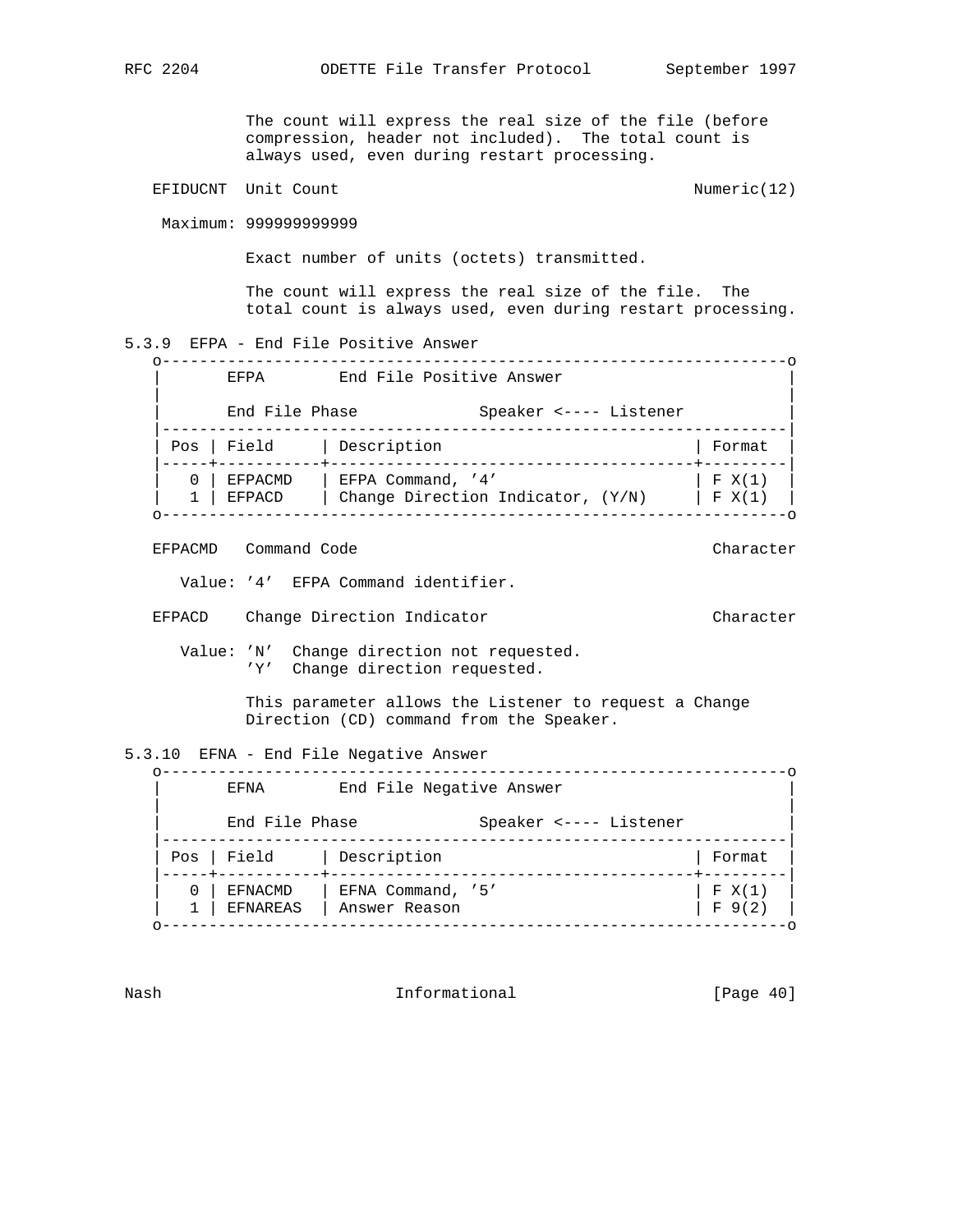EFNACMD Command Code Character Value: '5' EFNA Command identifier. EFNAREAS Answer Reason **Numeric(2)** Numeric(2) Value: '01' Invalid filename. '02' Invalid destination. '03' Invalid origin. '04' Storage record format not supported. '05' Maximum record length not supported. '06' File size is too big. '10' Invalid record count. '11' Invalid byte count. '12' Access method failure. '13' Duplicate file. '99' Unspecified reason.

Reason why transmission can not proceed.

5.3.11 ESID - End Session

|     | ESID              | End Session       |                        |        |
|-----|-------------------|-------------------|------------------------|--------|
|     | End Session Phase |                   | Speaker ----> Listener |        |
| Pos | Field             | Description       |                        | Format |
| 0   | ESIDCMD           | ESID Command, 'F' |                        | F X(1) |
|     | ESIDREAS          | Reason Code       |                        | F 9(2) |

ESIDCMD Command Code Character

Value: 'F' ESID Command identifier.

ESIDREAS Reason Code Numeric(2)

Value '00' Normal session termination

'01' Command not recognised

 An Exchange Buffer contains an invalid command code (1st octet of the buffer).

Nash **Informational Informational** [Page 41]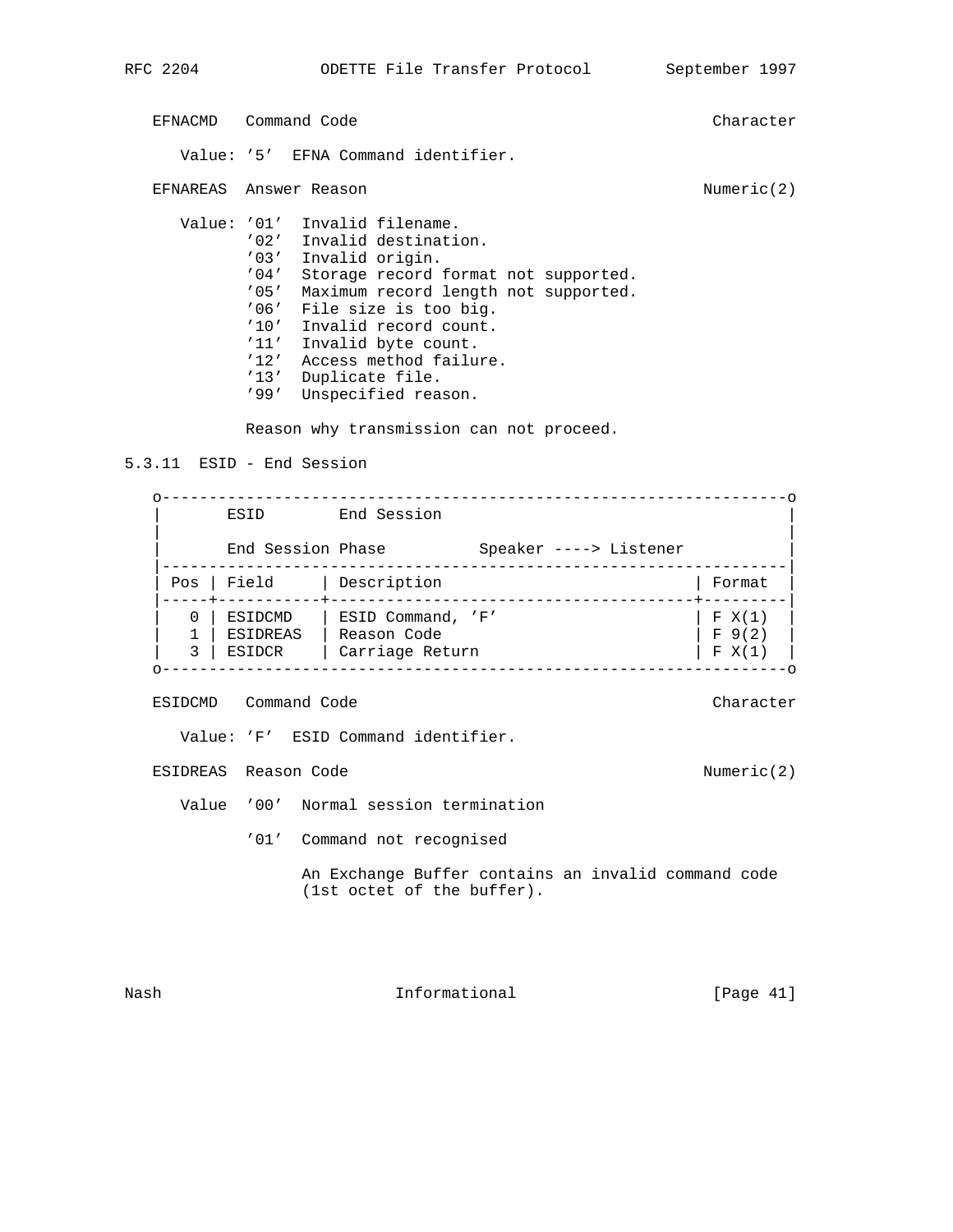'02' Protocol violation

 An Exchange Buffer contains an invalid command for the current state of the receiver.

'03' User code not known

 A Start Session (SSID) command contains an unknown or invalid Identification Code.

'04' Invalid password

 A Start Session (SSID) command contained an invalid password.

'05' Local site emergency close down

 The local site has entered an emergency close down mode. Communications are being forcibly terminated.

'06' Command contained invalid data

 A field within a Command Exchange buffer contains invalid data.

'07' Exchange Buffer size error

 The length of the Exchange Buffer as determined by the Stream Transmission Header is different to the length implied by the Command Code.

'08' Resources not available

 The request for connection has been denied due to a resource shortage. The connection attempt should be retried later.

- '09' Time out
- '10' Mode or capabilities incompatible
- '99' Unspecified Abort code

 An error was detected for which no specific code is defined.

Nash **Informational Informational** [Page 42]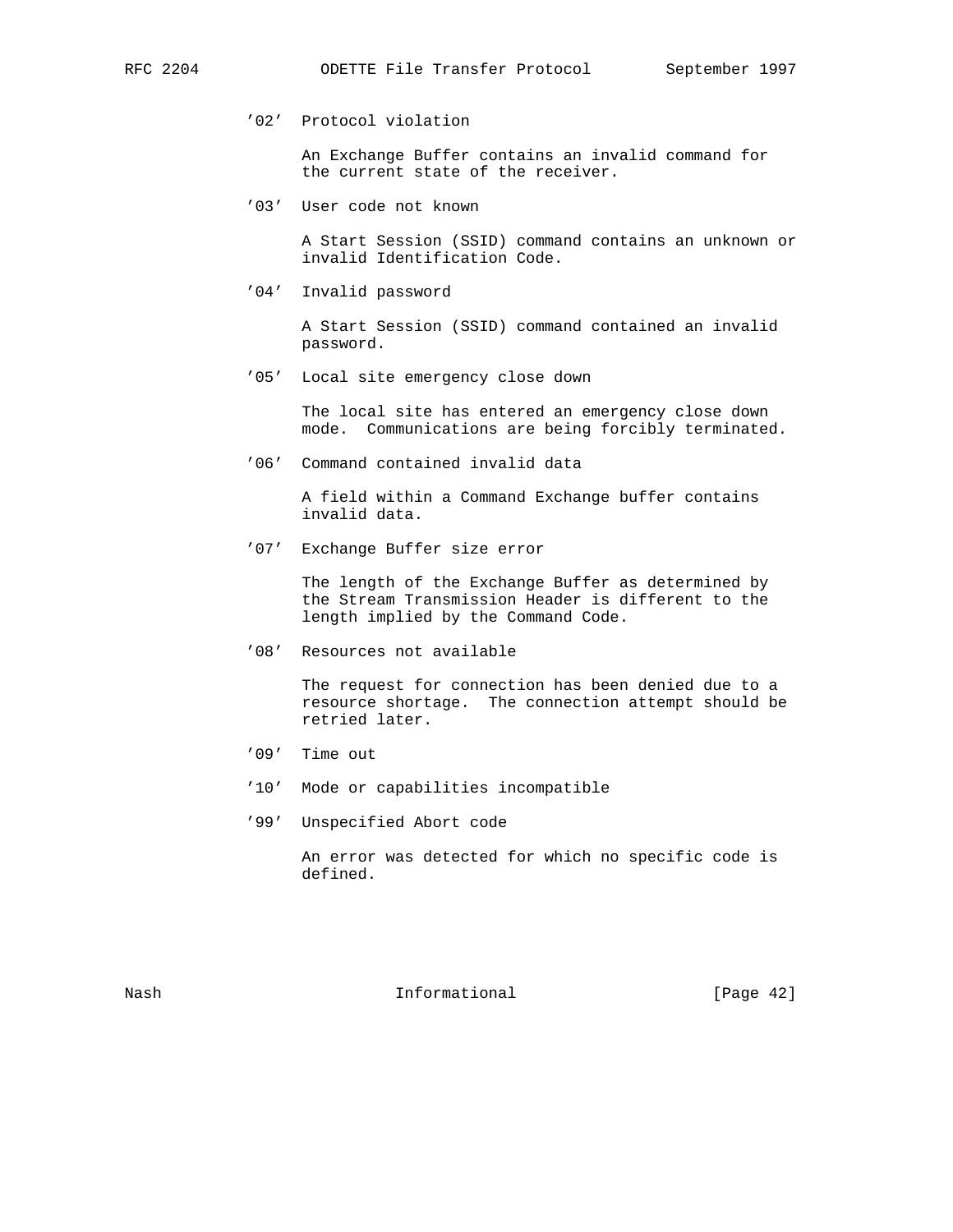ESIDCR Carriage Return Character

Value: Character with hex value '0D' or '8D'.

5.3.12 CD - Change Direction

 o-------------------------------------------------------------------o CD Change Direction | | | Start File Phase Speaker ----> Listener | | End File Phase Speaker ----> Listener | | End Session Phase Initiator <---> Responder | |-------------------------------------------------------------------| | Pos | Field | Description | Format | |-----+-----------+---------------------------------------+---------| | 0 | CDCMD | CD Command, 'R' | F X(1) | o-------------------------------------------------------------------o

CDCMD Command Code Character

Value: 'R' CD Command identifier.

5.3.13 EERP - End to End Response

|          | EERP                               | End to End Response               |                                                  |         |
|----------|------------------------------------|-----------------------------------|--------------------------------------------------|---------|
|          | Start File Phase<br>End File Phase |                                   | Speaker ----> Listener<br>Speaker ----> Listener |         |
| Pos      | Field                              | Description                       |                                                  | Format  |
| $\Omega$ | EERPCMD                            | EERP Command, 'E'                 |                                                  | F X(1)  |
|          | EERPDSN                            | Virtual File Dataset Name         |                                                  | V X(26) |
| 2.7      | EERPRSV1                           | Reserved                          |                                                  | F X(9)  |
| 36       | EERPDATE                           | Virtual File Date stamp, (YYMMDD) |                                                  | V X(6)  |
| 42       | EERPTIME                           | Virtual File Time stamp, (HHMMSS) |                                                  | V X(6)  |
| 48       | EERPUSER                           | User Data                         |                                                  | V X(8)  |
|          | EERPDEST                           | Destination                       |                                                  | V X(25) |
| 56       |                                    |                                   |                                                  |         |

EERPCMD Command Code Character

Value: 'E' EERP Command identifier.

Nash **Informational Informational** [Page 43]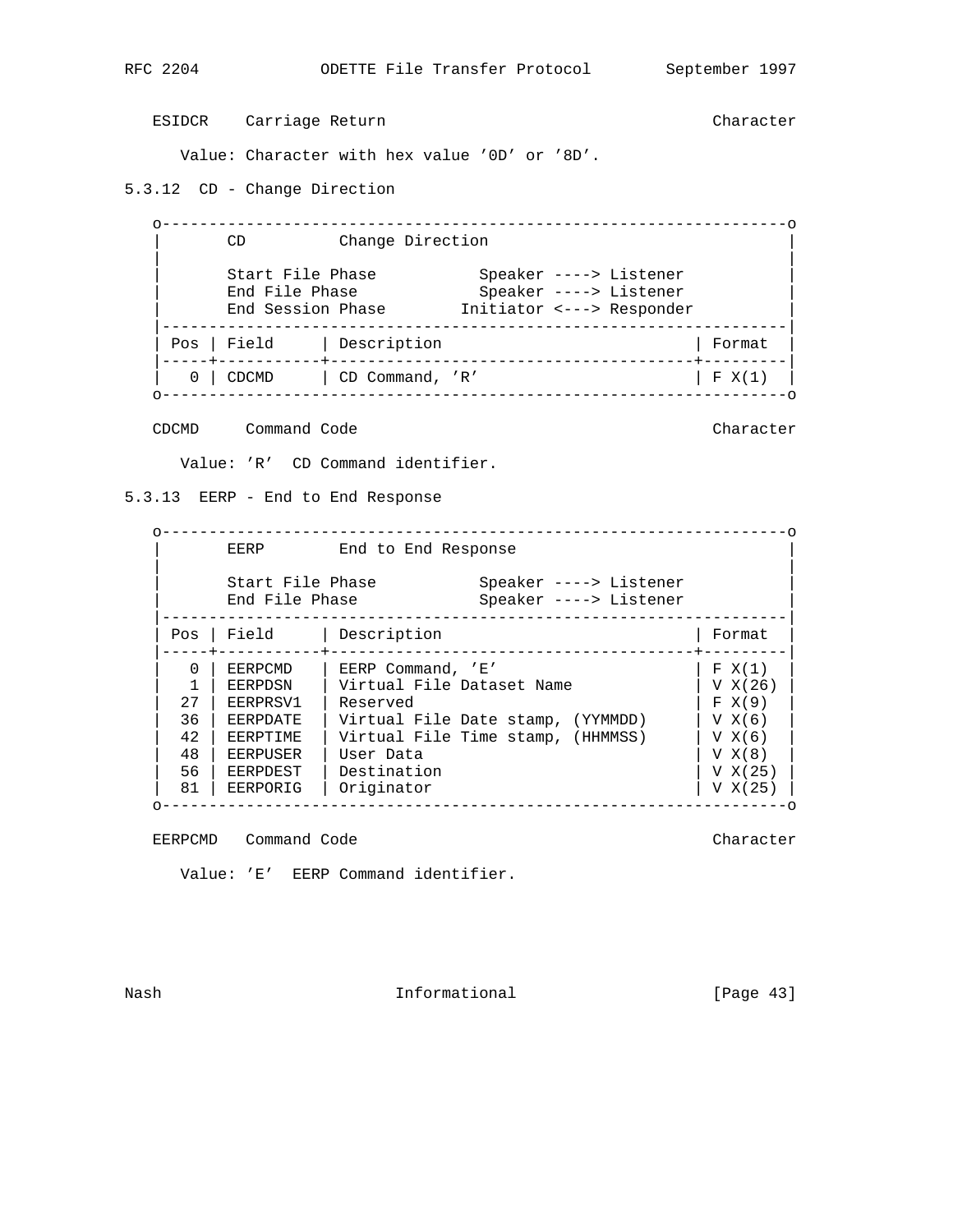EERPDSN Virtual File Dataset Name String(26)

 Dataset name of the Virtual File being transferred, assigned by bilateral agreement.

 No general structure is defined for this attribute. See Virtual Files - Identification (Section 1.5.2)

EERPRSV1 Reserved String(9)

This field is reserved for future use.

- EERPDATE Virtual File Date stamp String(6)
	- Format: 'YYMMDD' 6 decimal digits representing the year, month and day respectively [ISO-8601].

 Date stamp assigned by the Virtual File's Originator indicating when the file was made available for transmission.

See Virtual Files - Identification (Section 1.5.2)

EERPTIME Virtual File Time stamp String(6)

 Format: 'HHMMSS' 6 decimal digits representing hours, minutes and seconds respectively [ISO-8601].

> Time stamp assigned by the Virtual File's Originator indicating when the file was made available for transmission.

See Virtual Files - Identification (Section 1.5.2)

EERPUSER User Data String(8)

 May be used by the ODETTE-FTP in any way. If unused it should be initialised to spaces. It is expected that a bilateral agreement exists as to the meaning of the data.

EERPDEST Destination and the string(25) String(25)

Format: See Identification Code (Section 5.4)

Originator of the Virtual File.

 This is the location that created (mapped) the data for transmission.

Nash **Informational Informational** [Page 44]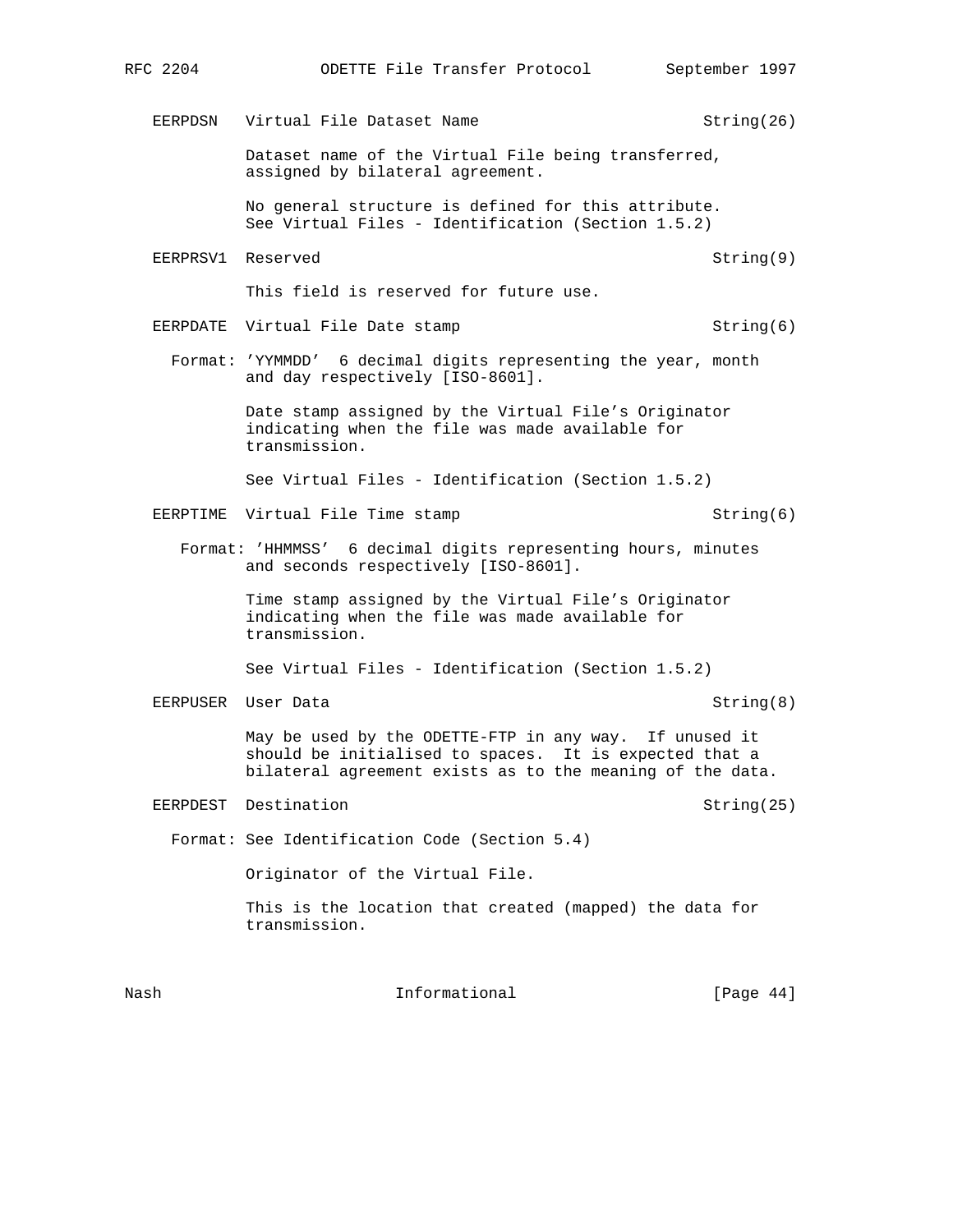EERPORIG Originator String(25)

Format: See Identification Code (Section 5.4)

 Final Recipient of the Virtual File. This is the location that will look into the Virtual File content and perform mapping functions. It is also the location that creates the EERP for the received file.

5.3.14 RTR - Ready To Receive

 o-------------------------------------------------------------------o Ready To Receive | | | Start File Phase Initiator <---- Responder | | End File Phase Initiator <---- Responder | |-------------------------------------------------------------------| | Pos | Field | Description |-----+-----------+---------------------------------------+---------|  $\begin{array}{|c|c|c|c|c|}\n\hline\n0 & \vert & RTR\text{ } \text{Command, } \end{array}$  'P' o-------------------------------------------------------------------o

RTRCMD Command Code **Character** Character Character

Value: 'P' RTR Command identifier.

5.4 Identification Code

 The Initiator (sender) and Responder (receiver) participating in an ODETTE-FTP session are uniquely identified by an Identification Code based on [ISO 6523], Structure for the Identification of Organisations (SIO). The locations are considered to be adjacent for the duration of the transmission.

The SIO has the following format.

| Pos | Field         | Description                   | Format     |
|-----|---------------|-------------------------------|------------|
|     | SIOOID        | ODETTE Identifier             | F X(1)     |
|     | SIOICD        | International Code Designator | $V_{9(4)}$ |
| 5   | SIOORG        | Organisation Code             | V X(14)    |
| 19  | <b>SIOCSA</b> | Computer Sub-Address          | V X(6)     |

SIOOID ODETTE Identifier Character

 Value: 'O' Indicates ODETTE assigned Organisation Identifier. Other values may be used for non-ODETTE codes.

Nash **Informational Informational** [Page 45]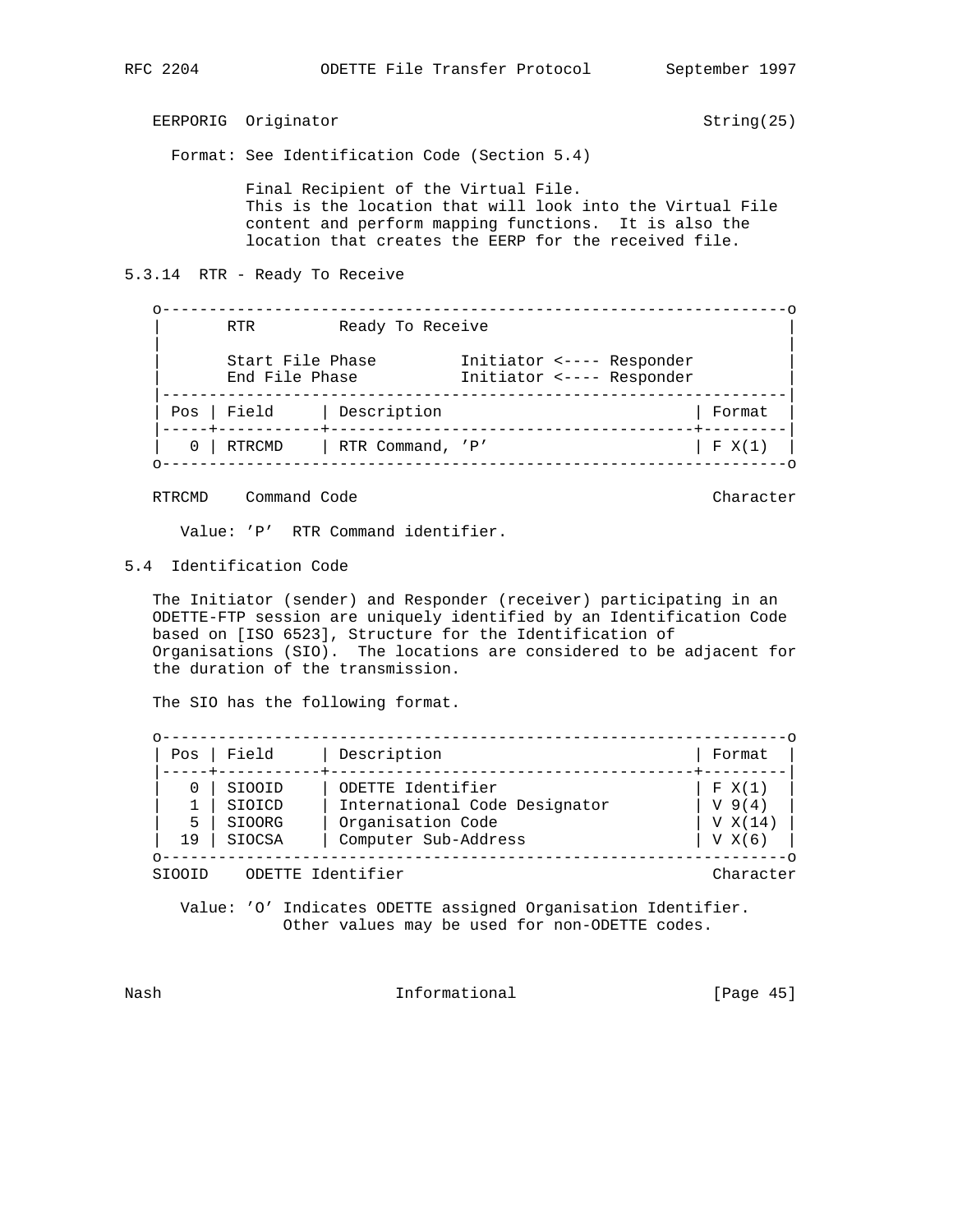SIOICD International Code Designator String(4)

A code forming part of the Organisation Identifier.

SIOORG Organisation Code String(14)

 A code forming part of the Organisation Identifier. This field may contain the letters A to Z, the digits 0 to 9, apace and hyphen characters.

SIOCSA Computer Sub-Address String(6)

 A locally assigned address which uniquely identifies a system within an organisation (defined by an Organisation Identifier).

- 6. ODETTE-FTP Data Exchange Buffer
- 6.1 Overview

 Virtual Files are transmitted by mapping the Virtual File records into Data Exchange Buffers, the maximum length of which was negotiated between the ODETTE-FTP entities via the Start Session (SSID) commands exchanged during the Start Session Phase of the protocol. The format is based on the Network Independent File Transfer Protocol [NIFTP].

 Virtual File records may be of arbitrary length. A simple compression scheme is defined for strings of repeated characters.

 An example of the use of the Data Exchange Buffer can be found in Appendix A.

6.2 Data Exchange Buffer Format

 For transmission of Virtual File records, data is divided into Subrecords, each of which is preceded by a one octet Subrecord Header.

The Data Exchange Buffer is made up of the initial Command character,

| $C \perp$ | Н              |           | Η |           | Н           |           |  |
|-----------|----------------|-----------|---|-----------|-------------|-----------|--|
| М         | $\overline{ }$ | SUBRECORD | D | SUBRECORD | $\mathbb D$ | SUBRECORD |  |
| D         | R              |           | R |           | R           |           |  |
|           |                |           |   |           |             |           |  |

Nash **Informational Informational** [Page 46]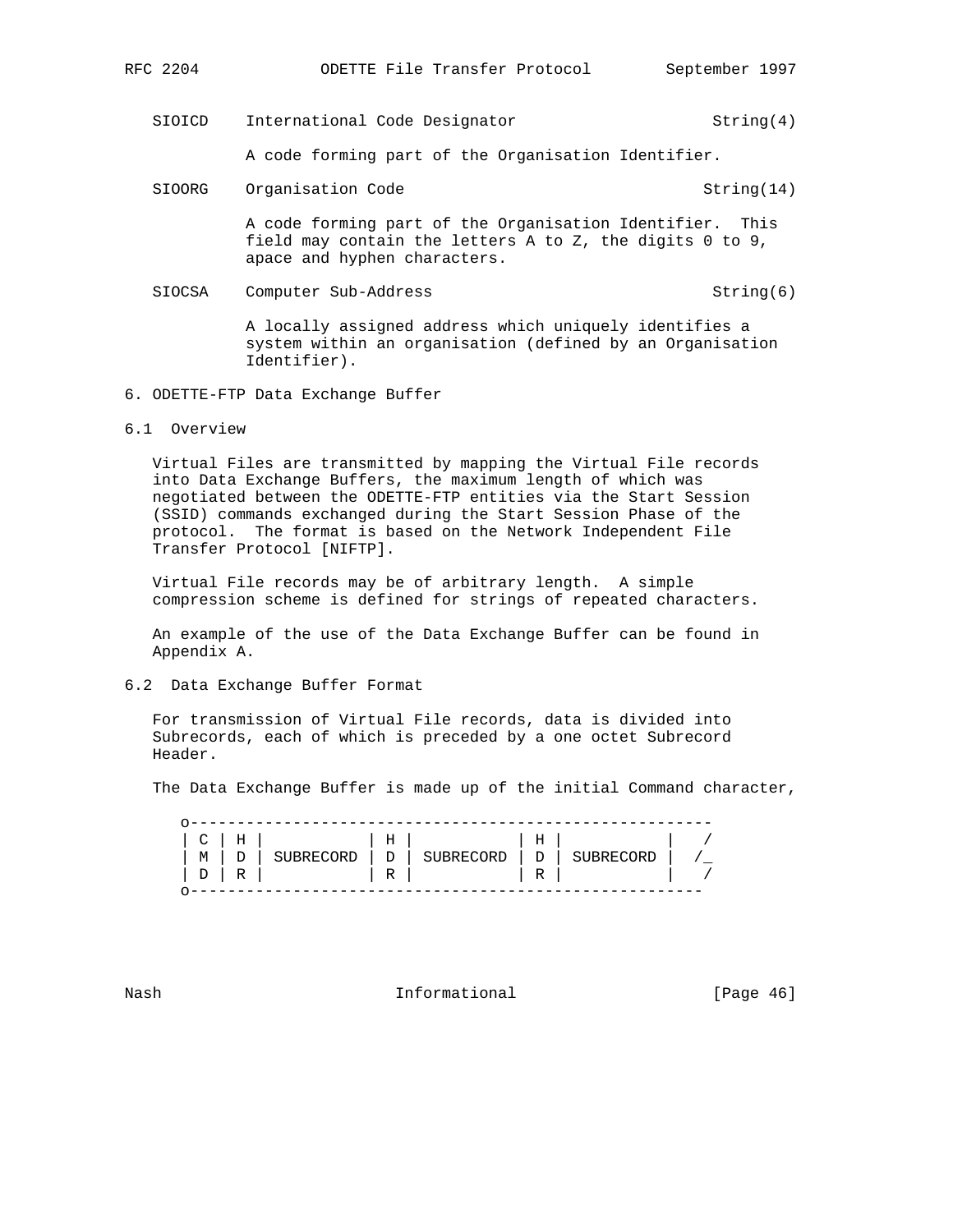CMD

```
 The Data Exchange Buffer Command Character, 'D'.
```
HDR

A one octet Subrecord Header defined as follows:

 0 1 2 3 4 5 6 7 o-------------------------------o | E | C | |  $| \circ |$  F  $| \circ \circ \cup \vee$  T  $| R |$  |  $|$ o-------------------------------o

Bits

0 End of Record Flag

 Set to indicate that the next subrecord is the last subrecord of the current record.

 Unstructured files are transmitted as a single record, in this case the flag acts as an end of file marker.

1 Compression Flag

Set to indicate that the next subrecord is compressed.

2-7 Subrecord Count

 The number of octets in the Virtual File represented by the next subrecord expressed as a binary value.

 For uncompressed data this is simply the length of the subrecord.

 For compressed data this is the number of times that the single octet in the following subrecord must be inserted in the Virtual File.

 As six bits are available, the next subrecord may represent between 0 and 63 octets of the Virtual File.

6.3 Buffer Filling Rules

 An Exchange Buffer may be any length up to the value negotiated in the Start Session exchange.

Nash **Informational Informational** [Page 47]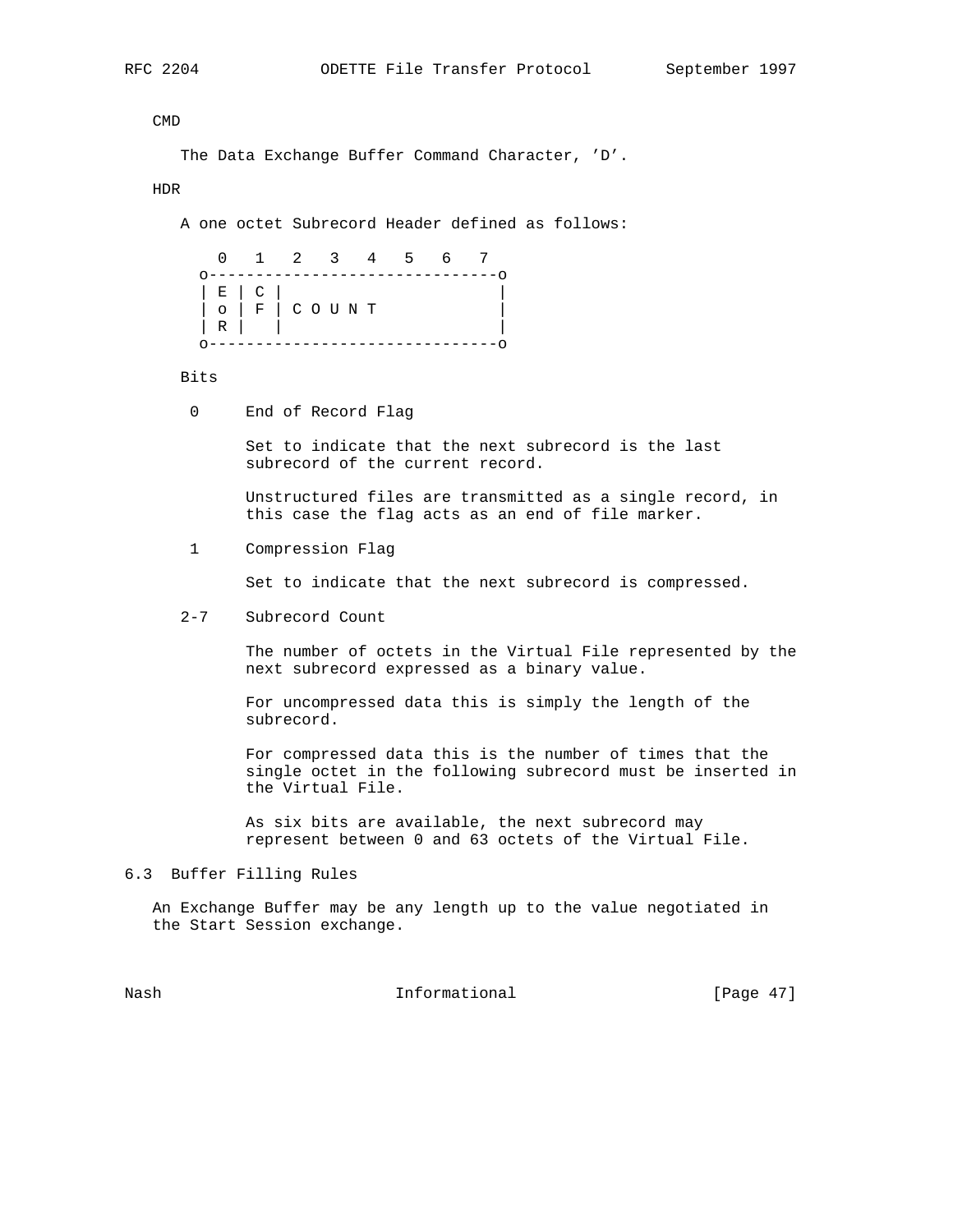Virtual File records may be concatenated within one Exchange Buffer or split across a number of buffers.

 A subrecord is never split between two Exchange Buffers. If the remaining space in the current Exchange Buffer is insufficient to contain the next 'complete' subrecord one of the following strategies should be used:

- 1. Truncate the Exchange Buffer, and put the complete subrecord (preceded by its header octet) in a new Exchange Buffer.
- 2. Split the subrecord into two, filling the remainder of the Exchange Buffer with the first new subrecord and starting a new Exchange Buffer with the second.
- A record of length zero may appear anywhere in the Exchange Buffer.

 A subrecord of length zero may appear anywhere in the record and/or the Exchange Buffer.

- 7. Stream Transmission Buffer (TCP only)
- 7.1 Introduction

 The ODETTE-FTP was originally designed to utilise the ISO Network Service, specifically the X.25 specification. It relies on the fact that the network service will preserve the sequence and boundaries of data units transmitted through the network and that the network service will pass the length of the data unit to the receiving ODETTE-FTP. The TCP offers a stream based connection which does not provide these functions.

 In order to utilise the TCP stream without disruption to the existing ODETTE-FTP a Stream Transmission Buffer (STB) is created by adding a Stream Transmission Header (STH) to the start of all Command and Data Exchange Buffers before they are passed to the TCP transport service. This allows the receiving ODETTE-FTP to recover the original Exchange Buffers.

 STH - Stream Transmission Header OEB - ODETTE-FTP Exchange Buffer

The Stream Transmission Buffer comprises of a STH and OEB.

| STH   OEB | STH OEB | $ $ STH $ $ OEB/ |  |
|-----------|---------|------------------|--|
|           |         |                  |  |

Nash **Informational Informational** [Page 48]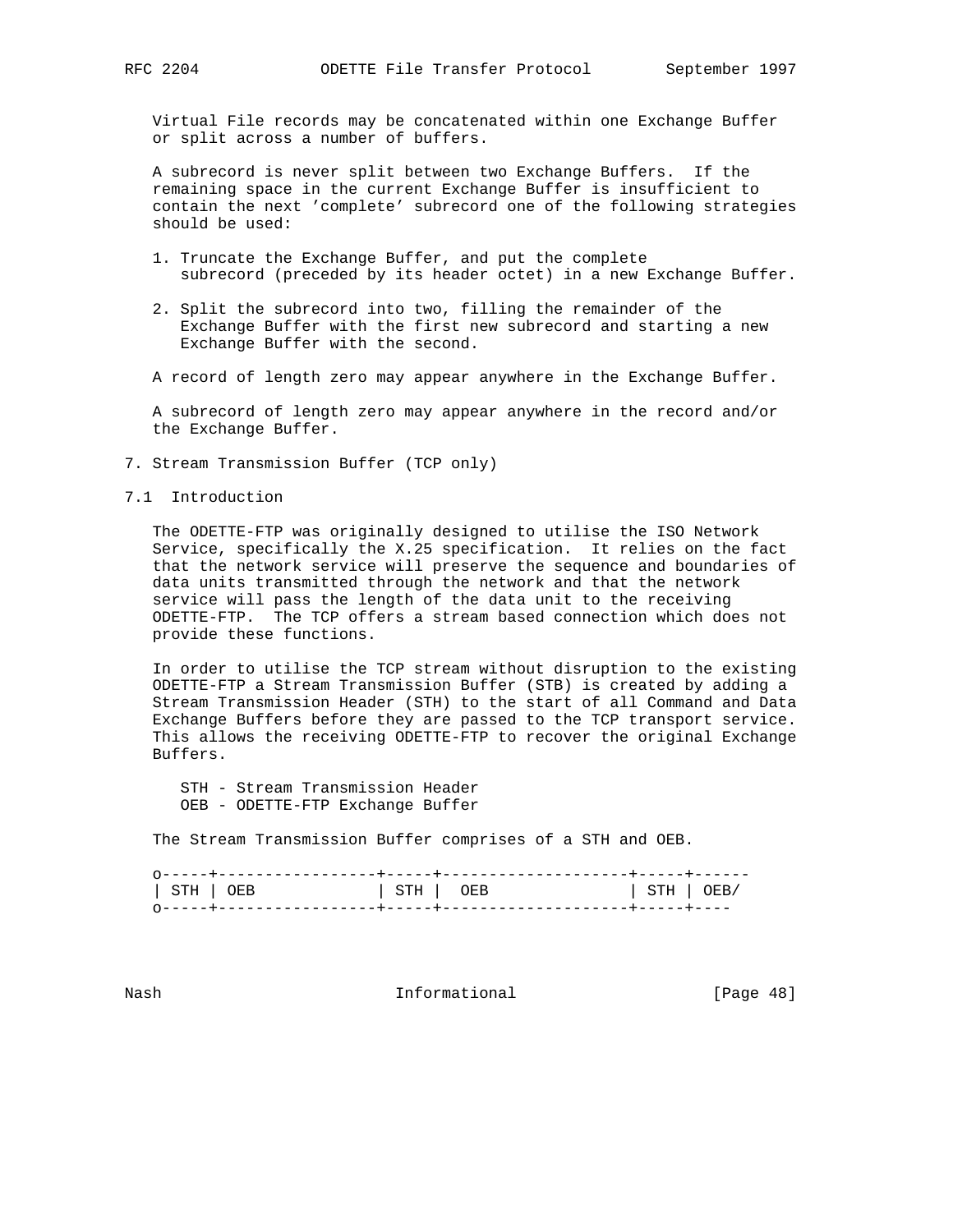7.2 Stream Transmission Header Format

 The Stream Transmission Header is shown below. The fields are transmitted from left to right.

0  $1$  2 3 0 1 2 3 4 5 6 7 8 9 0 1 2 3 4 5 6 7 8 9 0 1 2 3 4 5 6 7 8 9 0 1 +-+-+-+-+-+-+-+-+-+-+-+-+-+-+-+-+-+-+-+-+-+-+-+-+-+-+-+-+-+-+-+-+ |Version| Flags | Length | +-+-+-+-+-+-+-+-+-+-+-+-+-+-+-+-+-+-+-+-+-+-+-+-+-+-+-+-+-+-+-+-+

Version

Value: 0001 (binary)

Stream Transmission Header version number.

Flags

Value: 0000 (binary)

Reserved for future use.

### Length

Range: 5 - 100003 (decimal)

The length of the Stream Transmission Buffer (STH+OEB).

 The smallest STB is 5 octets consisting of a 4 octet header followed by a 1 octet Exchange Buffer such as a Change Direction (CD) command.

 The maximum Exchange Buffer length that can be negotiated is 99999 octets (Section 5.3.2) giving a STB length of 100003.

 The length is expressed as a binary number with the most significant bit on the left.

 It is expected that implementations of this protocol will follow the Internet robustness principle of being conservative in what is sent and liberal in what is accepted.

Nash **Informational Informational** [Page 49]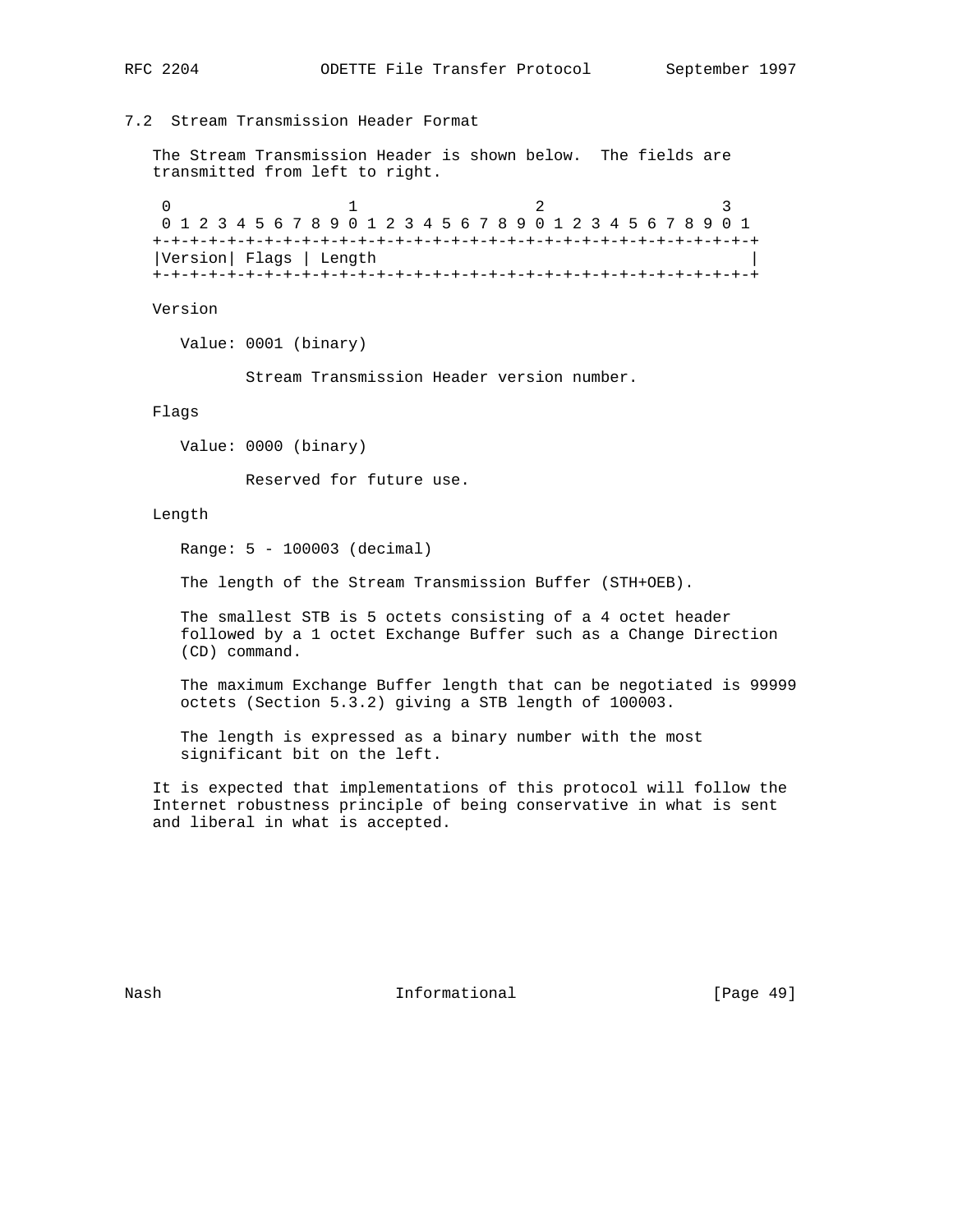### 8. Protocol State Machine

8.1 ODETTE-FTP State Machine

 The operation of an ODETTE-FTP entity is formally defined by the State Machine presented below. There are five State and Transition tables and for each table additional information is given in the associated Predicate and Action lists.

 The response of an ODETTE-FTP entity to the receipt of an event is defined by a Transition table entry indexed by the Event/State intersection within the appropriate State table.

 Each Transition table entry defines the actions taken, events generated and new state entered. Predicates may be used within a table entry to select the correct response on the basis of local information held by the entity.

A transition table contains the following fields:

- Index(I) State transition index.
- Predicate A list of predicates used to select between different possible transitions. The predicates are defined in the Predicate and Action list.
- Actions A list of actions taken by the entity. The actions are defined in the Predicate and Action list.
- Events Output events generated by the entity

Next State The new state of the entity.

8.2 Error Handling

 The receipt of an event in a given state may be invalid for three reasons.

- 1. The case is impossible by construction of the state automata, denoted 'X' in the State tables. For example a timer which has not been set cannot run out.
- 2. The event is the result of an error in the Network Service implementation, also denoted 'X' in the state tables. The Network Service implementation is considered to be correct.
- 3. For all other cases the event is considered to be a User Error, denoted "U" in the state tables.

Nash **Informational Informational** [Page 50]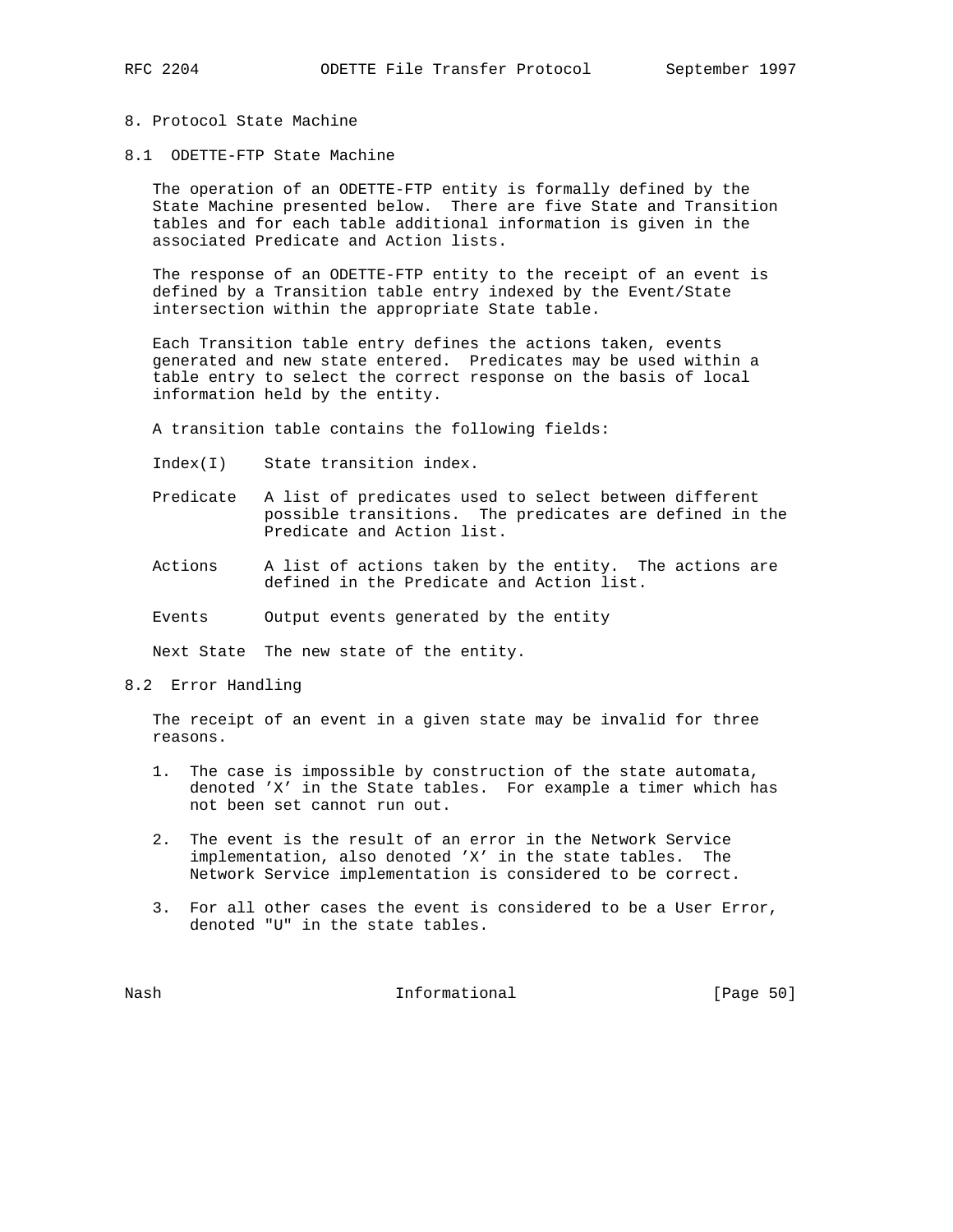The State tables define the conditions under which a User event is valid, thus preventing the generation of a protocol error by the ODETTE-FTP entity as a result of a User Monitor error. The reaction of the entity to such errors is undefined and regarded as a local implementation issue.

 The State tables also allow protocol errors due to the receipt of invalid Exchange Buffers, to be detected. In such cases the reaction of the entity to the error is defined.

8.3 States

The Command Mode is strictly a Half Duplex Flip-Flop Mode.

A\_NC\_ONLY Responder, Network Connection opened

 The Responder has sent it's Ready Message (SSRM) and is waiting for Start Session (SSID) from the Initiator.

A\_WF\_CONRS Responder Waiting for F\_CONNECT\_RS

 The Responder has received the Initiator's Start Session (SSID) and is waiting for a response (F\_CONNECT\_RS) from it's User Monitor.

CDSTWFCD CD\_RQ stored in WF\_CD state

 Since the User Monitor doesn't see the WF\_CD state it may send a Change Direction request (F\_CD\_RQ) before the ODETTE-FTP receives a Change Direction (CD) command.

CLIP Close Input Pending

 The Listener has received an End File (EFID) command and is waiting for the Close File response (F\_CLOSE\_FILE\_RS) from it's User Monitor.

CLOP Close Out Pending

 The Speaker has sent an End File (EFID) command and is waiting for an End File Answer (EFPA or EFNA).

ERSTWFCD End to End Response stored in WF\_CD state

 Since the User Monitor doesn't see the WF\_CD state it may send F\_EERP\_RQ, before the ODETTE-FTP receives a Change Direction (CD) command.

Nash **Informational Informational** [Page 51]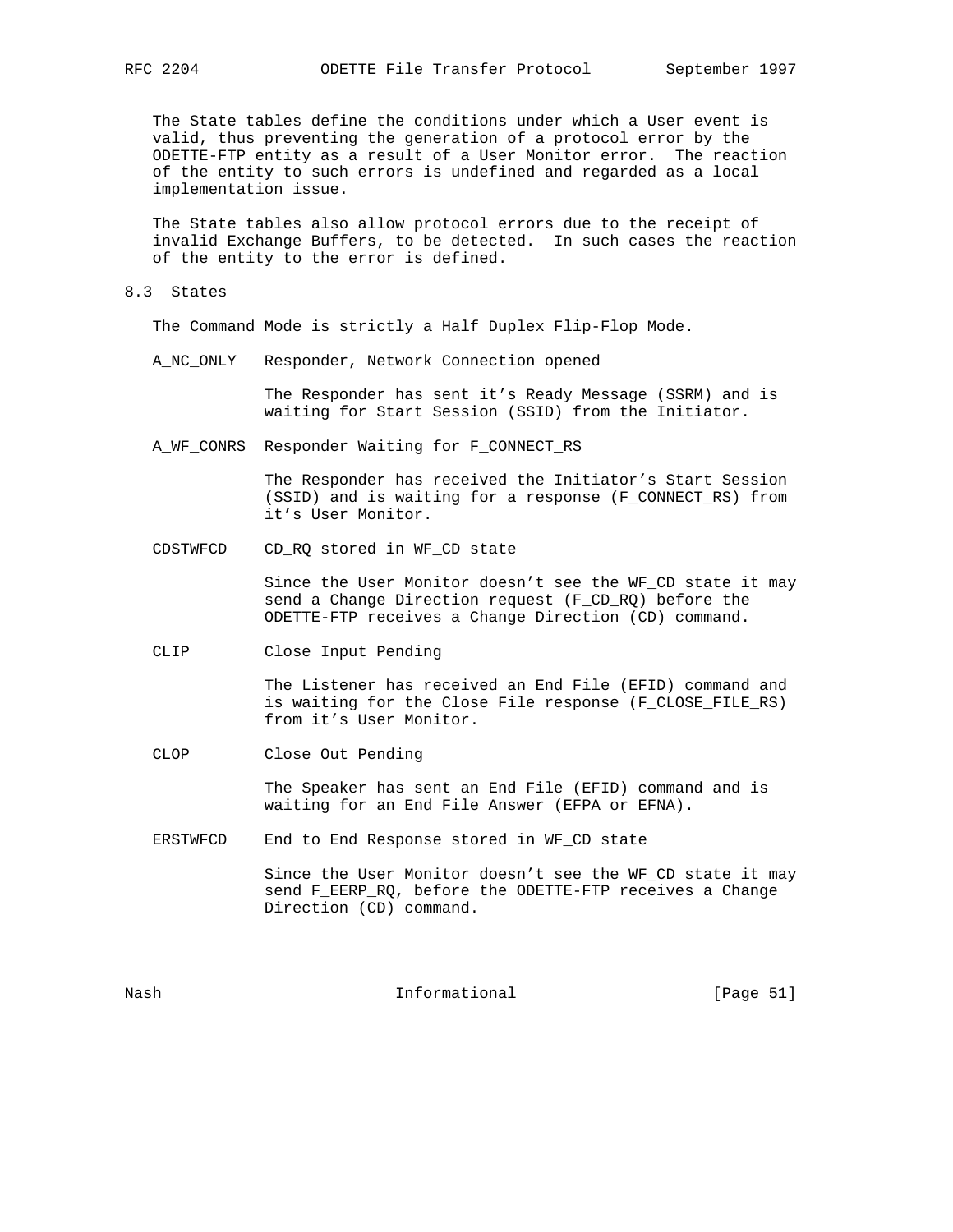- IDLE Connection IDLE
- IDLELI Idle Listener

IDLELICD Idle Listener, F\_CD\_RQ Received

 The ODETTE-FTP entity has become the Listener after receiving a Change Direction request (F\_CD\_RQ) from the User Monitor. The receipt of an End Session (ESID) is valid in this state.

- IDLESP Idle Speaker
- IDLESPCD Idle Speaker, F\_CD\_IND Sent

 The ODETTE-FTP entity has sent a Change Direction indication (F\_CD\_IND) to the User Monitor. A Change Direction request (F\_CD\_RQ) is invalid in this state.

I\_WF\_NC Initiator Waiting for Network Connection

 The Initiator has requested a new network connection and is waiting for a Connection confirmation (N\_CON\_CF) from the Network Service.

I\_WF\_RM Initiator Waiting for Ready Message

 Before sending Start Session (SSID), the Initiator must wait for a Ready Message (SSRM) from the Responder.

I\_WF\_SSID Initiator Waiting for SSID

 The Initiator has sent a Start Session (SSID) command and is waiting for Start Session from the Responder.

OPI Open Input (Data Transfer Phase)

 The Listener is waiting for the Speaker to send a Data Exchange buffer.

OPIP Open Input Pending

 The Listener has received a Start File (SFID) command and is waiting for the Start File response (F\_START\_FILE\_RS) from it's User Monitor.

Nash **Informational Informational** [Page 52]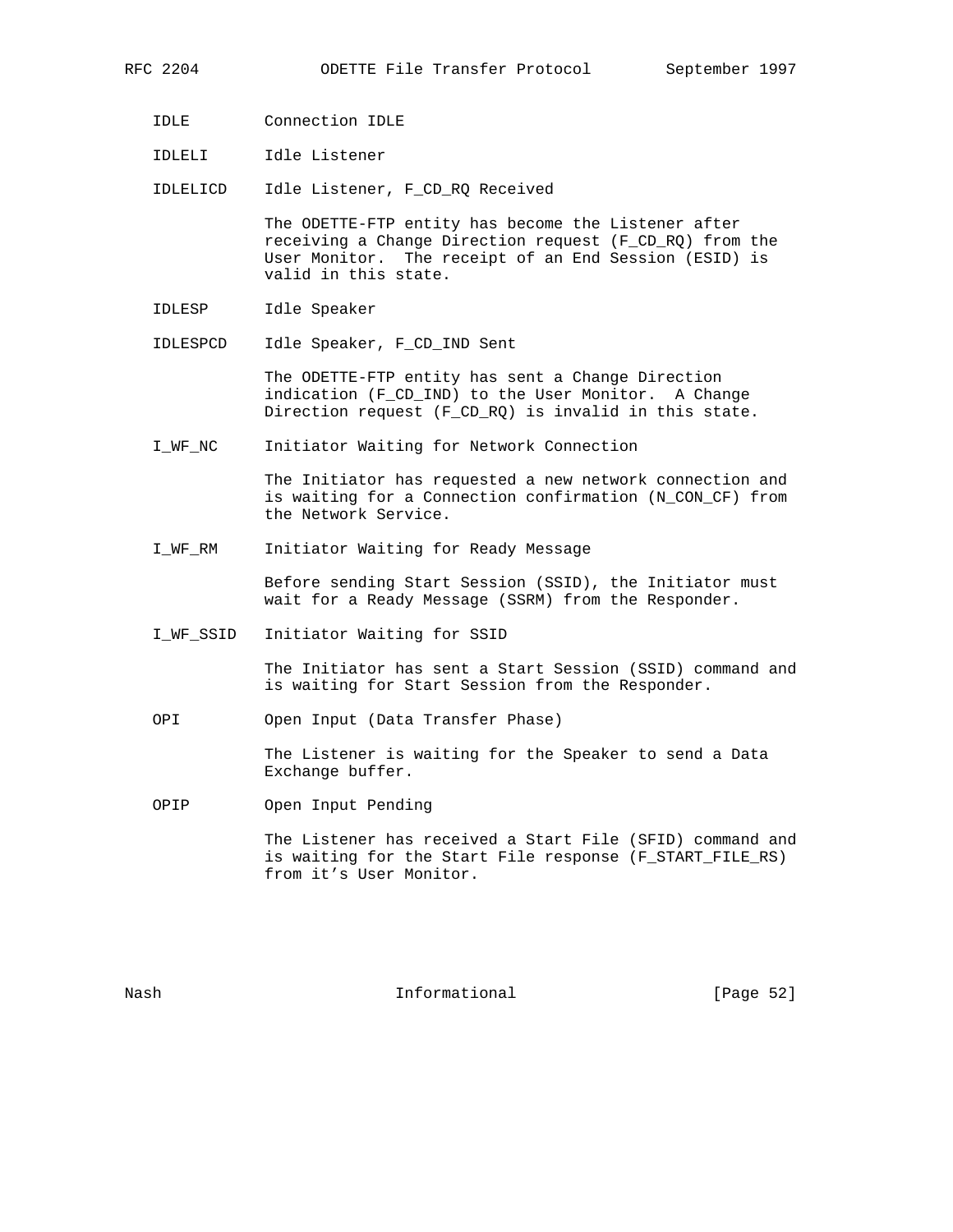OPO Open Out (Data Transfer Phase)

 The Speaker has received a Start File Positive Answer (SFPA) and is waiting for a Data (F\_DATA\_RQ) or Close File (F\_CLOSE\_FILE) request from it's User Monitor.

OPOP Open Out Pending

 The Speaker has sent a Start File (SFID) command and is waiting for a Start File Answer (SFPA or SFNA).

OPOWFC Open Out Wait for Credit

 The Speaker is waiting for a Set Credit (CDT) command before sending further Data Exchange buffers.

SFSTWFCD Start File Request stored in WF\_CD state.

 Since the User Monitor doesn't see the WF\_CD state it may send a Start File request (F\_START\_FILE\_RQ) before the ODETTE-FTP receives a Change Direction (CD) command.

WF\_CD Wait for Change Direction

 The Listener wishes to become the Speaker and is waiting for a Change Direction (CD) command after sending an End File Positive Answer (EFPA) requesting change direction.

WF\_RTR Wait for Ready To Receive

 The Initiator has sent an End to End Response (EERP) command and must wait for Ready To Receive (RTR) from the Responder.

WF\_NDISC Wait for N\_DISC\_IND

 ODETTE-FTP has sent an End Session (ESID) command and is waiting for a Disconnection indication (N\_DISC\_IND) from the Network Service.

### 8.4 Input Events

User Monitor Input Events (Section 3)

| F DATA RO |              | F CONNECT RO F START FILE RO        | F CLOSE FILE RO      |
|-----------|--------------|-------------------------------------|----------------------|
| F EERP RO |              | $F$ CONNECT RS $F$ START FILE RS(+) | $F$ CLOSE FILE RS(+) |
| F CD RO   | F ABORT RO   | $F$ START FILE RS(-)                | F CLOSE FILE RS(-)   |
|           | F RELEASE RO |                                     |                      |

Nash **Informational Informational** [Page 53]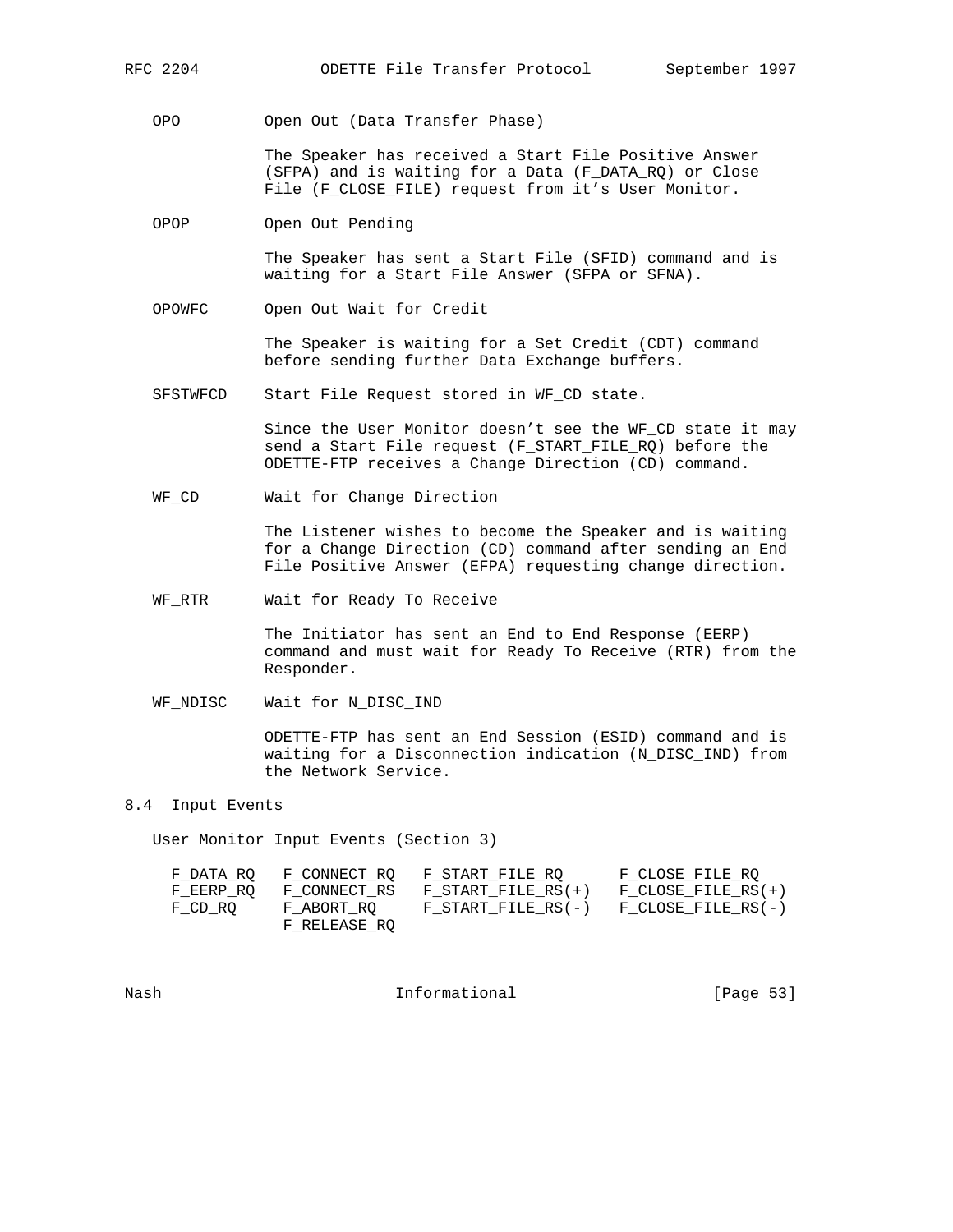Network Input Events (Section 2.2)

N\_CON\_IND N\_CON\_CF N\_DATA\_IND N\_DISC\_IND N\_RST\_IND

Peer ODETTE-FTP Input Events (Section 4)

| SSTD | SETD | SFPA | SFNA  | <b>EFTD</b> | 모모고 | <b>EFNA</b> |
|------|------|------|-------|-------------|-----|-------------|
|      | FSTD | 모노스  | סידים |             |     | SSRM        |

Internal Input Events

TIME-OUT - Internal ODETTE-FTP timer expires.

 Input event parameters are denoted I.Event-name.Parameter-name within the state table action and predicate lists. Their value can be examined but not changed by the ODETTE-FTP entity.

8.5 Output Events

User Monitor Output Events (Section 3)

|          |               | F DATA IND F CONNECT IND F START FILE IND             | F CLOSE FILE IND   |
|----------|---------------|-------------------------------------------------------|--------------------|
|          |               | F EERP IND F CONNECT $CF$ F START FILE $CF(+)$        | F CLOSE FILE CF(+) |
| F CD IND |               | F ABORT IND F START FILE $CF(-)$ F CLOSE FILE $CF(-)$ |                    |
|          | F RELEASE IND |                                                       |                    |

Network Output Events (Section 2.2)

N\_CON\_RQ N\_CON\_RS N\_DATA\_RQ N\_DISC\_RQ

Peer ODETTE-FTP Output Events (Section 4)

| SSTD. | SE 11) | SFPA | SFNA  | $H' H' + I$ | <b>EFPA</b> | EFNA |
|-------|--------|------|-------|-------------|-------------|------|
|       | FSTD   | 모르프  | סידים |             | יחרדי י     | SSRM |

 Output event parameters are denoted O.Event-name.Parameter-name within the state table action and predicate lists. Their values can be examined and changed by the ODETTE-FTP entity.

Nash **Informational Informational** [Page 54]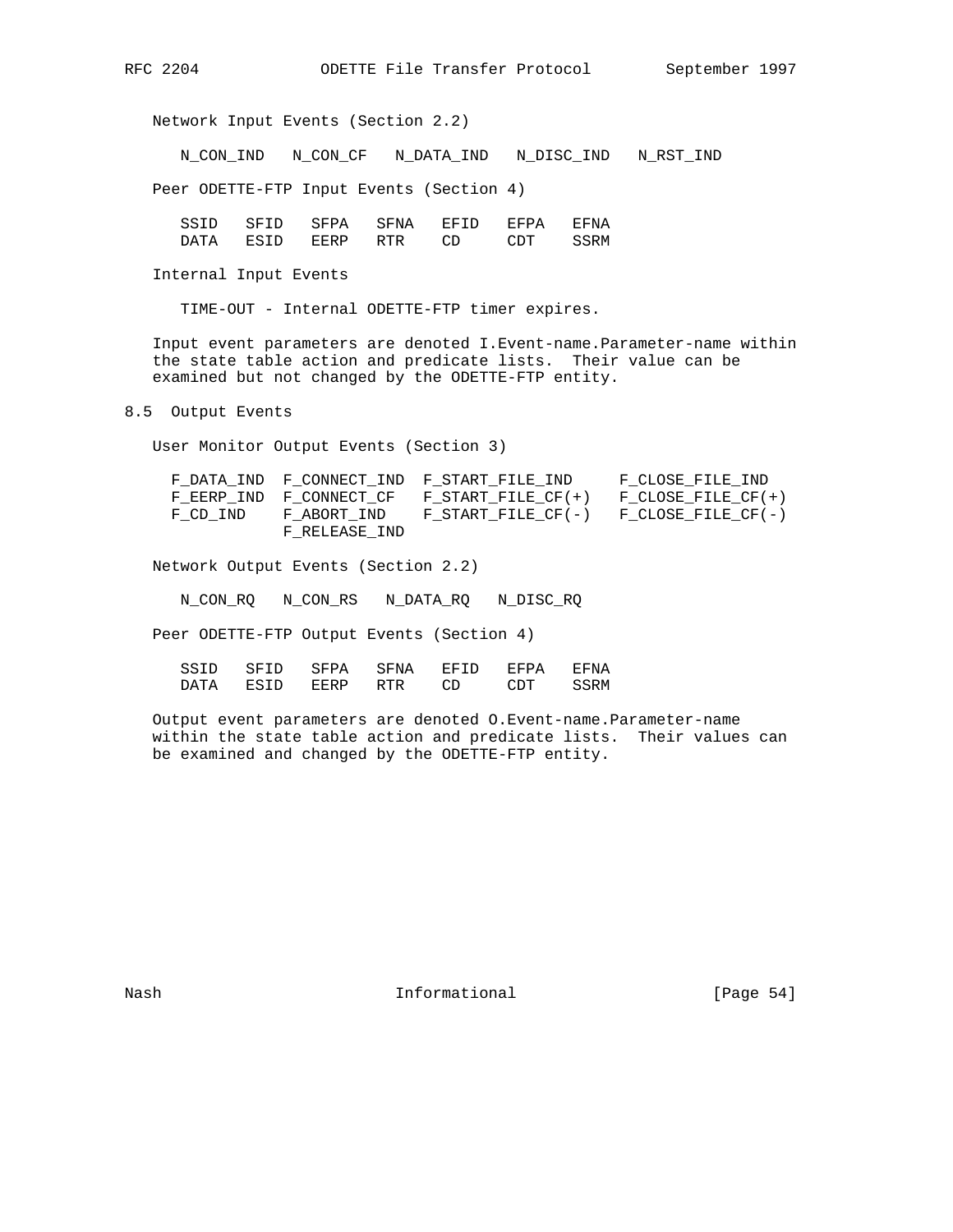## 8.6 Local Variables

 The following variables are maintained by the ODETTE-FTP entity to assist the operation of the protocol. They are denoted V.Variable name within the state table action and predicate lists. Their value can be examined and changed by the ODETTE-FTP entity. The initial value of each variable is undefined.

| Variable             | Type      | Comments                                      |
|----------------------|-----------|-----------------------------------------------|
| Buf-size             | Integer   | Negotiated Exchange Buffer size.              |
| Called-addr          | Address   | Used to build O.F CONNECT IND.Called-addr     |
| Calling-addr Address |           | To build O.F CONNECT IND.Calling-addr         |
| Compression          | Yes/No    | Compression in used as agreed.                |
| Credit L             | Integer   | Listeners credit counter.                     |
| Credit S             | Integer   | Speaker's credit counter.                     |
| Id                   | String    | Used to build O.SSID.Id                       |
| Mode                 |           | Sender-only, Receiver-only, Both.             |
| Pswd                 | String    | Password, used to build O.SSID. Pswd          |
| Reg-buf              | Primitive | Input event (F_XXX_RQ) stored in WF_CD state. |
| Restart              | Yes/No    | Restart in used as agreed.                    |
| Restart-pos          | Integer   | Used only during file opening.                |
| Window               | Integer   | The Credit value negotiated for the session.  |
|                      |           |                                               |

## 8.7 Local Constants

 The following constants define the capabilities of a given ODETTE-FTP entity. They are denoted C.Constant-name within the state table action and predicate lists. Their value can be examined but not changed by the ODETTE-FTP entity.

| Constant        | Value                | Comments                       |
|-----------------|----------------------|--------------------------------|
| Cap-compression | Yes/No               | Compression supported?         |
| Cap-init        | Initiator            | Must be Initiator.             |
|                 | Responder            | Must be Responder.             |
|                 | Both                 | Can be Initiator or Responder. |
| Cap-mode        | Sender-only          | Must be sender.                |
|                 | Receiver-only        | Must be receiver.              |
|                 | Both                 | Can be sender or receiver.     |
| Max-buf-size    | $127 <$ Int < 100000 | Maximum buffer size supported. |
| Max-window      | Int < 1000           | Local maximum credit value.    |

Nash **Informational Informational** [Page 55]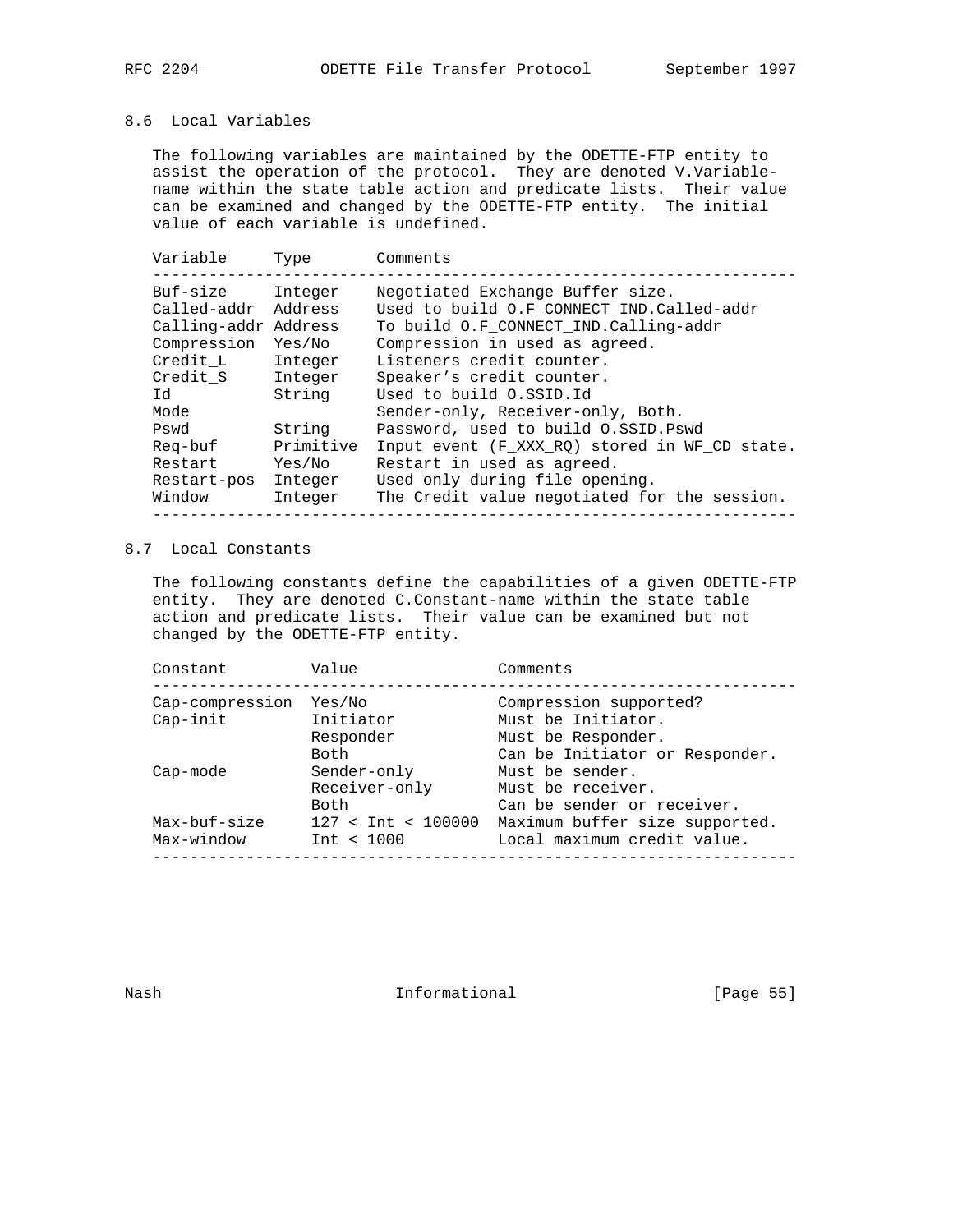# 8.8 Session Connection State Table

# 8.8.1 State Table

|   | Other States                        |    |                   |   |                                                                              |          |   |   |
|---|-------------------------------------|----|-------------------|---|------------------------------------------------------------------------------|----------|---|---|
| S | A_WF_CONRS                          |    |                   |   |                                                                              |          |   |   |
| т | -0<br>A NC ONLY                     |    |                   |   |                                                                              |          |   |   |
| Α | I WF SSID                           | -റ |                   |   |                                                                              |          |   |   |
| т | I WF RM                             |    |                   |   | O                                                                            |          |   |   |
| Ε | I WF NC<br>--------0                |    | ---0              |   |                                                                              |          |   |   |
|   | IDLE<br>$=$ $=$ $=$ $=$ $=$ $\cap$  |    |                   |   |                                                                              |          |   |   |
|   | F CONNECT $RQ \mid A \mid X \mid X$ |    |                   |   | $\mid$ X                                                                     | $\mid$ X | Χ | Χ |
| Е | N_CON_CF                            |    | $X \mid C \mid X$ |   | Χ                                                                            | X        | Χ | X |
| V | <b>SSRM</b>                         | X  | X                 | H | X                                                                            | Χ        | Χ | Χ |
| E | SSID                                | Χ  | X                 | Χ | D                                                                            | Ε        | F | F |
| N | N_CON_IND                           |    | B   X   X   X     |   |                                                                              | Х        | Χ | Χ |
| т | F CONNECT RS   X                    |    | U                 | U | U                                                                            | U        | G | U |
|   | $ESID(R=10)$                        |    |                   |   | $\begin{array}{c c c c c c} & \times & \times & \times & \times \end{array}$ | X        | Χ | Χ |

Informational

[Page 56]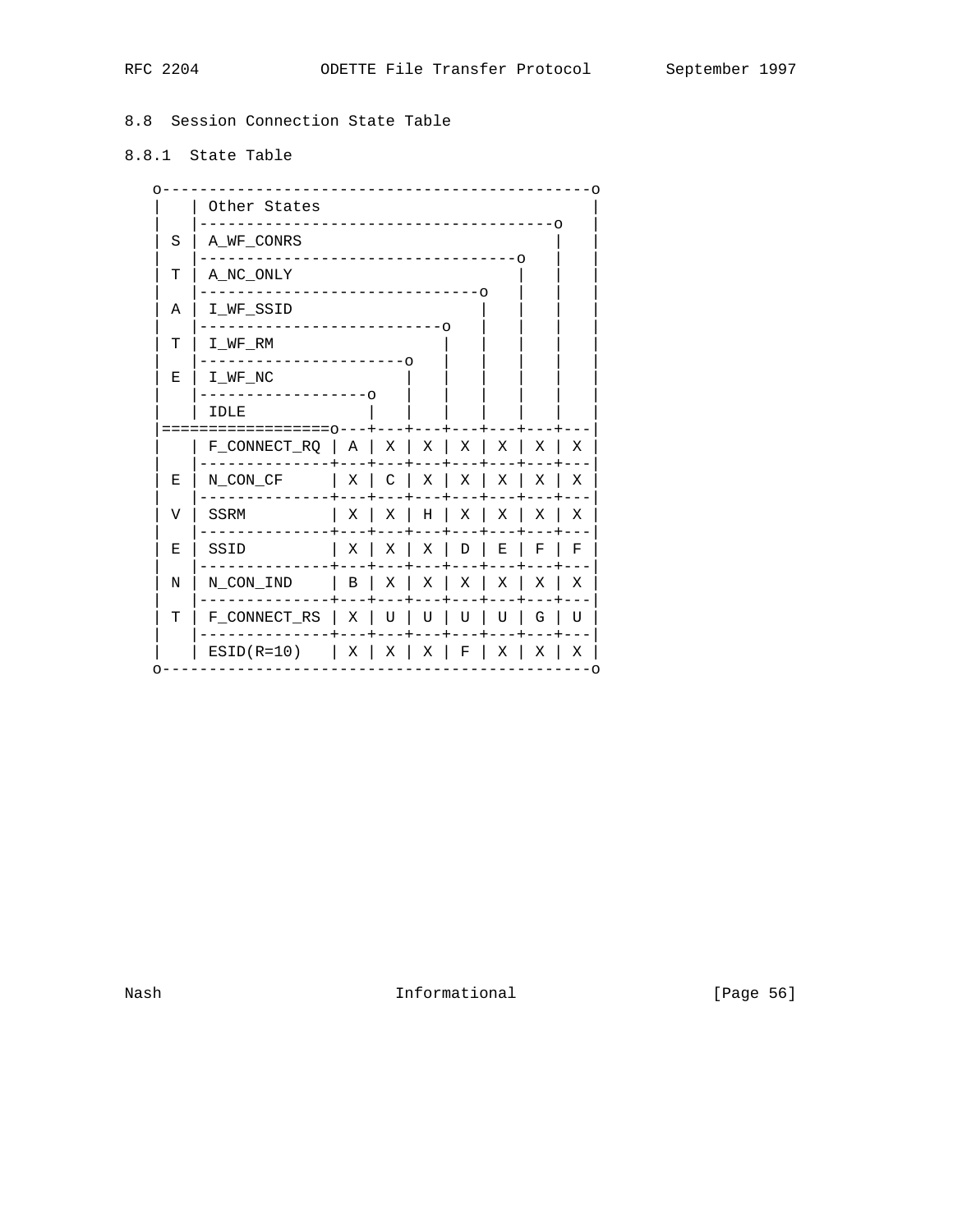| I.            | Predicate Actions         |                | Output Events                                    | Next State         |
|---------------|---------------------------|----------------|--------------------------------------------------|--------------------|
| Α             | PI:<br>not P1:            | 1              | F_ABORT_IND<br>N CON RQ                          | IDLE<br>I WF NC    |
| B             | P3:<br>not P3:            |                | N DISC RQ<br>N_CON_RS                            | <b>IDLE</b>        |
|               |                           |                | SSRM                                             | A_NC_ONLY          |
| $\mathcal{C}$ |                           | $\overline{a}$ |                                                  | I_WF_RM            |
| D.            | P2:                       | 4, 2, 5        | F_CONNECT_CF                                     | IDLESP             |
|               | not P2:                   | 4,2            | $ESID(R=10)$<br>$F\_ABORT\_IND(R, AO=L)$         | WF NDISC           |
| E             | $P4$ :<br>not P4:         | 4              | N_DISC_RQ<br>F_CONNECT_IND                       | IDLE<br>A_WF_CONRS |
| F             |                           |                | F_ABORT_IND<br>N_DISC_RQ                         | IDLE               |
| G             | $P2$ :<br>not P2:<br>4, 2 | 4, 2, 5        | SSID<br>$ESID(R=10)$<br>$F\_ABORT\_IND(R, AO=L)$ | IDLELI<br>WF NDISC |
|               |                           |                |                                                  |                    |
| Н             |                           | 4, 2, 3        | SSID                                             | I_WF_SSID          |
|               |                           |                |                                                  |                    |

## 8.8.2 Transition Table

8.8.3 Predicates and Actions.

 Predicate P1: (No resources available) OR (C.Cap-init = Responder) OR (C.Cap-mode = Sender-only AND I.F\_CONNECT\_RQ.Mode = Receiver-only) OR (C.Cap-mode = Receiver-only AND I.F\_CONNECT\_RQ.Mode = Sender-only) Predicate P2: Negotiation of (Buf-size, Restart, Compression, Mode, Credit) is OK.

Predicate P3: C.Cap-init = Initiator

Predicate P4: Mode in SSID incompatible with C.Cap-mode

Nash **Informational Informational** [Page 57]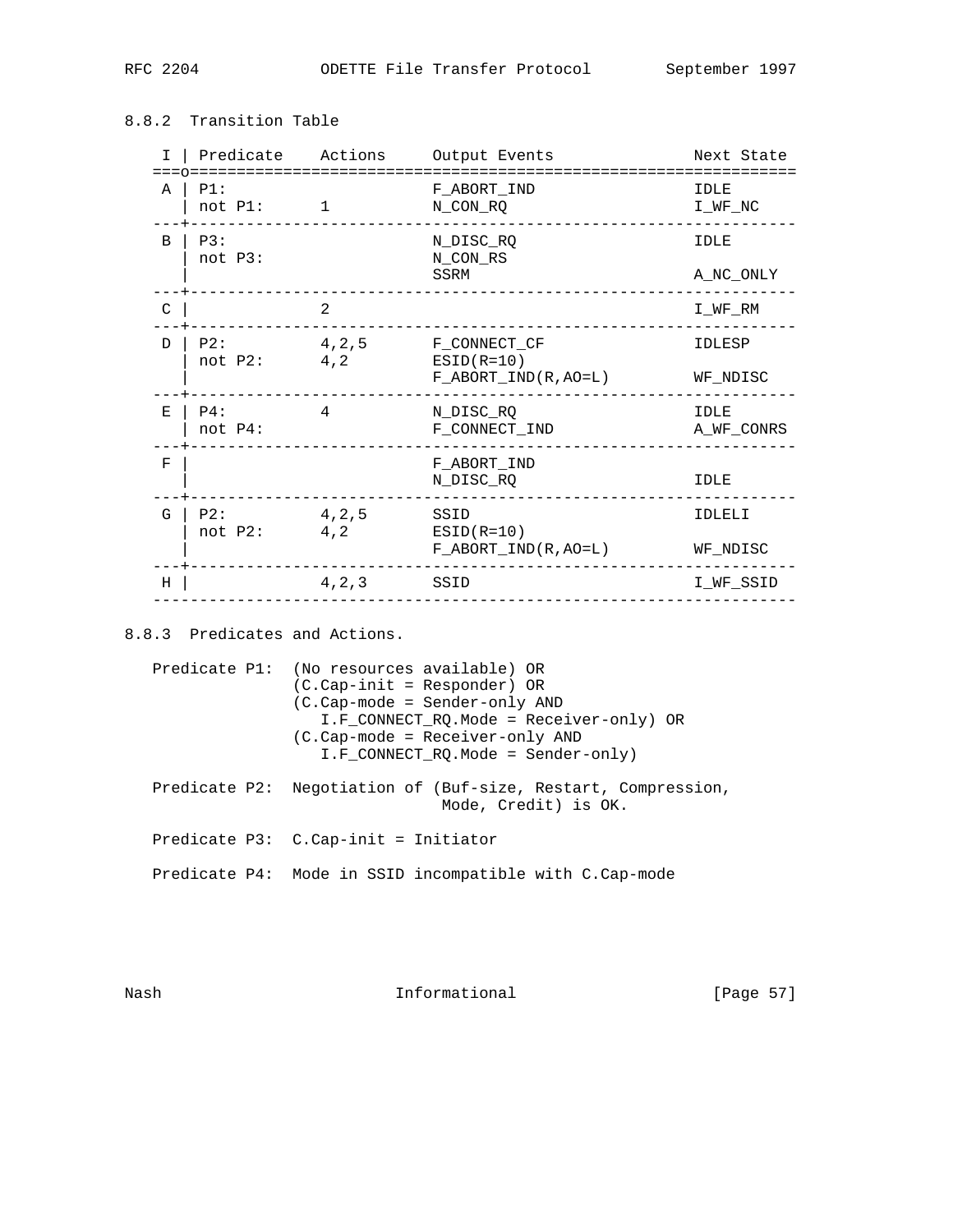Action 1: Set V.Mode from (C.Cap-mode, I.F\_CONNECT\_RQ.Mode) Set V.Pswd, V.Id, V.Restart from I.F\_CONNECT\_RQ Set V.Buf-size = C.Max-buf-size Set V.Compression = C.Cap-compression Build O.N\_CON\_RQ Action 2: Start inactivity timer Action 3: Set parameters in O.SSID = from local variables Action 4: Stop timer Action 5: Set V.Mode, V.Restart, V.Compression, V.Buf-size, V.Window = from SSID

8.9 Error and Abort State Table

8.9.1 State Table

|        | Other States     |   |                   |   |   |  |  |
|--------|------------------|---|-------------------|---|---|--|--|
| S<br>т | WF NDISC         |   |                   |   |   |  |  |
| Α<br>т | I WF NC          |   |                   |   |   |  |  |
| Е      | IDLE             |   | ∩                 |   |   |  |  |
|        | ----<br>TIME-OUT |   | $X \mid X \mid A$ |   | В |  |  |
| Ε<br>V | F ABORT RQ       | X | A                 | X | C |  |  |
| Е      | N RST IND        | X | X                 | A | D |  |  |
| Ν<br>т | N DISC IND       | Χ | Е                 | F | G |  |  |
|        | Invalid Buffer   | Χ | Χ                 | Η | Ι |  |  |

Nash **Informational Informational** [Page 58]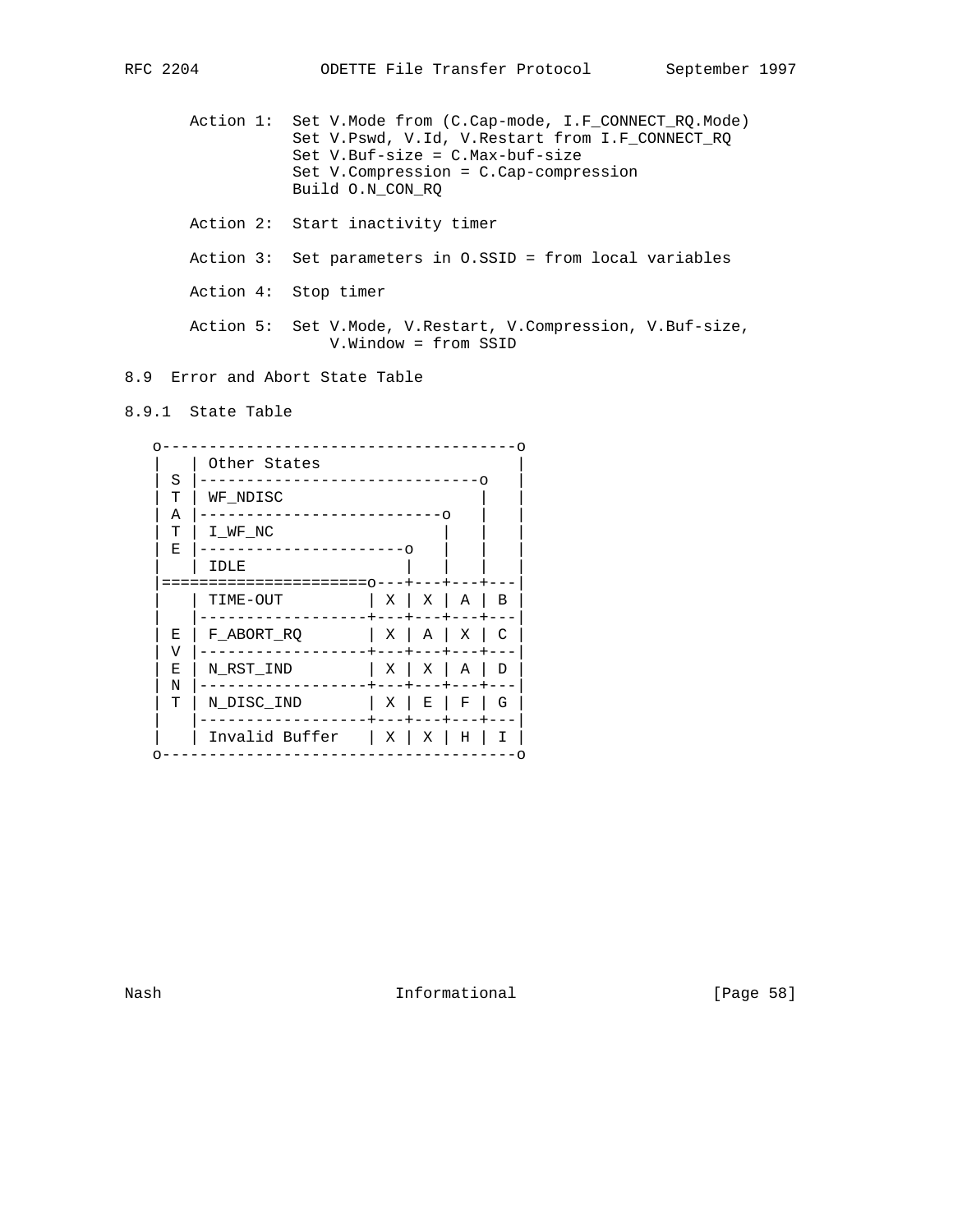## 8.9.2 Transition Table

| I.          |              | Predicate Actions Output Events                 | Next State |
|-------------|--------------|-------------------------------------------------|------------|
| Α           |              | N_DISC_RQ                                       | IDLE       |
| B           |              | F ABORT IND<br>N_DISC_RQ                        | IDLE       |
| C           | $\mathbf{1}$ | N_DISC_RQ                                       | IDLE       |
| D           | $\mathbf{1}$ | N_DISC_RQ<br>F_ABORT_IND                        | IDLE       |
| $\mathbf E$ |              | F_ABORT_IND                                     | IDLE       |
| $\rm F$     | 1            |                                                 | IDLE       |
| G           | 1            | F_ABORT_IND                                     | IDLE       |
| H           |              |                                                 | WF NDISC   |
| I           | 1, 2         | $ESID(R=01)$<br>$F$ ABORT IND(R, AO=L) WF NDISC |            |

8.9.3 Predicates and Actions.

Action 1: Stop inactivity timer

Action 2: Start inactivity timer

8.10 Speaker State Table 1

8.10.1 State Table

The following abbreviations are used in the Speaker State table.

| $F$ REL RQ(Ok) | - F RELEASE RO Reason = Normal                |
|----------------|-----------------------------------------------|
|                | $F$ REL RQ(Err) - F RELEASE RQ Reason = Error |

Nash Informational [Page 59]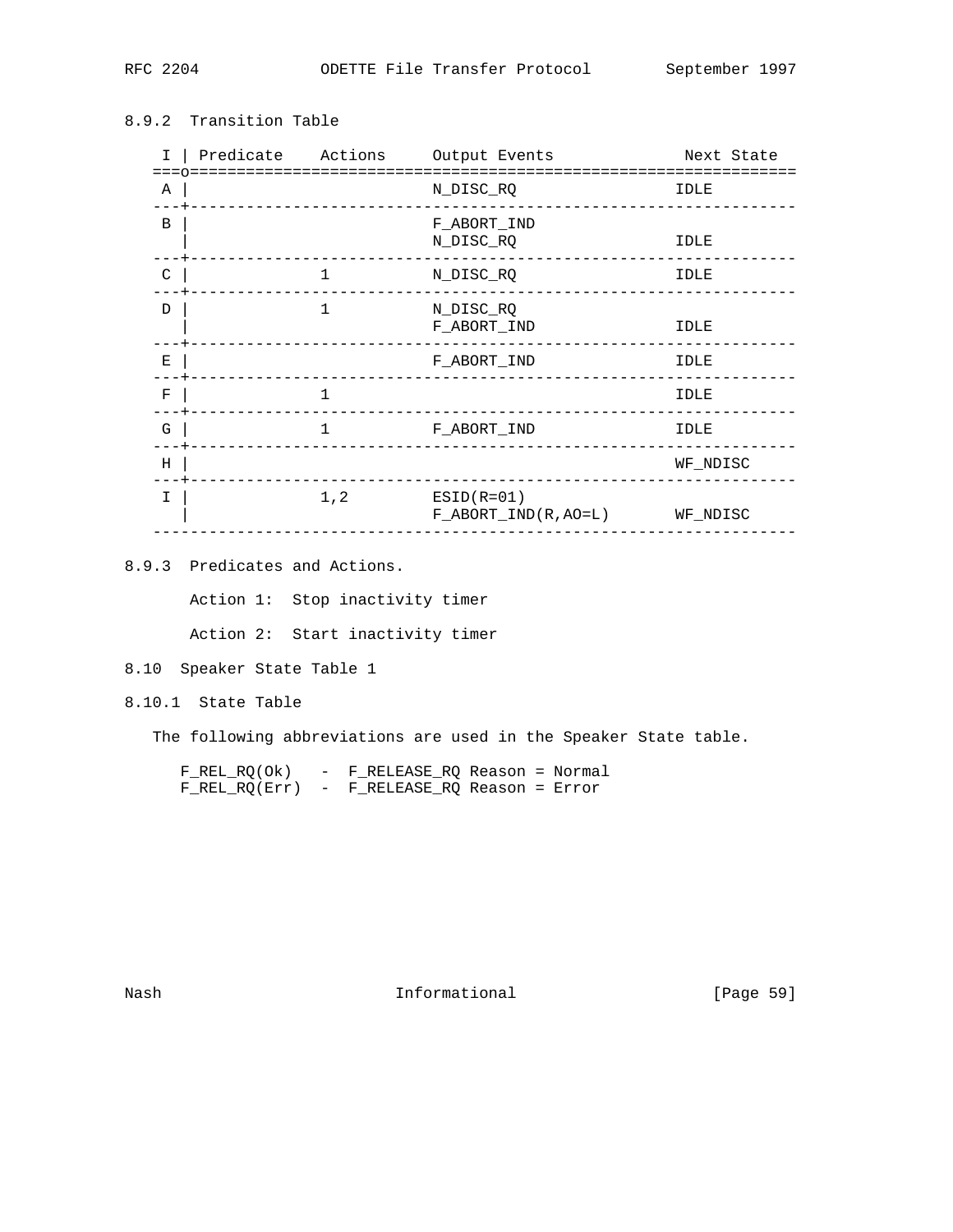|        | Other State                                                                  |        |           |   |                   |     |              |              |           |   |               |            | - റ            |
|--------|------------------------------------------------------------------------------|--------|-----------|---|-------------------|-----|--------------|--------------|-----------|---|---------------|------------|----------------|
|        | WF_NDISC                                                                     |        |           |   |                   |     |              |              |           |   |               |            | O              |
|        | $- - - 0$<br>OPOWFC                                                          |        |           |   |                   |     |              |              |           |   |               |            |                |
|        | -റ<br>OPO                                                                    |        |           |   |                   |     |              |              |           |   |               |            |                |
| S      | OPOP                                                                         |        |           |   |                   |     |              |              | $--\circ$ |   |               |            |                |
| т      | $- - - 0$<br>CDSTWFCD                                                        |        |           |   |                   |     |              |              |           |   |               |            |                |
| Α<br>т | -0<br>SFSTWFCD                                                               |        |           |   |                   |     |              |              |           |   |               |            |                |
| Е      | ---------------------<br><b>ERSTWFCD</b><br>--------------------             |        |           |   | $- \circ$         | --0 |              |              |           |   |               |            |                |
|        | WF_CD<br>------------                                                        |        |           |   |                   |     |              |              |           |   |               |            |                |
|        | WF_RTR<br>$- - - -$                                                          |        | $--\circ$ |   |                   |     |              |              |           |   |               |            |                |
|        | IDLESPCD                                                                     | $---0$ |           |   |                   |     |              |              |           |   |               |            |                |
|        | <b>IDLESP</b><br>===+==============0---+                                     |        |           |   |                   |     |              |              |           |   |               |            |                |
|        | F_EERP_RQ                                                                    | Α      | Α         | W | F                 | W   | U            | U            | U         | U | U             | U          | U              |
|        | $F\_START$<br>FILE_RQ                                                        | Β      | В         | W | G                 | W   | U            | U            | U         | U | U             | Χ          | U              |
|        | SFPA                                                                         | C      | C         | C | С                 | C   | C            | C            | Κ         | C | C             | S          | C              |
| Е      | SFNA                                                                         | C      | C         | C | С                 | С   | С            | С            | L         | C | C             | S          | С              |
| V      | CD                                                                           | C      | С         | С | Η                 | R   | Ι            | J            | С         | C | C             | S          | С              |
| Е      | F_DATA_RQ                                                                    | U      | U         | U | U                 | U   | U            | U            | U         | М | V             | S          | U              |
| Ν      | CDT                                                                          | С      | C         | С | C                 | С   | C            | С            | С         | Ρ | O             | S          | С              |
| т      | $F_CD_RQ$<br>------------+---+---+---+---+---+---+---+---+---+---+---+---+-- | D      | U         | W | Τ                 | W   | U            | U            | U         | U | U             | Χ          | U              |
|        | $F_REL_RQ(Ok)$   U<br>$- - - - +$                                            |        | E         | U | U                 | U   | U            | U            | U         | U | U<br>---+     | X<br>$---$ | U              |
|        | $F_REL_RQ(Err)$                                                              | Q      | Q         | Q | Q                 | Q   | Q            | Q            | Q         | Q | Q             | S          | Q              |
| ∩      | RTR                                                                          | C      | C         |   | $N \mid C \mid C$ |     | $\mathsf{C}$ | $\mathsf{C}$ | C         | C | $\mathcal{C}$ | S          | C<br>$- - - 0$ |

Nash

Informational

[Page 60]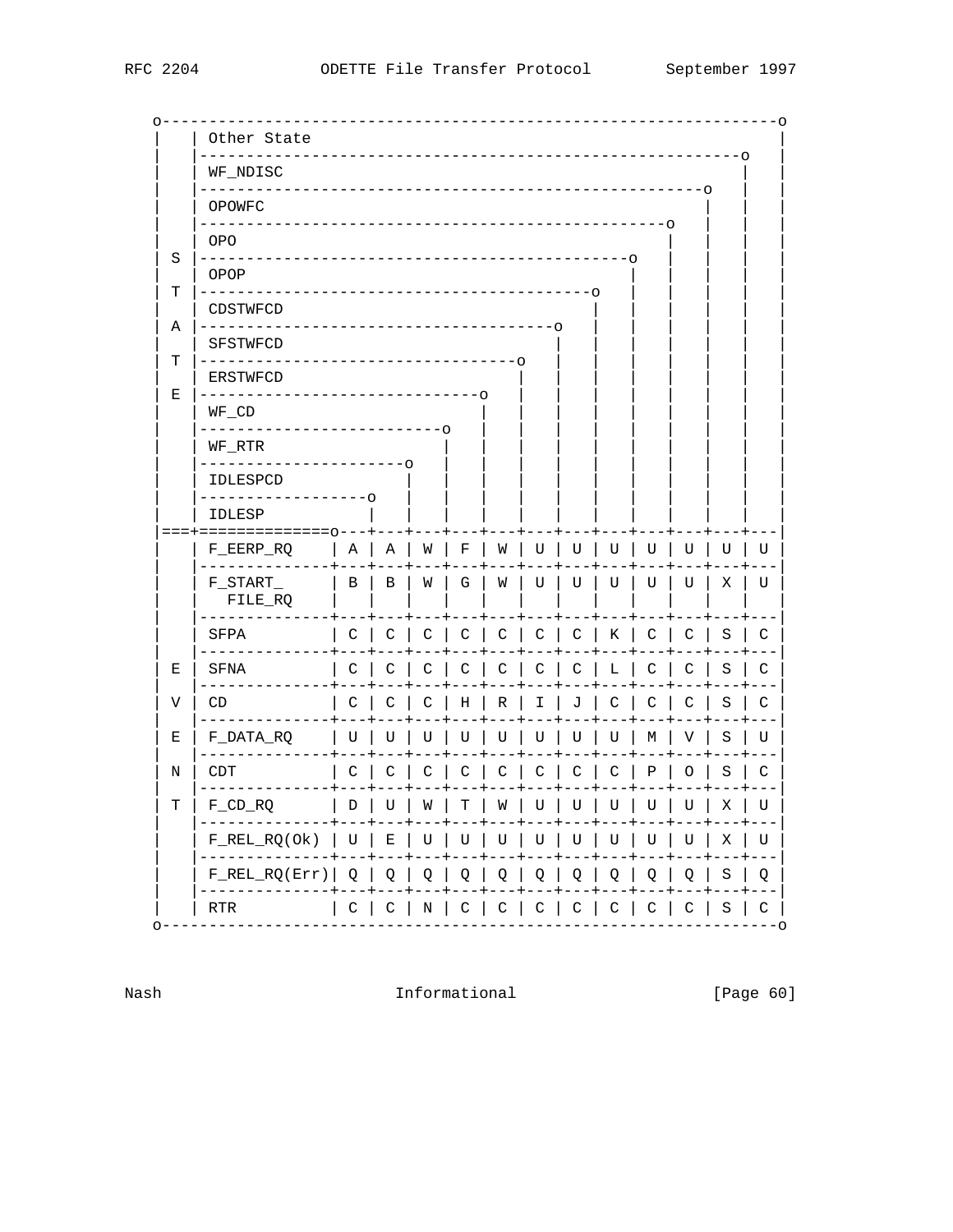## 8.10.2 Transition Table

| I.<br>$=$ $=$ | Predicate         | Actions                      | Output Events                                    | Next State               |
|---------------|-------------------|------------------------------|--------------------------------------------------|--------------------------|
| Α             |                   | 1, 2, 3                      | EERP                                             | WF_RTR                   |
| B             | PI:<br>not P1:    | 1, 2, 5                      | SFID                                             | UE<br>OPOP               |
| C             |                   | 1, 2                         | $ESID(R=02)$<br>$F\_ABORT\_IND(R, AO=L)$         | WF_NDISC                 |
| D             |                   | 1, 2                         | CD                                               | IDLELICD                 |
| Ε             |                   | $1\, , 2$                    | $ESID(R=00)$                                     | WF_NDISC                 |
| F             |                   | 4                            |                                                  | <b>ERSTWFCD</b>          |
| G             | PI:<br>not P1:    | 6                            |                                                  | UE<br>SFSTWFCD           |
| Η             |                   | $1,2$                        |                                                  | IDLESP                   |
| I             |                   | 1, 2, 10                     | SFID                                             | OPOP                     |
| J             |                   | $1,2$                        | CD                                               | IDLELICD                 |
| К             | P2:               | 1, 2                         | $ESTD( R=02)$                                    |                          |
|               | not P2:           | 1, 2, 7, 12                  | $F\_ABORT\_IND(R, AO=L)$<br>$F_START_FILE_CF(+)$ | WF_NDISC<br><b>OPO</b>   |
| L             |                   | $1\,,2\,,8$                  | $F_START_FILE_CF(-)$                             | IDLESP                   |
| M             | P3:<br>not P3:    | 1, 2, 11, 13<br>1, 2, 11, 13 | <b>DATA</b><br><b>DATA</b>                       | OPOWFC<br><b>OPO</b>     |
| N             |                   |                              | Note 3                                           | IDLESP                   |
| O             |                   | 12                           |                                                  | <b>OPO</b><br>See Note 1 |
| Ρ             | Protocol<br>Error | 1, 2                         | $ESTD(R=02)$<br>$F\_ABORT\_IND(R, AO=L)$         | WF_NDISC                 |
| Q             |                   | $1,2$                        | ESTD(R)                                          | WF_NDISC                 |
|               |                   |                              |                                                  |                          |

Continued  $\rightarrow$ 

Informational

 $[Page 61]$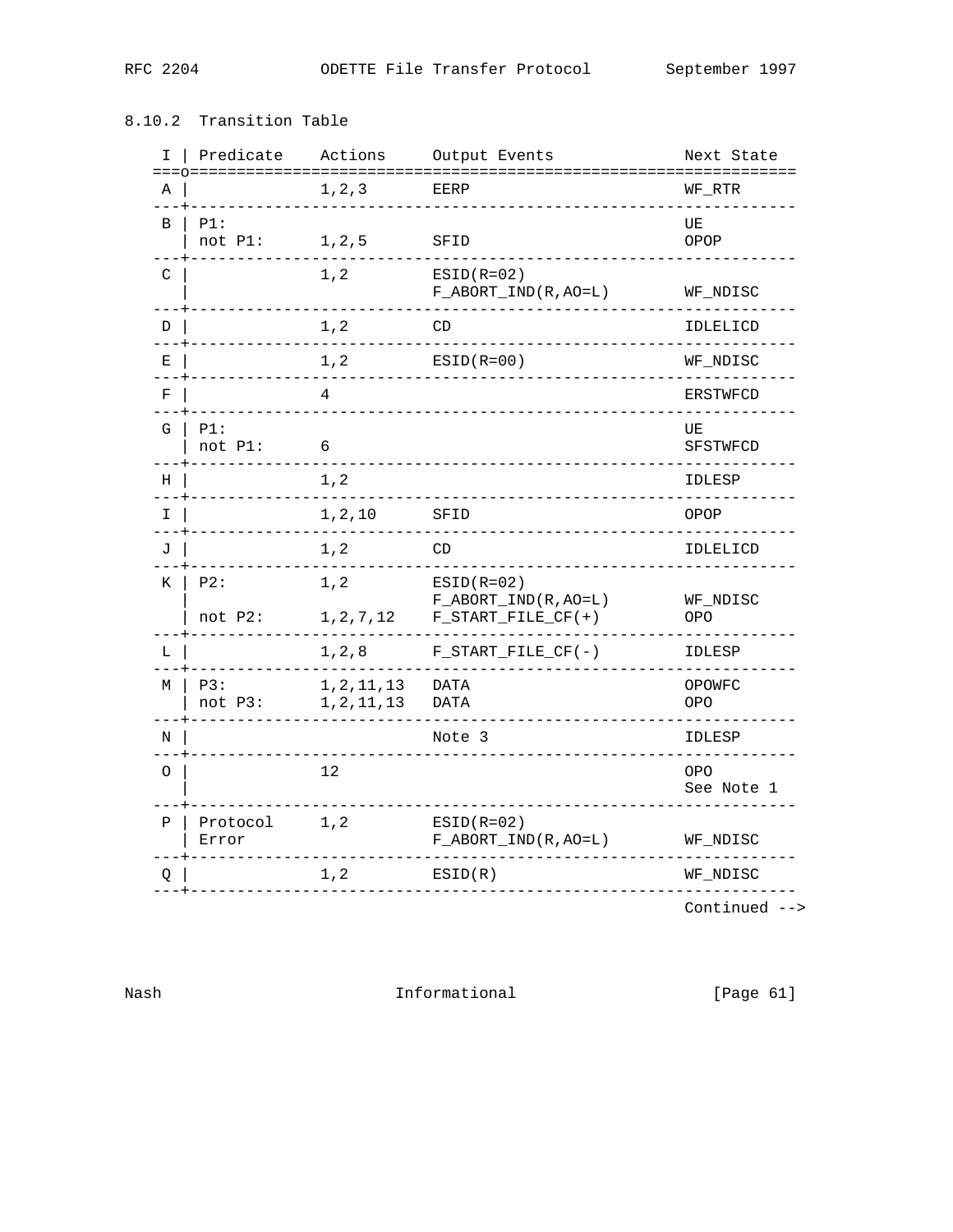|   | Predicate Actions                   |         | Output Events                                          | Next State |
|---|-------------------------------------|---------|--------------------------------------------------------|------------|
| R |                                     | 1, 2, 9 | EERP                                                   | WF RTR     |
| S |                                     |         |                                                        | WF NDISC   |
| т |                                     |         |                                                        | CDSTWFCD   |
| U | --+-------------------------------- |         | User Error                                             | UE         |
| V |                                     |         | User Error - Note 1<br>_______________________________ | UE         |
| W |                                     |         | User Error - Note 2                                    | UE         |
| Χ |                                     |         | Error                                                  |            |
|   |                                     |         |                                                        |            |

8.10.3 Predicates and Actions.

|       | Predicate P1: (I.F_START_FILE_RQ.Restart-pos > 0) AND<br>$((V. Restart = No) OR (V. Mode = Receiver-only))$                                       |
|-------|---------------------------------------------------------------------------------------------------------------------------------------------------|
|       | Note: Restart requested and not supported for this session.                                                                                       |
|       | Predicate P2: (I.SFPA.Restart-pos > V.Restart-pos)                                                                                                |
|       | Note: Protocol error due to the restart position in the<br>SFPA acknowledgement being greater than the position<br>requested in the SFID request. |
|       | Predicate P3: V. Credit $S - 1 = 0$                                                                                                               |
| Note: | Speaker's Credit is exhausted.                                                                                                                    |
|       | Action 1: Stop inactivity timer                                                                                                                   |
|       | Action 2: Start inactivity timer                                                                                                                  |
|       | Action 3: Build an EERP from F EERP RO                                                                                                            |
|       | Action 4: Store F EERP RO in V.Req-buf                                                                                                            |
|       | Action 5: Build SFID from F START FILE RO<br>V. Restart-pos = I. F START FILE RQ. Restart-pos                                                     |
|       | Action 6: Store F_START_FILE_RQ in V.Req-buf                                                                                                      |
|       | Action 7: Build F START FILE $CF(+)$ from I.SFPA                                                                                                  |

Nash Informational [Page 62]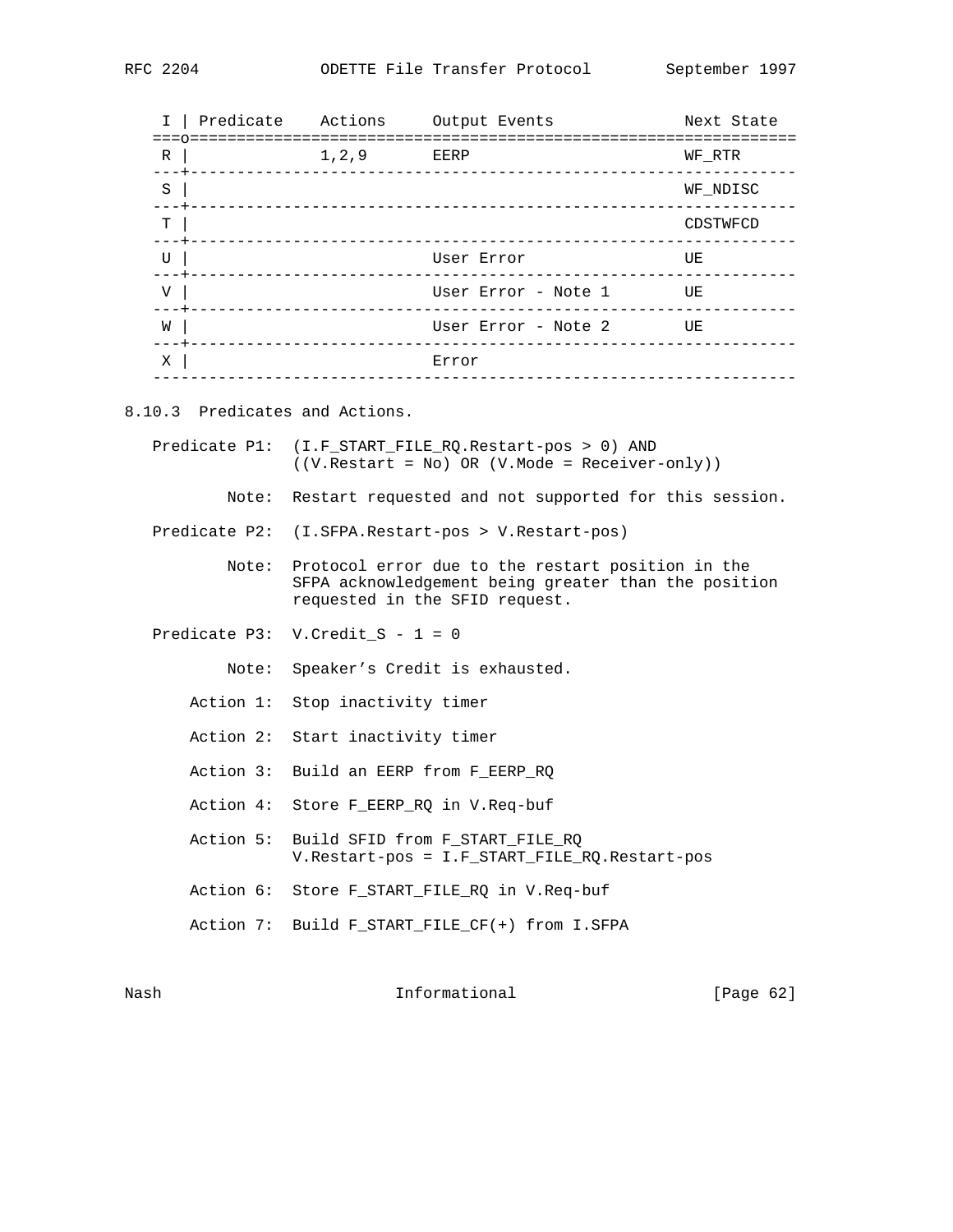Action 8: Build F\_START\_FILE\_CF(-) from I.SFNA

- Action 9: Build EERP from F\_EERP\_RQ stored in V.Req-buf
- Action 10: Build SFID from F\_START\_FILE\_RQ stored in V.Req-buf Set V.Restart-pos
- Action 11: Build Exchange Buffer
- Action 12: V.Credit\_S = V.Window

Action 13: V.Credit\_S = V.Credit\_S - 1

- Note 1: The OPOWFC state prevents the Speaker from sending data buffers because it is waiting for credit. The ODETTE-FTP entity may need to control the flow of Data requests (F\_DATA\_RQ) from it's User Monitor to protect it's own buffers. Any such mechanism and the behaviour of the entity should a User Error occur are regarded as local implementation issues.
- Note 2: The choice to accept this "Request/Event" while in this state is a matter of local implementation. The ODETTE state tables are based on the assumption that this event cannot occur in this state and is considered to be a user error (UE).
- Note 3: It is a local matter to make the User Monitor aware that since the RTR is received, the protocol machine is now ready to accept the next request.
- 8.11 Speaker State Table 2
- 8.11.1 State Table



Nash **Informational Informational** [Page 63]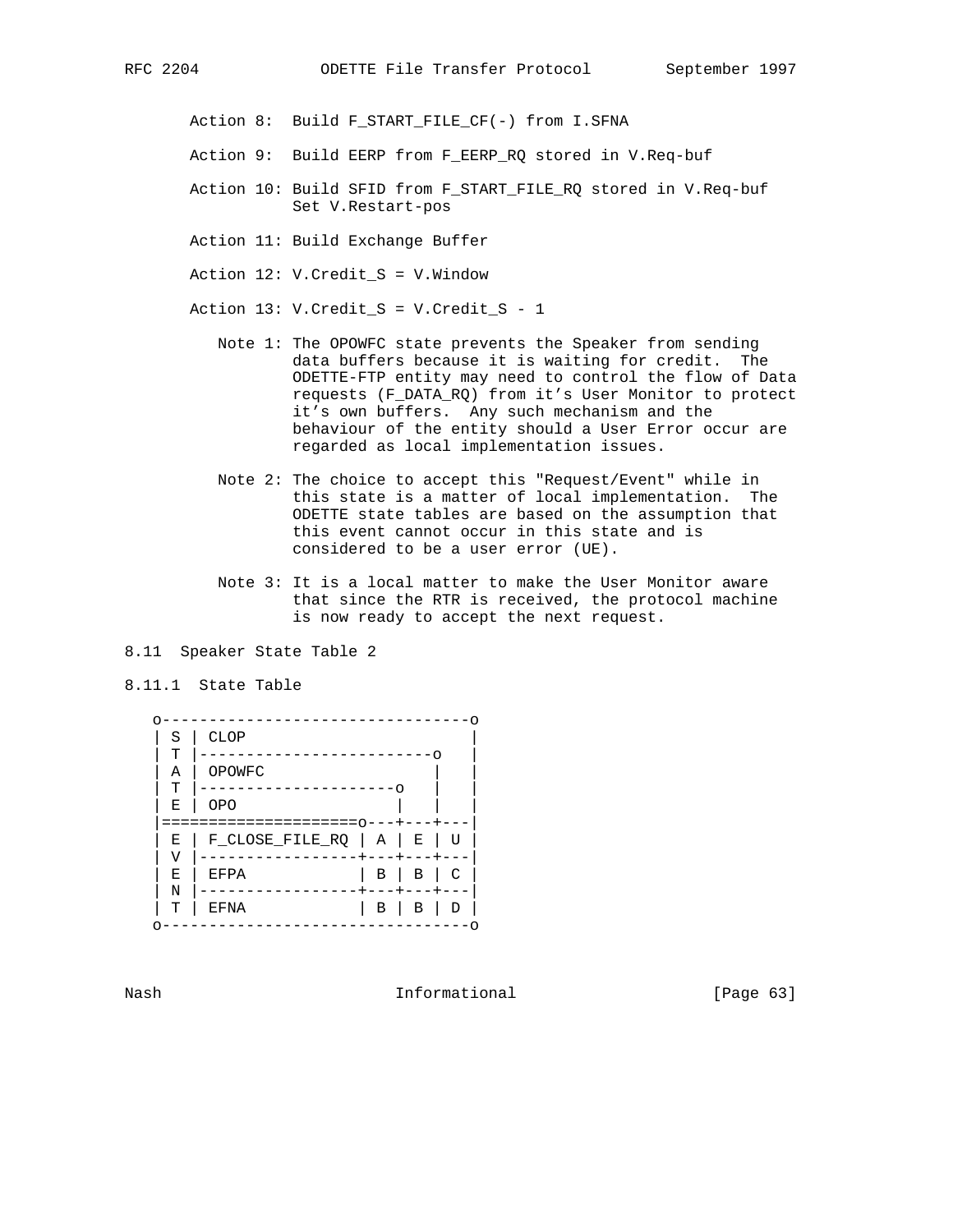## 8.11.2 Transition Table

|               | Predicate         | Actions            | Output Events                                                        | Next State       |
|---------------|-------------------|--------------------|----------------------------------------------------------------------|------------------|
| Α             |                   | 1, 2, 5, 7         | EFID                                                                 | CLOP             |
| B             |                   | 1, 2               | $ESID(R=02)$<br>$F$ ABORT IND(R, AO=L)                               | WF NDISC         |
| $\mathcal{C}$ | P1:<br>$not P1$ : | 1, 2, 3<br>1, 2, 4 | $F$ CLOSE FILE CF $(+, SP=NO)$<br>CD<br>$F$ CLOSE FILE CF(+, SP=Yes) | IDLELI<br>IDLESP |
| D             |                   | 1,2,6              | $F$ CLOSE FILE CF(-)                                                 | IDLESP           |
| Е             |                   |                    | See Note 1                                                           |                  |
| U             |                   |                    | User Error                                                           | UE               |

8.11.3 Predicates and Actions.

Predicate P1: (I.EFPA.CD-Request = Yes) AND (V.Mode = Both)

Action 1: Stop inactivity timer

- Action 2: Start inactivity timer
- Action 3: O.F\_CLOSE\_FILE\_CF(+).Speaker = No
- Action 4: O.F\_CLOSE\_FILE\_CF(+).Speaker = Yes
- Action 5: Build EFID from F\_CLOSE\_FILE\_RQ
- Action 6: Build F\_CLOSE\_FILE\_CF(-) from EFNA
- Action 7: Set V.Credit\_S = 0
	- Note 1: In order to respect the "half duplex" property of ODETTE-FTP it is forbidden to send EFID while in the OPOWFC state. EFID can be sent only in the OPO state.

 The ODETTE-FTP implementation must avoid sending EFID (or receiving F\_CLOSE\_FILE\_RQ) while in the OPOWFC state.

Nash **Informational Informational** [Page 64]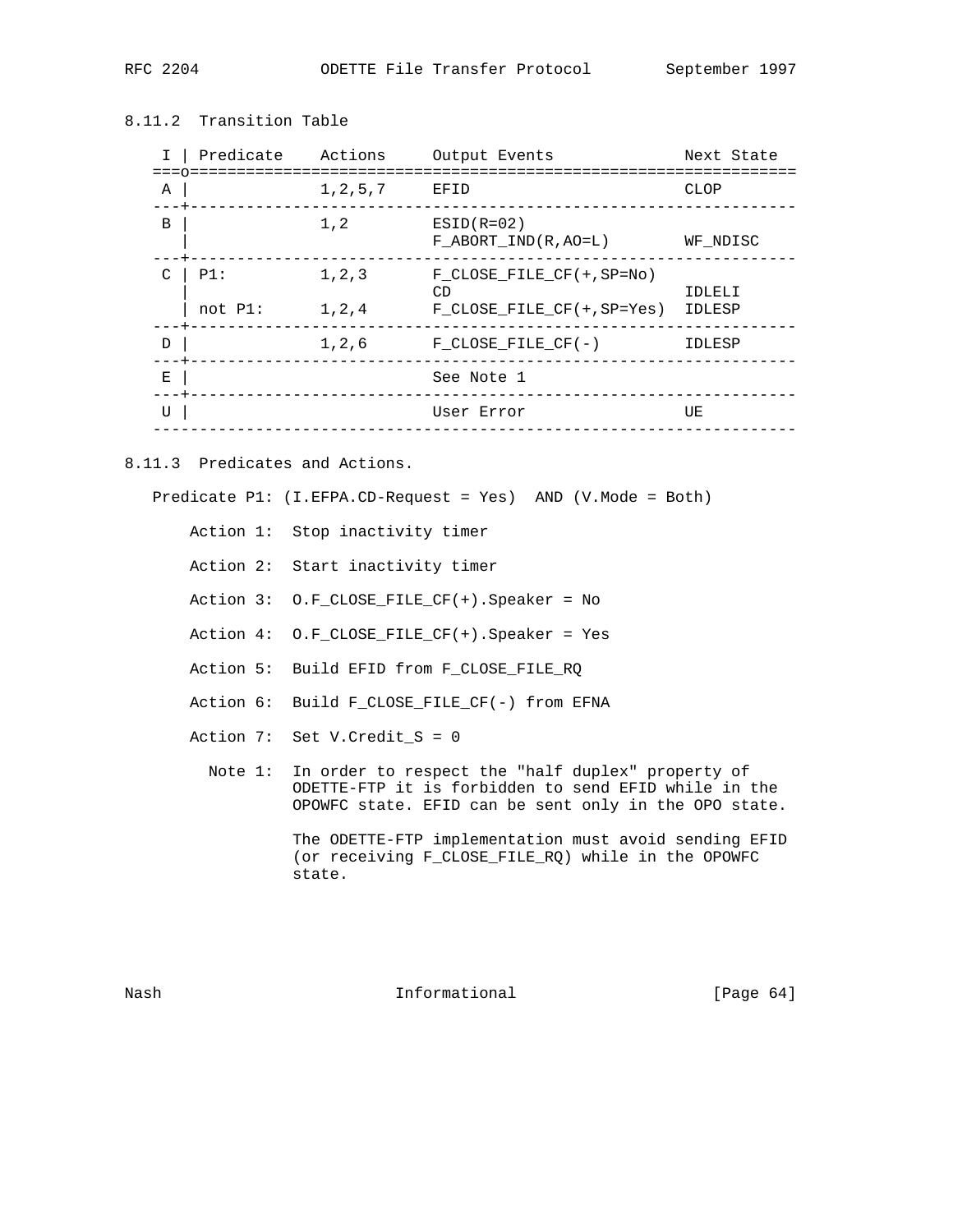## 8.12 Listener State Table

# 8.12.1 State Table

|             | CLIP                 |              |                |        |                |        |  |  |  |
|-------------|----------------------|--------------|----------------|--------|----------------|--------|--|--|--|
|             | OPI                  |              |                |        | -0             |        |  |  |  |
| S<br>т      | $--\circ$<br>OPIP    |              |                |        |                |        |  |  |  |
| Α<br>т<br>Е | . – റ<br>IDLELICD    |              |                |        |                |        |  |  |  |
|             | $-\circ$<br>IDLELI   |              |                |        |                |        |  |  |  |
|             | ============<br>SFID | Α            | $\overline{A}$ | $\Box$ | $\overline{B}$ | B      |  |  |  |
| E<br>V      | <b>DATA</b>          | В            | $\mathbf{B}$   | B      | $\mathbf{I}$   | B      |  |  |  |
| E<br>N      | EFID                 | В            | B              | В      | J              | В      |  |  |  |
| т           | F_START_FILE_RS      | U            | U              | Η      | U              | U      |  |  |  |
|             | F_CLOSE_FILE_RS      | U            | U              | U      | U              | Κ      |  |  |  |
|             | CD                   | C            | B              | В      | B              | B      |  |  |  |
|             | ESID R=Normal        | $\mathsf{L}$ | F              | D      | D              | D      |  |  |  |
|             | ESID R=Error         | D            | D              | D      | D              | D      |  |  |  |
|             | EERP                 | Е            | G              | В      | В              | В<br>O |  |  |  |

Informational

[Page 65]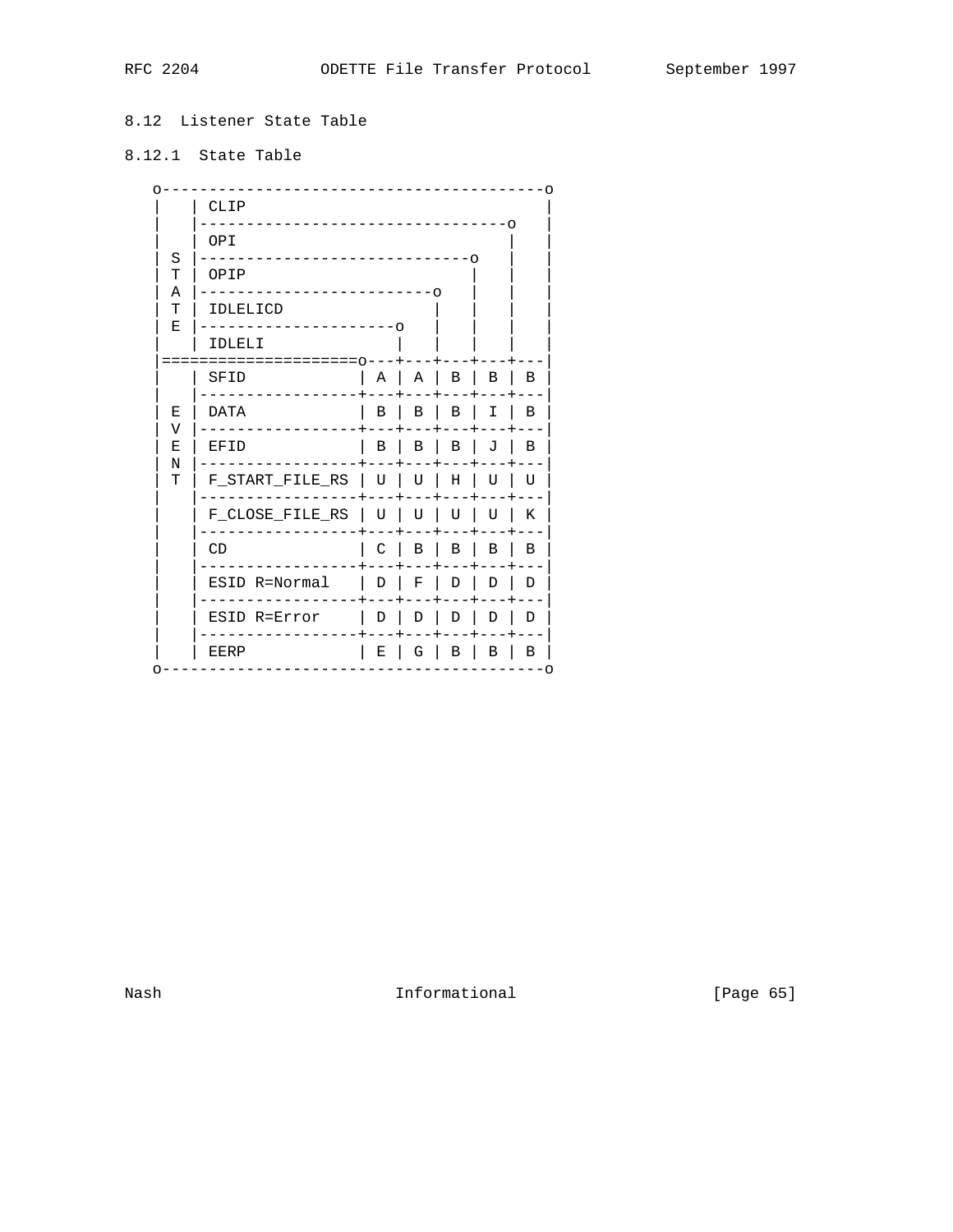## 8.12.2 Transition Table

| I  | Predicate                              | Actions                        | Output Events                                                                             | Next State                   |
|----|----------------------------------------|--------------------------------|-------------------------------------------------------------------------------------------|------------------------------|
| Α  | PI:<br>not P1:                         | 1,2<br>1, 2, 3                 | $ESID(R=02)$<br>$F\_ABORT\_IND(R, AO=L)$<br>F_START_FILE_IND                              | WF NDISC<br>OPIP             |
| B  |                                        | 1, 2                           | $ESID(R=02)$<br>F_ABORT_IND(R,AO=L)                                                       | WF_NDISC                     |
| C  |                                        | 1, 2                           | F_CD_IND                                                                                  | IDLESPCD                     |
| D  |                                        | 1                              | F_ABORT_IND(Received<br>ESID Reason, AO=D)<br>N_DISC_RQ                                   | IDLE                         |
| Е  |                                        | 4<br>8                         | F_EERP_IND<br>See Note 2<br><b>RTR</b>                                                    | IDLELI                       |
| F  |                                        | 1                              | F_RELEASE_IND<br>N_DISC_RQ                                                                | IDLE                         |
| G  |                                        | 8                              | F_EERP_IND<br>See Note 2<br><b>RTR</b>                                                    | IDLELI                       |
| Н  | P4:<br>P2, not P4:<br>not(P2, P4):     | 1, 2<br>1, 2                   | User Error<br>SFPA<br>SFNA                                                                | UE<br>OPI<br>IDLELI          |
| I. | P5:<br>not(P5, P6):<br>not P5, P6:     | 1, 2<br>1, 2, 5<br>1, 2<br>6,7 | $ESID(R=02)$<br>$F\_ABORT\_IND(R, A0=L)$<br>F_DATA_IND<br>F_DATA_IND<br>See Note 1<br>CDT | WF_NDISC<br>OPI<br>OPI       |
| J  |                                        | 1, 2                           | F_CLOSE_FILE_IND                                                                          | CLIP                         |
| K  | P2, P3:<br>P2, not P3: 1, 2<br>not P2: | 1, 2<br>1, 2                   | EFPA(CD-Req)<br>EFPA(no CD)<br>EFNA                                                       | $WF\_CD$<br>IDLELI<br>IDLELI |
| U  |                                        |                                | User Error                                                                                | UE                           |
|    |                                        |                                |                                                                                           |                              |

Nash **Informational Informational** [Page 66]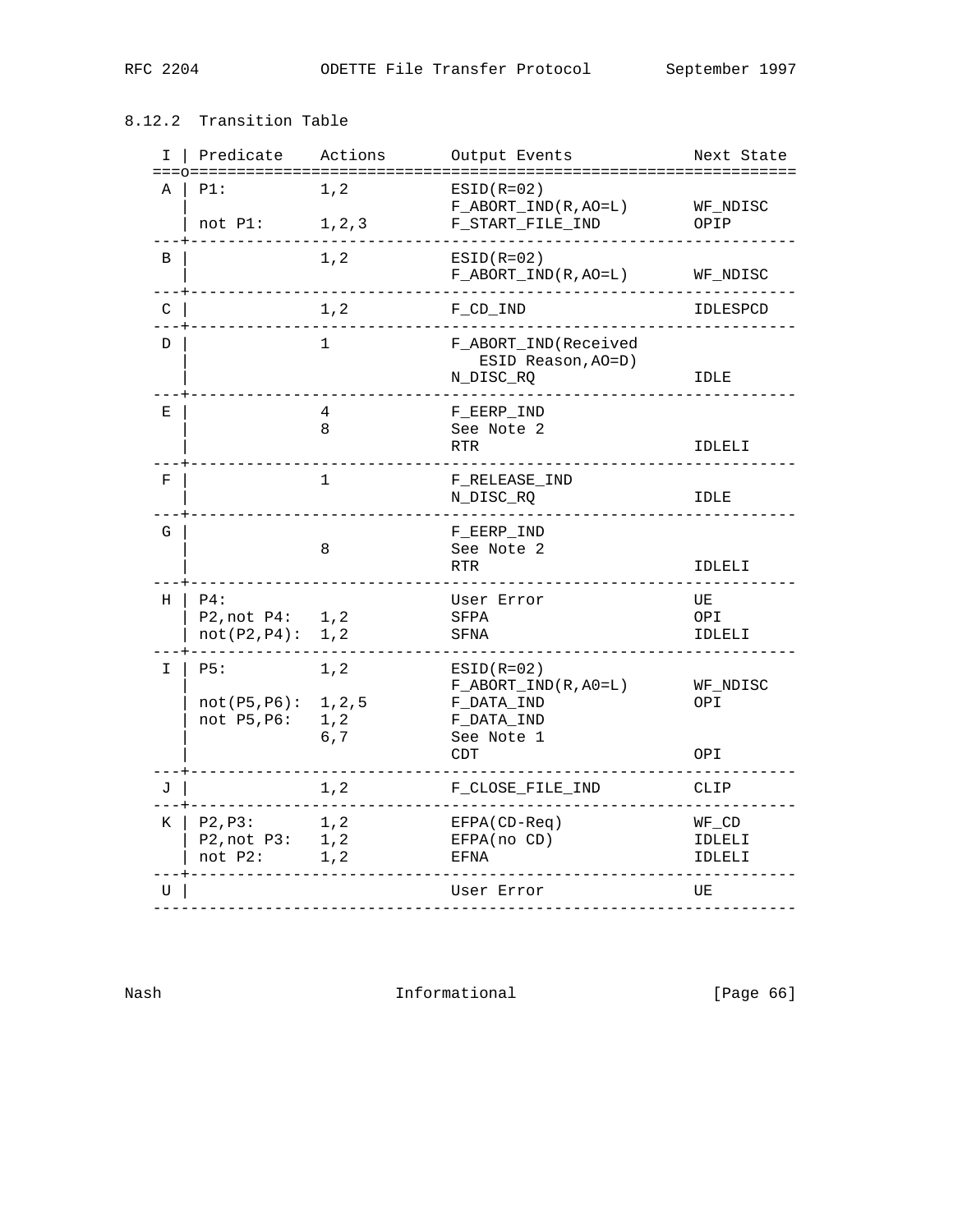- 8.12.3 Predicates and Actions.
	- Predicate P1: (I.SFID.Restart-pos > 0) AND (V.Restart = No)
		- Note: Invalid Start File command
	- Predicate P2: Positive Response
	- Predicate P3: I.F\_CLOSE\_FILE\_RS(+).Speaker = Yes
	- Predicate P4: I.F\_START\_FILE\_RS(+).Restart-pos > V.Restart
	- Predicate P5: V.Credit\_L 1 < 0
		- Note: Protocol Error because the Speaker has exceeded it's available transmission credit.
	- Predicate P6: V.Credit\_L 1 = 0
		- Note: The Speaker's credit must be reset before it can send further Data Exchange buffers.
		- Action 1: Stop inactivity timer.
		- Action 2: Start inactivity timer
		- Action 3: Build F\_START\_FILE\_IND from I.SFID V.Restart-pos = I.SFID.Restart-pos
		- Action 4: Build F\_EERP\_IND from I.EERP
		- Action 5: V.Credit\_L = V.Credit\_L 1
		- Action 6: Wait for sufficient resources to receive up to V.Window Data Exchange Buffers.
		- Action 7: V.Credit\_L = V.Window
		- Action 8: Wait for resources required to process a new EERP.
			- Note 1: Flow control in case of reception.

 The ODETTE-FTP Listener must periodically send new credit to the Speaker. The timing of this operation will depend on:

- 1. The User Monitor's capacity the receive data. 2. The number of buffers available to ODETTE-FTP.
- 

Nash **Informational Informational** [Page 67]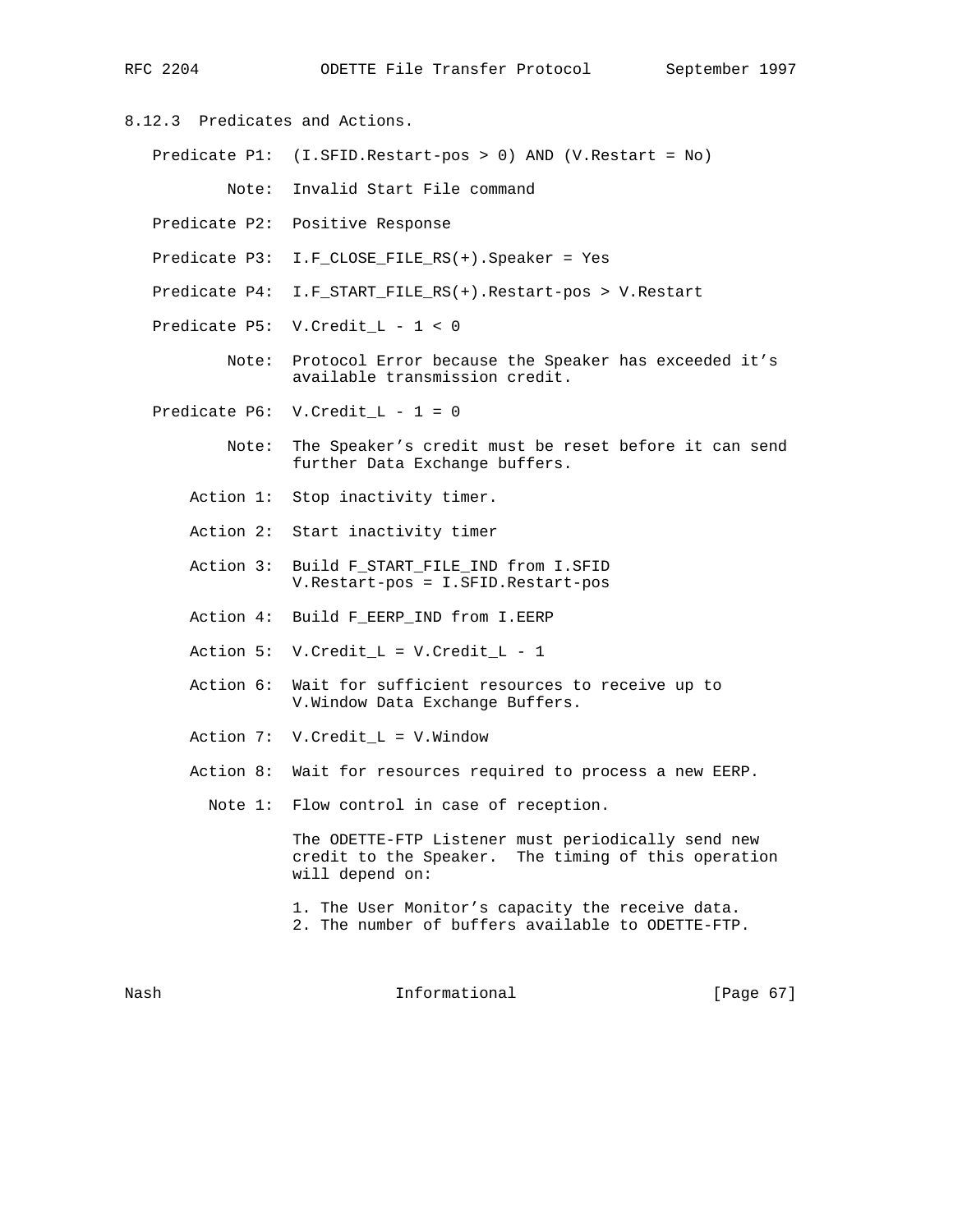- 3. The Speaker's available credit, which must be equal to zero.
- Note 2: Generally, the ODETTE-FTP Listener will send RTR immediately after receiving EERP. If required, it can delay the RTR until the resources required to process a new EERP are available.

### 8.13 Example

 Consider an ODETTE-FTP entity that has sent a Start File (SFID) command and entered the Open Out Pending (OPOP) state. It's response on receiving a Positive Answer (SFPA) is documented in Speaker State Table 1 which shows that transition 'K' should be applied and is interpreted as follows:

|                      | if (I.SFPA.Restart-pos > V.Restart-pos) then      |                                             |
|----------------------|---------------------------------------------------|---------------------------------------------|
| begin                |                                                   | // invalid restart                          |
| Actions:             | Stop inactivity timer,<br>Start inactivity timer; | // reset timer                              |
| Output:              | $ESID(R=02)$ ,<br>F ABORT IND $(R, A0=L)$ ;       | // to peer ODETTE-FTP<br>// to user monitor |
| New State: WF NDISC; |                                                   |                                             |
| end                  |                                                   |                                             |
| else begin           |                                                   |                                             |
| Actions:             | Stop inactivity timer,<br>Start inactivity timer; | // reset timer                              |
|                      | Build F_START_FILE_CF(+) from I.SFPA              |                                             |
|                      | V.Credit_S = V.Window                             | // initialise credit                        |
|                      | Output: F START FILE $CF(+)$ ;                    | // to user monitor                          |
| New State: OPO;      |                                                   |                                             |
| end                  |                                                   |                                             |

 The ODETTE-FTP checks the restart position in the received Start File Positive Answer (SFPA) command. If it is invalid it aborts the session by sending an End Session (ESID) command to it's peer and an Abort indication (F\_ABORT\_IND) to it's User Monitor. If the restart position is valid a Start File confirmation (F\_START\_FILE\_CF) is built and sent to the User Monitor, the credit window is initialised and the Open Out (OPO) state is entered.

9. Security Considerations

 ODETTE-FTP exchanges user identity and password information in clear text. It is therefore recommended that a lower layer (session, network or linkage) security protocol is used to protect the session from casual identity collection.

Nash Informational [Page 68]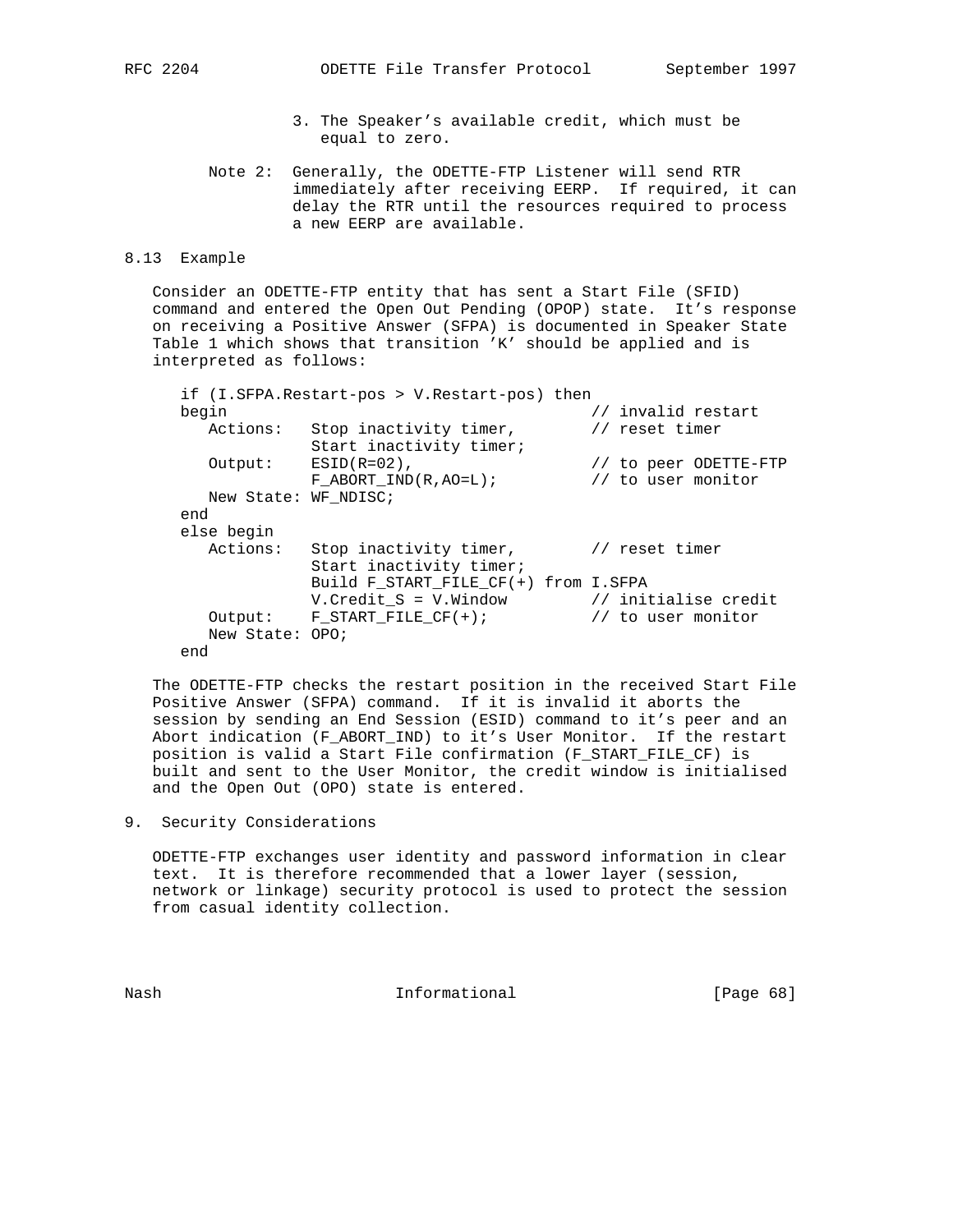Appendix A. Virtual File Mapping Example

 This example demonstrates the mapping of a Virtual File into a sequence of ODETTE-FTP Data Exchange Buffers and shows how each Stream Transmission Buffer is built from an ODETTE-FTP Data Exchange Buffer prefixed by a Stream Transmission Header.

 Each line in this extract from 'The Hunting of the Snark' by Lewis Carroll [SNARK] is considered to be a separate record in a file containing variable length records. Note that it does not represent a text file and CR/LF record separators are not used. The blank line is represented by a zero length record.

 "It's a Snark!" was the sound that first came to their ears, And seemed almost too good to be true. Then followed a torrent of laughter and cheers: Then the ominous words "It's a Boo-"

 Then, silence. Some fancied they heard in the air A weary and wandering sigh Then sounded like "-jum!" but the others declare It was only a breeze that went by.

 Assuming that the minimum exchange buffer length of 128 octets has been negotiated the result of mapping the text into Stream Transmission Buffers may be as follows.

Stream Transmission Buffer 1

 Text : ....D."It' s a Snark! " was the sound that first cam Hex-H : 10084B2472 7262566762 2276727662 7676627667 2667772666 Hex-L : 00044C2947 30103E12B1 2071304850 3F5E404814 069234031D Key : ----D!.... .......... .......... .......... .......... Text : e to their ears,. .A nd seemed almost too good to b Hex-H : 6276276667 26677242A4 6627666662 6666772766 2666627626 Hex-L : 504F048592 05123C5061 E40355D540 1CDF3404FF 07FF404F02 Key : .......... ......!.!. .......... .......... .......... Text : e true..Th en followe d a torren t Hex-H : 6277762156 6626666676 6262767766 72 Hex-L : 504255E848 5E06FCCF75 40104F225E 40 Key : .......!.. .......... .......... .. Text : ....D.of l aughter an d cheers:. .Then the ominous w Hex-H : 1007496626 6766767266 6266667734 2A56662766 2666667727 Hex-L : 000847F60C 157845201E 40385523A5 04485E0485 0FD9EF5307 Key : ----D!.... .......... .........! .!........ ..........

Nash **Informational Informational** [Page 69]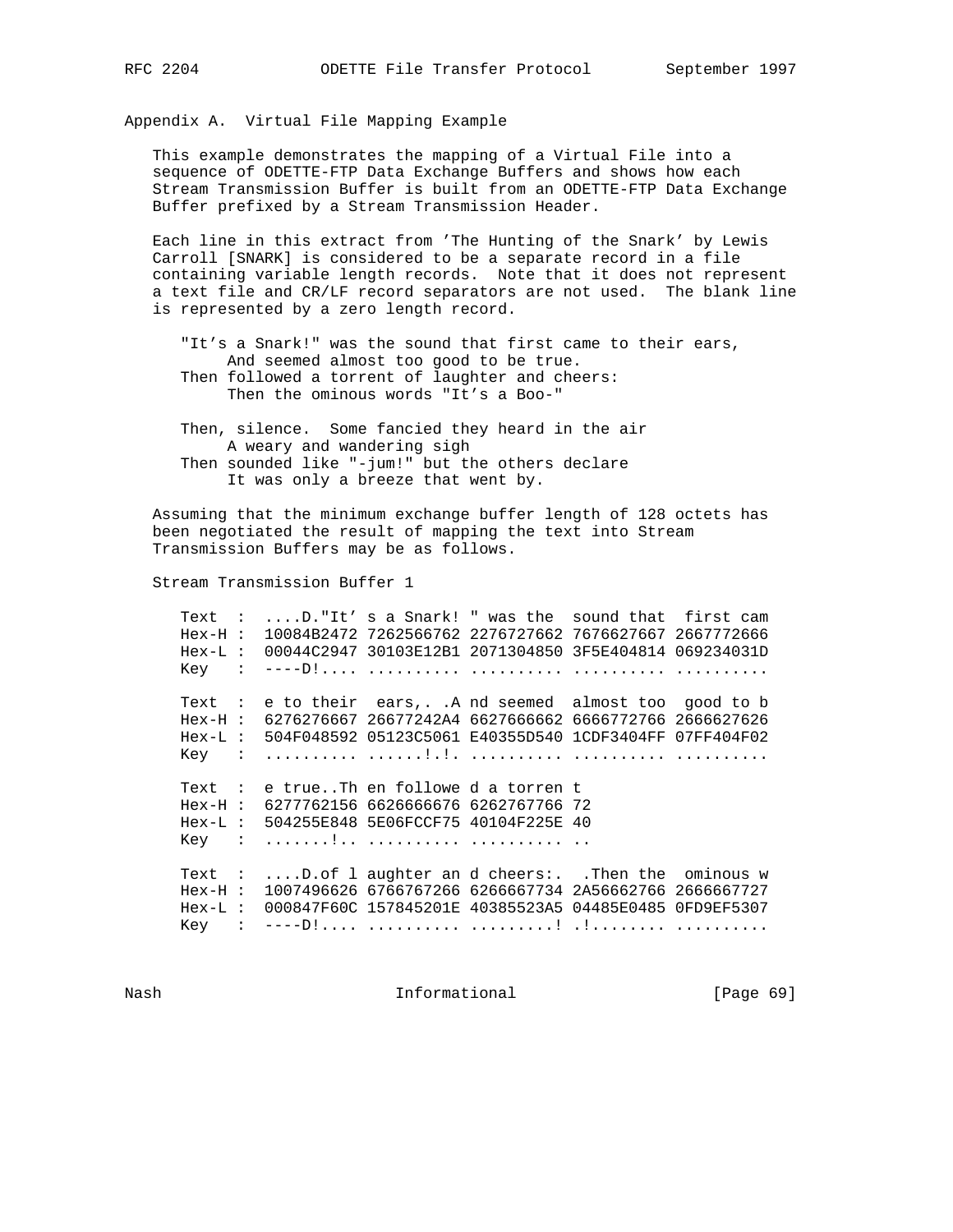Text : ords "It's a Boo-".. Then, sile nce. Some fancied t Hex-H : 6767224727 262466228B 5666227666 6662225666 2666666627 Hex-L : F243029473 0102FFD202 485EC039C5 E35E003FD5 061E395404 Key : .......... ........!! .......... .......... .......... Text : hey heard in the air Hex-H : 6672666762 6627662667 Hex-L : 8590851240 9E04850192 Key : .......... ........... Stream Transmission Buffer 3 Text : ....D. .A weary and wandering sigh.Then sounded li Hex-H : 1007442942 7667726662 7666676662 7666B56662 7676666266 Hex-L : 0008450A10 7512901E40 71E4529E70 39780485E0 3F5E4540C9 Key : ----D!.!.. .......... .......... ....!..... .......... Text : ke "-jum!" but the o thers decl are. .It w as only a Hex-H : 6622267622 2677276626 7667726666 67642A4727 6726667262 Hex-L : B502DA5D12 025404850F 485230453C 1255029407 130FEC9010 Key : .......... .......... .......... ...!.!.... .......... Text : breeze tha t went by. Hex-H : 6766762766 7276672672 Hex-L : 2255A50481 4075E4029E Key : ....................... Notes: Hex-H High order bits of octet Hex-L Low order bits of octet Key: ---- Stream Transmission Header D Data Exchange Buffer command code 'D' ! Subrecord header octet . Place holder

All headers are represented with a period in the Text line.

 Each Data Exchange Buffer is preceded by a Stream Transmission Header.

 In the above mapping the first Data Exchange Buffer is 128 octets in length. The last record has been continued in the second buffer.

 The second Data Exchange Buffer has been truncated at 116 octets to finish at the end of a record. The following record being completely contained in the third buffer. This is an alternative to spanning the record as shown between the first and second Data Exchange Buffers.

Nash **Informational Informational** [Page 70]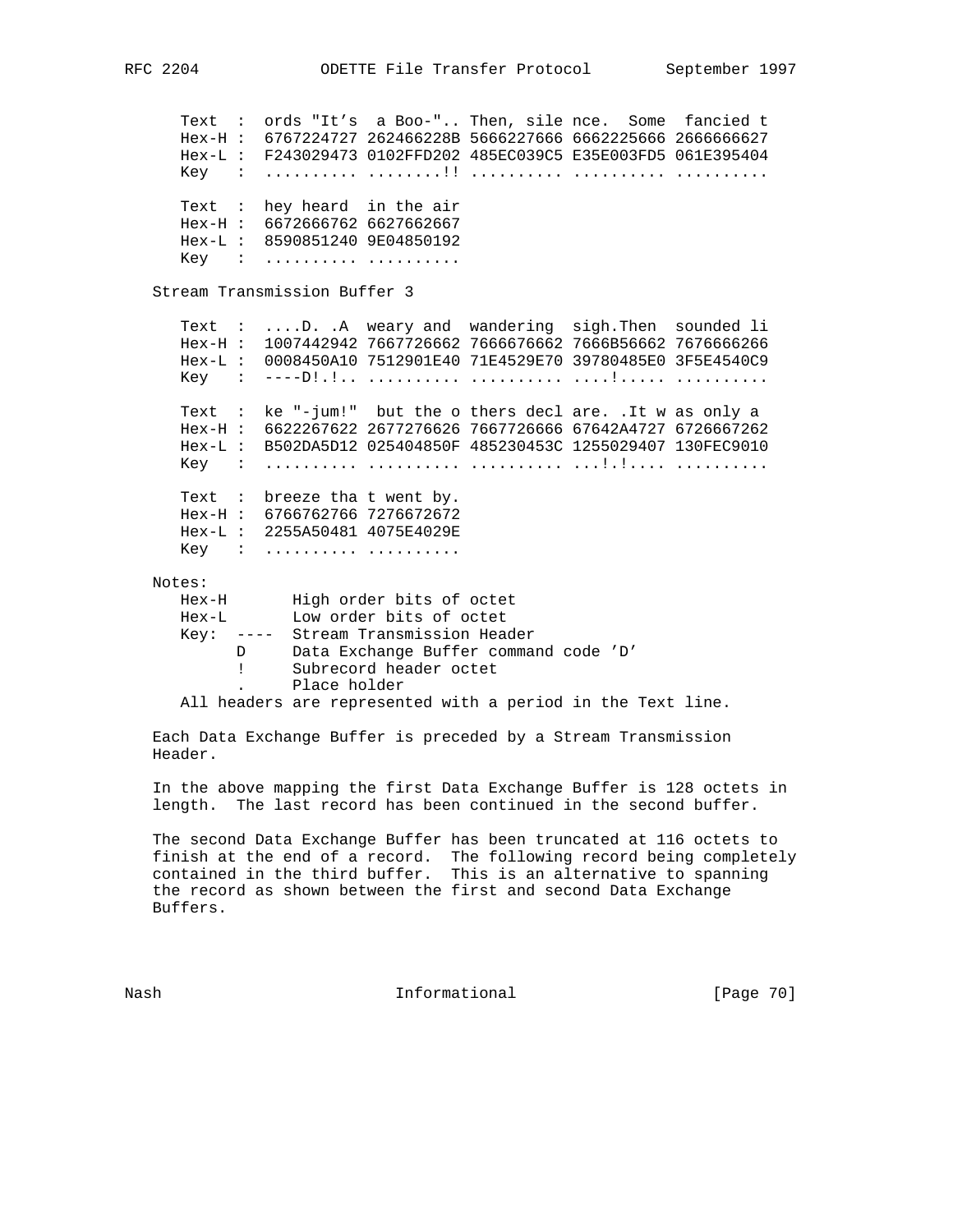The blank line has been encoded as a single header octet of '80' hex, indicating a zero length subrecord with the end of record flag set.

The indented lines have been compressed.

Nash Informational [Page 71]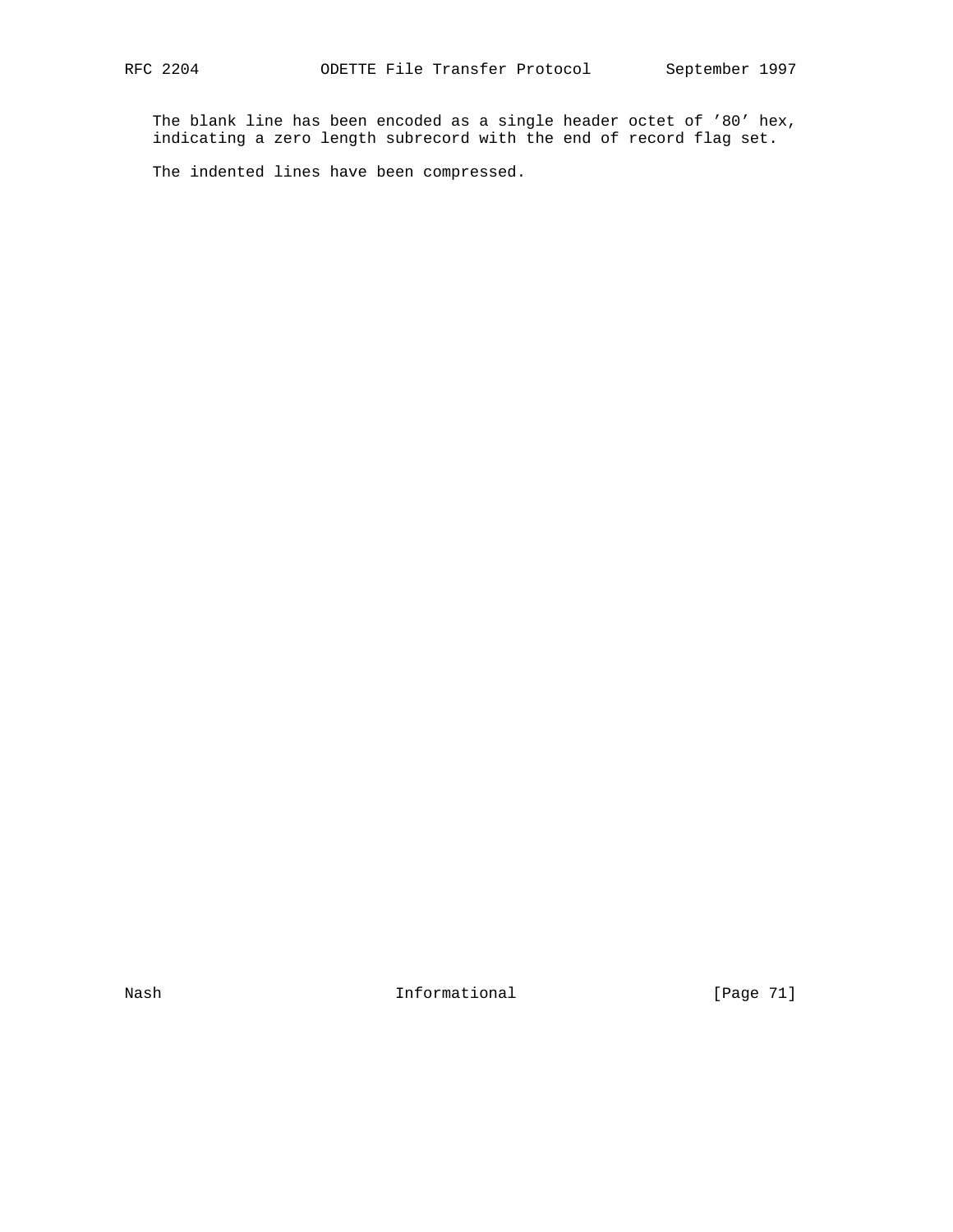|  | RFC | 2204 |
|--|-----|------|
|--|-----|------|

| Appendix B.<br>ISO 646 Character Subset |
|-----------------------------------------|
|-----------------------------------------|

|                 |                                  |                |                                  | 7                            | 0              | 0                   | $\overline{0}$                  | $\overline{0}$              | 1                                                                                                                                                                                                                                                                                                                                                                                                                                                             | $\mathbf 1$ | $\mathbf{1}$ | $-0$<br>$\mathbf{1}$ |
|-----------------|----------------------------------|----------------|----------------------------------|------------------------------|----------------|---------------------|---------------------------------|-----------------------------|---------------------------------------------------------------------------------------------------------------------------------------------------------------------------------------------------------------------------------------------------------------------------------------------------------------------------------------------------------------------------------------------------------------------------------------------------------------|-------------|--------------|----------------------|
|                 |                                  |                |                                  | $B - +$<br>$I\ 6$<br>$T - +$ |                | $0 \quad   \quad 0$ | $\begin{array}{cc} \end{array}$ | 1                           | $\begin{array}{c c c c c c} \hline \multicolumn{3}{c }{\textbf{0}} & \multicolumn{3}{c }{\textbf{0}} \\ \hline \multicolumn{3}{c }{\textbf{0}} & \multicolumn{3}{c }{\textbf{0}} \\ \hline \multicolumn{3}{c }{\textbf{0}} & \multicolumn{3}{c }{\textbf{0}} \\ \hline \multicolumn{3}{c }{\textbf{0}} & \multicolumn{3}{c }{\textbf{0}} \\ \hline \multicolumn{3}{c }{\textbf{0}} & \multicolumn{3}{c }{\textbf{0}} \\ \hline \multicolumn{3}{c }{\textbf{0$ |             | $\mathbf{1}$ | 1                    |
|                 |                                  |                |                                  | 5                            |                |                     |                                 | $0$   1   0   1   0   1   0 |                                                                                                                                                                                                                                                                                                                                                                                                                                                               |             |              | -1                   |
| $4\overline{ }$ | BIT<br>$\mathbf{3}$<br>========= | 2              | 1                                |                              | $\overline{0}$ | $\mathbf{1}$        | $\overline{2}$                  | $\overline{3}$              | $4\phantom{.0}\phantom{.0}$                                                                                                                                                                                                                                                                                                                                                                                                                                   | 5           | - 6          | 7                    |
|                 | $0\quad 0$                       | $\overline{0}$ | $\mathbf{0}$                     | 0                            |                |                     | SP                              | 0                           |                                                                                                                                                                                                                                                                                                                                                                                                                                                               | Ρ           |              |                      |
| $\mathbf{0}$    | $\overline{0}$                   | 0              | $\mathbf 1$                      | 1                            |                |                     |                                 | 1                           | Α                                                                                                                                                                                                                                                                                                                                                                                                                                                             | Q           |              |                      |
| 0               | $\overline{0}$                   | 1              | $\overline{0}$                   | 2<br>---                     | $- - - - +$    |                     | ----+                           | 2                           | В                                                                                                                                                                                                                                                                                                                                                                                                                                                             | R           |              |                      |
|                 | 0 0 1 1                          |                |                                  | 3                            |                |                     |                                 | 3                           | C                                                                                                                                                                                                                                                                                                                                                                                                                                                             | - S         |              |                      |
| 0               |                                  | $1 \quad 0$    | $\overline{0}$                   | 4                            |                |                     |                                 | 4                           | D                                                                                                                                                                                                                                                                                                                                                                                                                                                             | $\mathbf T$ |              |                      |
| 0               | $1 \quad 0 \quad 1$              |                |                                  | 5                            |                |                     |                                 | 5                           | Е                                                                                                                                                                                                                                                                                                                                                                                                                                                             | U           |              |                      |
|                 | 0 1 1 0                          |                |                                  | 6                            |                |                     | $\delta$                        | 6                           | F                                                                                                                                                                                                                                                                                                                                                                                                                                                             | $\mathbf V$ |              |                      |
|                 | $0\quad 1$                       | $\mathbf{1}$   | $\mathbf{1}$                     | 7                            |                |                     |                                 | 7                           | ${\bf G}$                                                                                                                                                                                                                                                                                                                                                                                                                                                     | W           |              |                      |
|                 | $1\quad 0\quad 0\quad 0$         |                |                                  | 8                            |                |                     | $\left($                        | 8                           | Η                                                                                                                                                                                                                                                                                                                                                                                                                                                             | Χ           |              |                      |
|                 |                                  |                | $1 \quad 0 \quad 0 \quad 1$      | - 9                          |                |                     | $\lambda$                       | 9                           | I                                                                                                                                                                                                                                                                                                                                                                                                                                                             | Υ           |              |                      |
|                 | $1 \quad 0$                      |                | $1 \quad 0$                      | 10                           |                |                     |                                 |                             | $\mathbb J$                                                                                                                                                                                                                                                                                                                                                                                                                                                   | $\rm{Z}$    |              |                      |
| 1               | $\overline{0}$                   |                | $1 \quad 1$                      | - 11                         |                |                     |                                 |                             | Κ                                                                                                                                                                                                                                                                                                                                                                                                                                                             |             |              |                      |
|                 |                                  |                |                                  | 1 1 0 0 12                   |                |                     |                                 |                             | L                                                                                                                                                                                                                                                                                                                                                                                                                                                             |             |              |                      |
|                 | 1 1 0 1                          |                |                                  | 13                           |                |                     |                                 |                             | $\mathbb M$                                                                                                                                                                                                                                                                                                                                                                                                                                                   |             |              |                      |
| 1               | 1                                | $\mathbf 1$    |                                  | $0 \mid 14$                  |                |                     |                                 |                             | $\mathbf N$                                                                                                                                                                                                                                                                                                                                                                                                                                                   |             |              |                      |
|                 |                                  |                | $1 \quad 1 \quad 1 \quad 1 \mid$ | 15                           |                |                     | $\prime$                        |                             | 0                                                                                                                                                                                                                                                                                                                                                                                                                                                             |             |              |                      |

Nash

Informational

[Page 72]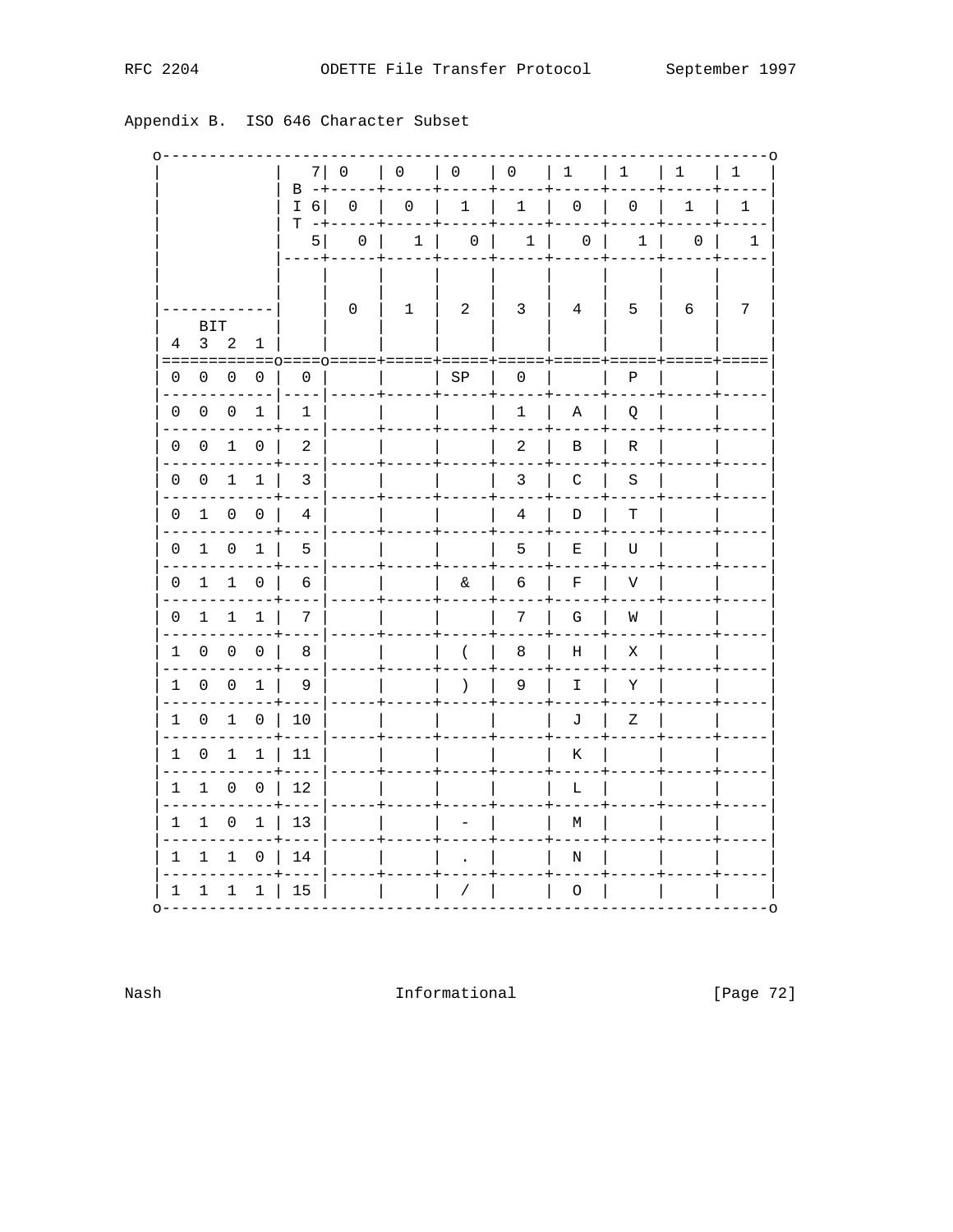## Acknowledgements

 This document draws extensively on revision 1.3 of the ODETTE File Transfer Specification [OFTP].

 Numerous people have contributed to the development of this protocol and their work is hereby acknowledged. The extensions required to utilise the Transmission Control Protocol were formulated and agreed by the current members of ODETTE Working Group Four, who also provided helpful reviews and comments on this document.

## References

 [OFTP] Organisation for Data Exchange by Tele Transmission in Europe, Odette File Transfer Protocol, Revision 1.3:1993

 [RFC-739] Postel, J., Transmission Control Protocol, STD 7, RFC 739, September 1981

 [ISO-646] International Organisation for Standardisation, ISO Standard 646:1991, "Information technology -- ISO 7-bit coded character set for information interchange", 1991

 [ISO-6523] International Organisation for Standardisation, ISO Standard 6523:1984, "Data interchange -- Structures for the identification of organisations", 1984

 [ISO-8601] International Organisation for Standardisation, ISO Standard 8601:1988 "Data elements and interchange formats -- Information interchange -- Representation of dates and times", 1988

 [NIFTP] High Level Protocol Group, "A Network Independent File Transfer Protocol", 1981

[SNARK] Carroll, Lewis "The Hunting of the Snark", 1876

Nash **Informational Informational** [Page 73]